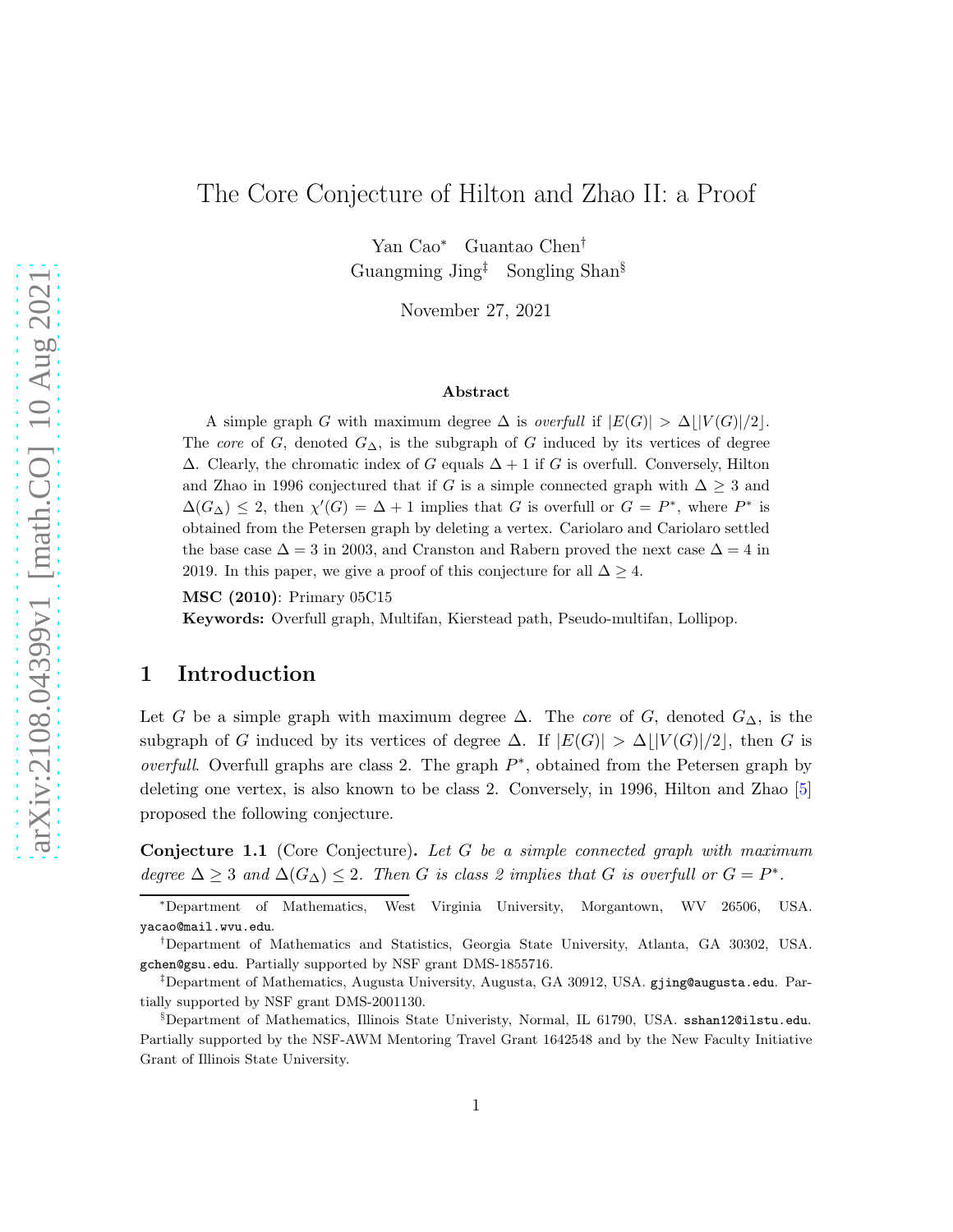As a class 2 graph of maximum degree 2 is an odd cycle and odd cycles are overfull, if true, the Core Conjecture implies that for connected graphs G with  $\Delta(G_{\Delta}) \leq 2$ , determining whether G is class 2 can be done by checking whether  $|E(G)| > \Delta \lfloor |V(G)|/2 \rfloor$  if  $G \neq P^*$ . We call a connected class 2 graph G with  $\Delta(G_{\Delta}) \leq 2$  an HZ-graph. A first breakthrough of the Core Conjecture was achieved in 2003, when Cariolaro and Cariolaro [\[2\]](#page-26-1) settled the base case  $\Delta = 3$ . They proved that  $P^*$  is the only HZ-graph with maximum degree  $\Delta = 3$ , an alternative proof was given later by Král', Sereny, and Stiebitz (see  $[6, pp. 67–63]$ ). The next case  $\Delta = 4$  was recently solved by Cranston and Rabern [\[3\]](#page-26-3): they proved that the only HZ-graph with maximum degree  $\Delta = 4$  is the graph  $K_5$  with one edge removed. In this paper, we confirm the Core Conjecture for all HZ-graphs G with  $\Delta \geq 4$ . It worth mentioning that our proof implies a polynomial-time algorithm that, given  $G$  with maximum degree  $\Delta \geq 4$  and  $\Delta(G_{\Delta}) \leq 2$ , finds an optimal edge coloring of G.

<span id="page-1-0"></span>**Theorem 1.2.** Let G be a connected graph with maximum degree  $\Delta \geq 4$  and  $\Delta(G_{\Delta}) \leq 2$ . Then G is class 2 if and only if G is overfull.

Since every overfull graph is class 2, we will only prove the "only if" statement in Theorem [1.2.](#page-1-0) The remainder of the paper is organized as follows. In next section, we prove Theorem [1.2](#page-1-0) by applying Theorems [2.3](#page-2-0) to [2.5.](#page-2-1) In Section 3, we give necessary definitions and list results from [\[1\]](#page-26-4). Theorems [2.3](#page-2-0) to [2.5](#page-2-1) will be proved in Sections 4, 5, and 6, respectively.

# 2 Proof of Theorem [1.2](#page-1-0)

In this section, we prove Theorem [1.2](#page-1-0) by applying Theorems [2.3](#page-2-0) to [2.5.](#page-2-1) We start with some concepts. For two integers p and q, let  $[p, q] = \{i \in \mathbb{Z} : p \leq i \leq q\}$ . An edge k-coloring of G is a mapping  $\varphi$  from  $E(G)$  to [1, k], called *colors*, such that no two adjacent edges receive the same color. We denote by  $\mathcal{C}^k(G)$  the set of all edge k-colorings of G. The *chromatic* index  $\chi'(G)$  of G is the smallest k so that G has an edge k-coloring. The symbol  $\Delta$  is reserved for  $\Delta(G)$ , the maximum degree of G throughout this paper.

Let G be a graph,  $v \in V(G)$ , and  $i \geq 0$  be an integer. An *i*-vertex is a vertex of degree i in G, and an i-vertex from the neighborhood of v is called an i-neighbor of v. Define

$$
V_i = \{ w \in V(G) : d_G(w) = i \}, \qquad N_i(v) = N_G(v) \cap V_i, \quad \text{and} \quad N_i[v] = N_i(v) \cup \{ v \}.
$$

For  $X \subseteq V(G)$ , let  $N_G(X) = \bigcup_{x \in X} N_G(x)$  and  $N_i(X) = N_G(X) \cap V_i$ .

Let  $e \in E(G)$  and  $\varphi \in C^k(G-e)$  for some integer  $k \geq 0$ . The set of colors present at v is  $\varphi(v) = {\varphi(f) : f \text{ is incident to } v}$ , and the set of colors missing at v is  $\overline{\varphi}(v) = [1, k] \setminus \varphi(v)$ . If  $\overline{\varphi}(v) = {\alpha}$  is a singleton for some  $\alpha \in [1, k]$ , we also write  $\overline{\varphi}(v) = \alpha$ . For  $X \subseteq V(G)$ , let  $\overline{\varphi}(X) = \bigcup_{x \in X} \overline{\varphi}(x)$ . The set X is  $\varphi$ -elementary if  $\overline{\varphi}(x) \cap \overline{\varphi}(y) = \emptyset$  for any distinct  $x, y \in X$ .

An edge  $e \in E(G)$  is a critical edge of G if  $\chi'(G - e) < \chi'(G)$ , and G is edge  $\Delta$ -critical or simply  $\Delta$ -critical if G is connected,  $\chi'(G) = \Delta + 1$ , and every of its edge is critical. The following result by Hilton and Zhao in [\[4\]](#page-26-5) reveals certain properties of an HZ graph.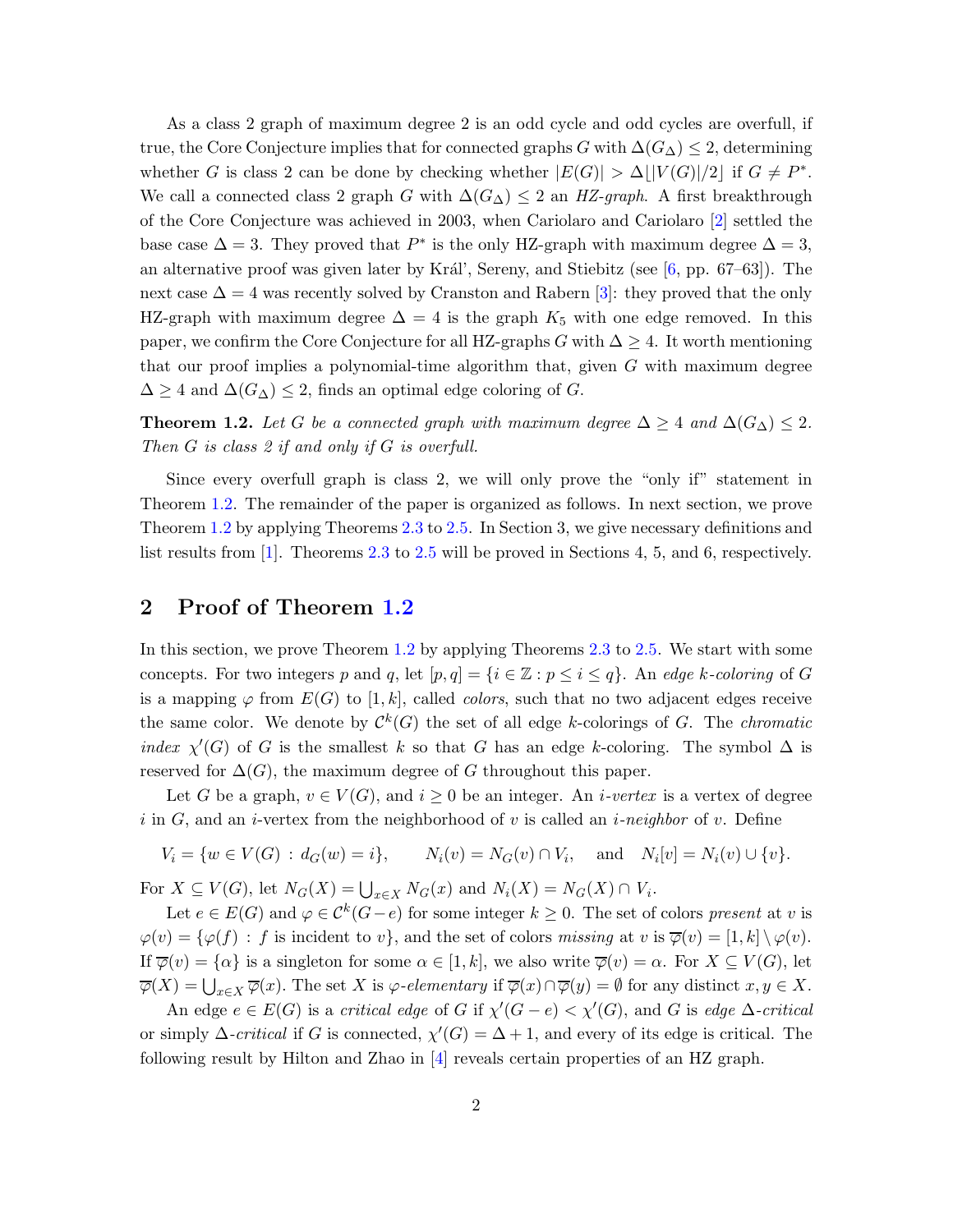<span id="page-2-2"></span>**Lemma 2.1.** If G is an HZ-graph with maximum degree  $\Delta$ , then the following holds.

- (a) G is  $\Delta$ -critical and  $G_{\Delta}$  is 2-regular.
- (b)  $\delta(G) = \Delta 1$ , or  $\Delta = 2$  and G is an odd cycle.
- (c) Every vertex of G has at least two neighbors in  $G_{\Delta}$ .

Let  $\Delta \geq 4$  and let  $\mathcal{O}_{\Delta}$  be the set of all graphs obtained from two graphs  $H_1$  and  $H_2$ by adding all edges between  $V(H_1)$  and  $V(H_2)$ , where  $H_1$  is any 2-regular graph on  $n_1$ vertices,  $H_2$  is any  $(\Delta - 1 - n_1)$ -regular graph on  $(\Delta - 2)$  vertices, and  $n_1 \in [3, \Delta - 1]$  such that  $n_1 + (\Delta - 2)$  is odd. Stiebitz et al. showed that Conjecture [1.1](#page-0-0) is equivalent to the conjecture below.

<span id="page-2-5"></span>**Conjecture 2.2** ([\[6,](#page-26-2) Conjecture 4.10]). If G is an HZ-graph with maximum degree  $\Delta$ , then either  $G \in \mathcal{O}_\Delta$ , or  $\Delta = 2$  and G is an odd cycle, or  $\Delta = 3$  and  $G = P^*$ .

We will prove this equivalent form of the Core Conjecture for  $\Delta \geq 4$  by applying the following results.

<span id="page-2-3"></span><span id="page-2-0"></span>**Theorem 2.3.** If G is an HZ-graph with maximum degree  $\Delta \geq 4$ , then the following two statements hold.

- <span id="page-2-6"></span>(i) For any two adjacent vertices  $u, v \in V_{\Delta}$ ,  $N_{\Delta-1}(u) = N_{\Delta-1}(v)$ .
- (ii) For any  $r \in V_{\Delta}$ , there exist  $s \in N_{\Delta-1}(r)$  and  $\varphi \in C^{\Delta}(G rs)$  such that  $N_{\Delta-1}[r]$  is  $\varphi$ -elementary.

For an HZ-graph G with maximum degree  $\Delta \geq 4$ , each component of  $G_{\Delta}$  is a cycle by Lemma [2.1.](#page-2-2) So Theorem [2.3](#page-2-0) [\(i\)](#page-2-3) implies that  $N_{\Delta-1}(x) = N_{\Delta-1}(y)$  for any two vertices x, y from the same cycle of  $G_{\Delta}$ .

<span id="page-2-4"></span>**Theorem 2.4.** If G is an HZ-graph with maximum degree  $\Delta \geq 4$ , then for any two adjacent vertices  $x, y \in V_{\Delta-1}, N_{\Delta}(x) = N_{\Delta}(y)$ .

<span id="page-2-1"></span>**Theorem 2.5.** Let G be an HZ-graph with maximum degree  $\Delta \geq 7$  and  $u, r \in V_{\Delta}$ . If  $N_{\Delta-1}(u) \neq N_{\Delta-1}(r)$  and  $N_{\Delta-1}(u) \cap N_{\Delta-1}(r) \neq \emptyset$ , then  $|N_{\Delta-1}(u) \cap N_{\Delta-1}(r)| = \Delta - 3$ , i.e.  $|N_{\Delta-1}(u) \setminus N_{\Delta-1}(r)| = |N_{\Delta-1}(r) \setminus N_{\Delta-1}(u)| = 1.$ 

<span id="page-2-7"></span>Corollary 2.6. If G is an HZ-graph with maximum degree  $\Delta \geq 7$  and there exist  $u, v \in V_{\Delta}$ such that  $N_{\Delta-1}(u) \neq N_{\Delta-1}(v)$ , then  $V_{\Delta-1}$  is an independent set in G.

**Proof.** Assume to the contrary that there exist  $x, y \in V_{\Delta-1}$  such that  $xy \in E(G)$ . By Lemma [2.1,](#page-2-2) there exists  $w \in N_{\Delta}(x)$ . By the assumption that there exist  $u, v \in V_{\Delta}$  such that  $N_{\Delta-1}(u) \neq N_{\Delta-1}(v)$ , there exists some  $w' \in V_{\Delta}$  such that  $N_{\Delta-1}(w) \neq N_{\Delta-1}(w')$ . We may further assume that the distance between  $w$  and  $w'$  in  $G$  is shortest among all pairs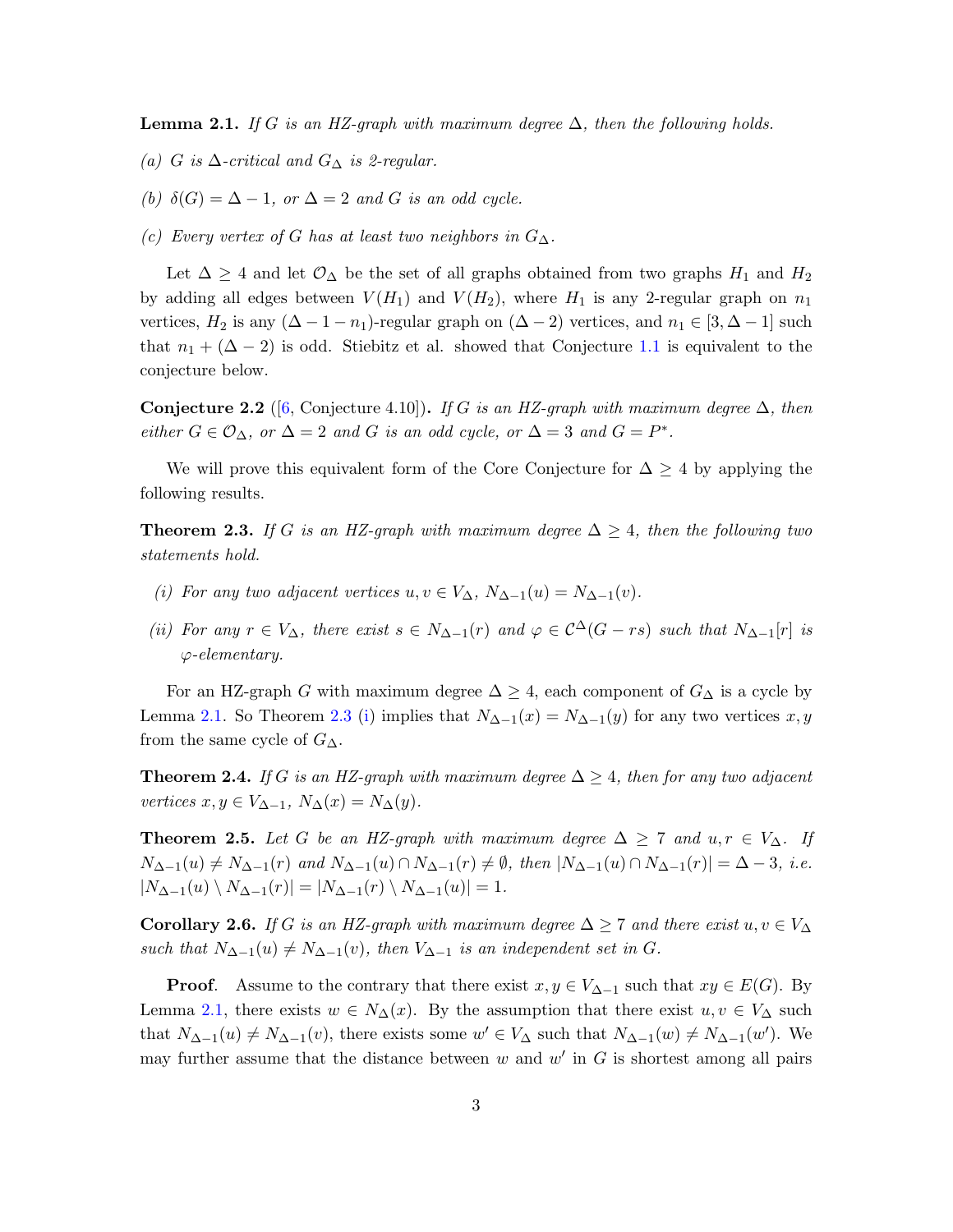of vertices  $w_1$  and  $w'_1$  such that  $w_1 \in N_\Delta(x)$  and  $N_{\Delta-1}(w_1) \neq N_{\Delta-1}(w'_1)$ . We claim that  $N_{\Delta-1}(w) \cap N_{\Delta-1}(w') \neq \emptyset$ . Let P be a shortest path connecting w and w' in G. By the choice of w and  $w'$ ,  $(V(P) \cap V_{\Delta}) \setminus \{w, w'\}$  contains no vertex  $w^*$  such that  $N_{\Delta-1}(w^*) = N_{\Delta-1}(w)$ . Consequently,  $V_{\Delta} \cap V(P) = \{w, w'\}$ . Since  $N_{\Delta-1}(w) \neq N_{\Delta-1}(w')$ , it follows that w and w' are not on the same cycle of  $G_{\Delta}$  and so  $ww' \notin E(G)$  by Theorem [2.3](#page-2-0) (i). Thus  $P - \{w, w'\}$ has at least one vertex. By Theorem [2.4,](#page-2-4) all vertices of  $P - \{w, w'\}$  have in G the same set of neighbors from  $V_{\Delta}$ . Thus, both w and w' are  $\Delta$ -neighbors of each vertex from  $P - \{w, w'\}$ and so  $N_{\Delta-1}(w) \cap N_{\Delta-1}(w') \neq \emptyset$ . By Theorem [2.5,](#page-2-1) we have  $|N_{\Delta-1}(w) \cap N_{\Delta-1}(w')| = \Delta - 3$ , which together with Theorem [2.4](#page-2-4) implies  $x, y \in N_{\Delta-1}(w) \cap N_{\Delta-1}(w')$ .

Let  $N_{\Delta-1}(w')\setminus N_{\Delta-1}(w) = \{z\}$ . We claim that  $N_{\Delta-1}(z) = \emptyset$ . For otherwise, let  $z' \in$  $N_{\Delta-1}(z)$ . Clearly  $z' \neq z$ . By Theorem [2.4,](#page-2-4)  $z' \in N_{\Delta-1}(w') \setminus N_{\Delta-1}(w)$ , giving a contradiction to  $N_{\Delta-1}(w')\setminus N_{\Delta-1}(w) = \{z\}.$  We then claim that  $N_{\Delta}(z) \subseteq N_{\Delta}(x)$ . For otherwise let  $w^* \in N_\Delta(z) \setminus N_\Delta(x)$ . As  $x \in N_{\Delta-1}(w')$  and  $x \notin N_{\Delta-1}(w^*)$ , it follows that  $w^* \neq w'$ . Since  $z \in N_{\Delta-1}(w^*) \cap N_{\Delta-1}(w')$ , it follows that  $|N_{\Delta-1}(w^*) \cap N_{\Delta-1}(w')| \geq \Delta - 3$  by Theorem [2.5](#page-2-1) (it can happen that  $N_{\Delta-1}(w^*) = N_{\Delta-1}(w')$ ). Thus  $N_{\Delta-1}(w^*) \cap N_{\Delta-1}(w')$  contains at least one of x and y as  $x, y \in N_{\Delta-1}(w')$ . As  $xy \in E(G)$ , we have  $x, y \in N_{\Delta-1}(w^*) \cap N_{\Delta-1}(w')$  by Theorem [2.4.](#page-2-4) This gives a contradiction to the choice of  $w^*$ . Therefore we have  $N_{\Delta-1}(z) = \emptyset$ and  $N_{\Delta}(z) \subseteq N_{\Delta}(x)$ . However,  $d_G(z) \leq |N_{\Delta}(x)| < |N_{\Delta}(x) \cup \{y\}| \leq d_G(x)$ , contradicting  $d_G(x) = d_G(z) = \Delta - 1$ . This completes the proof.  $\Box$ 

We now prove Conjecture [2.2](#page-2-5) for  $\Delta \geq 4$  as below.

#### **Theorem 2.7.** If G is an HZ-graph with maximum degree  $\Delta \geq 4$ , then  $G \in \mathcal{O}_{\Delta}$ .

*Proof.* Assume to the contrary that there exists an HZ-graph  $G$  with maximum degree  $\Delta \geq 4$  such that  $G \notin \mathcal{O}_{\Delta}$ . Let  $n = |V(G)|$ . First assume that  $N_{\Delta-1}(u) = N_{\Delta-1}(v)$  for every pair  $u, v \in V_{\Delta}$ . Then  $V_{\Delta}$ ,  $V_{\Delta-1}$  and the edges between them form a complete bipartite graph. Since  $G \notin \mathcal{O}_{\Delta}$ , it follows that n is even. Let  $r \in V_{\Delta}$ . The assumption above also implies that  $N_{\Delta-1}(r) = V_{\Delta-1}$ . By Theorem [2.3](#page-2-0) [\(ii\)](#page-2-6), there exist  $s \in N_{\Delta-1}(r) = V_{\Delta-1}$  and  $\varphi \in C^{\Delta}(G - rs)$  such that  $N_{\Delta-1}[r] = V_{\Delta-1} \cup \{r\}$  is  $\varphi$ -elementary, which thereby implies that  $V(G)$  is  $\varphi$ -elementary. Therefore, each color in  $\overline{\varphi}(N_{\Delta-1}[r])$  is missed at exactly one vertex in  $V(G)$ , showing that n is odd. This is a contradiction.

We now assume that there exist  $u, v \in V_{\Delta}$  such that  $N_{\Delta-1}(u) \neq N_{\Delta-1}(v)$ . We further assume that  $N_{\Delta-1}(u) \cap N_{\Delta-1}(v) \neq \emptyset$  (using the same argument to find u and v as for finding w and w' in the proof of Corollary [2.6\)](#page-2-7). By Theorem [2.3](#page-2-0) [\(i\)](#page-2-3), the cycle  $C_u$  containing u and the cycle  $C_v$  containing v from  $G_{\Delta}$  are distinct. Let  $w \in N_{\Delta-1}(u) \cap N_{\Delta-1}(v)$ . Then  $d_G(w) \geq |V(C_u)| + |V(C_v)| \geq 6$  by Theorem [2.3](#page-2-0) [\(i\)](#page-2-3). Thus  $\Delta = d_G(w) + 1 \geq 7$ . Applying Corollary [2.6,](#page-2-7) it follows that  $V_{\Delta-1}$  is an independent set of G.

Let  $A \subseteq V_{\Delta}$  be the set of all vertices a satisfying  $N_{\Delta-1}(a) = N_{\Delta-1}(u)$ , and let  $B \subseteq V_{\Delta}$ be the set of all vertices b satisfying  $N_{\Delta-1}(b) \neq N_{\Delta-1}(u)$  and  $N_{\Delta-1}(b) \cap N_{\Delta-1}(u) \neq \emptyset$ . Clearly  $u \in A$  and  $v \in B$ , so A and B are non-empty. Partition B into non-empty subsets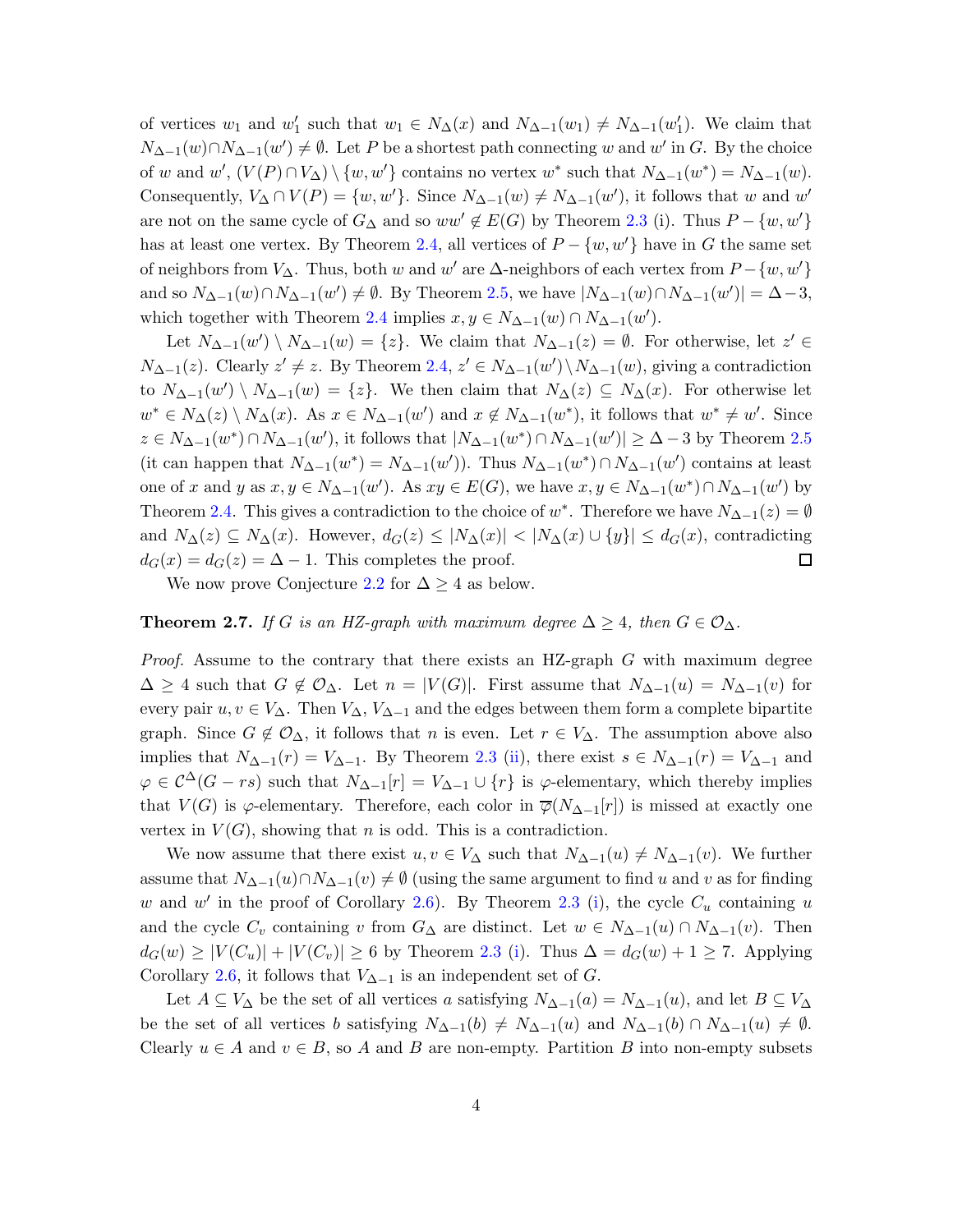$B_1, B_2, \ldots, B_t$  such that for each  $i \in [1, t]$ , all vertices in  $B_i$  have the same neighborhood in  $V_{\Delta-1}$ . By Theorem [2.3](#page-2-0) [\(i\)](#page-2-3), each of  $A, B_1, B_2, \ldots, B_t$  induces a union of disjoint cycles in  $G_{\Delta}$ . So  $|A| \geq 3$  and  $|B_i| \geq 3$  for each  $i \in [1, t]$ .

Now we claim  $t \geq \Delta - 2$ . Assume otherwise  $t \leq \Delta - 3$ . Since for each  $i \in [1, t]$ ,  $|N_{\Delta - 1}(A)\rangle$  $N_{\Delta-1}(B_i)|=1$  by Theorem [2.5](#page-2-1) and  $|N_{\Delta-1}(A)|=\Delta-2$ , there exists  $z \in N_{\Delta-1}(A)$  such that  $z \notin N_{\Delta-1}(A) \setminus N_{\Delta-1}(B_i)$  for each  $i \in [1, t]$ , or equivalently,  $z \in N_{\Delta-1}(A) \cap (\bigcap_{i=1}^t N_{\Delta-1}(B_i)).$ Let  $z' \in N_{\Delta-1}(A) \setminus N_{\Delta-1}(B_1)$ . Then

$$
|A| + \sum_{1 \le i \le t} |B_i| = d_G(z) = d_G(z') \le |A| + \sum_{2 \le i \le t} |B_i|,
$$

achieving a contradiction. Hence  $t \geq \Delta - 2$ .

We now achieve a contradiction to the assumption  $\Delta \geq 7$  by counting the number of edges in G between  $N_{\Delta-1}(A)$  and  $A \cup B$ . Note that  $|N_{\Delta-1}(A)| = \Delta - 2$ . Since each vertex in B has exactly  $\Delta - 3$  neighbors in  $N_{\Delta - 1}(A)$  and  $|B_i| \geq 3$  for each  $i \in [1, t]$ , we have

$$
|E_G(A \cup B, N_{\Delta-1}(A))| = |A|(\Delta - 2) + |\cup_{i=1}^t B_i|(\Delta - 3) \ge 3(\Delta - 2) + 3t(\Delta - 3) \ge 3(\Delta - 2)^2.
$$

On the other hand, since  $N_{\Delta-1}(A)$  is an independent set and every vertex in it has degree  $\Delta - 1$  in G, we have

$$
|E_G(A \cap B, N_{\Delta - 1}(A))| = (\Delta - 1)(\Delta - 2).
$$

Since  $\Delta \geq 2$ , solving  $\Delta$  in  $(\Delta - 1)(\Delta - 2) \geq 3(\Delta - 2)^2$  gives  $\Delta \leq 2.5$ , achieving a desired  $\Box$ contradiction.

### 3 Definitions and previous results

In this section, we recall essential concepts from [\[1\]](#page-26-4) and list a number of results that we will use as lemmas in the proof of Theorems [2.3](#page-2-0) to [2.5.](#page-2-1)

Let G be a graph,  $e \in E(G)$ ,  $\varphi \in C^k(G - e)$  for some  $k \geq 0$ , and let  $\alpha, \beta \in [1, k]$ . Each component of  $G - e$  induced on edges colored by  $\alpha$  or  $\beta$  is either a path or an even cycle, which is called an  $(\alpha, \beta)$ -chain of  $G - e$  with respect to  $\varphi$ . Interchanging  $\alpha$  and  $\beta$  on an  $(\alpha, \beta)$ -chain C of G gives a new edge k-coloring, which is denoted by  $\varphi$ /C. This operation is called a Kempe change.

For  $x, y \in V(G)$ , if x and y are contained in the same  $(\alpha, \beta)$ -chain, we say x and y are  $(\alpha, \beta)$ -linked with respect to  $\varphi$ . Otherwise, they are  $(\alpha, \beta)$ -unlinked. If an  $(\alpha, \beta)$ -chain P is a path with one endvertex as x, we also denote it by  $P_x(\alpha, \beta, \varphi)$  and just write  $P_x(\alpha, \beta)$ if  $\varphi$  is understood. For a vertex u and an edge uv contained in  $P_x(\alpha, \beta, \varphi)$ , we write  $u \in P_x(\alpha, \beta, \varphi)$  and  $uv \in P_x(\alpha, \beta, \varphi)$ . If  $u, v \in P_x(\alpha, \beta, \varphi)$  such that u lies between x and v on P, then we say that  $P_x(\alpha, \beta, \varphi)$  meets u before v.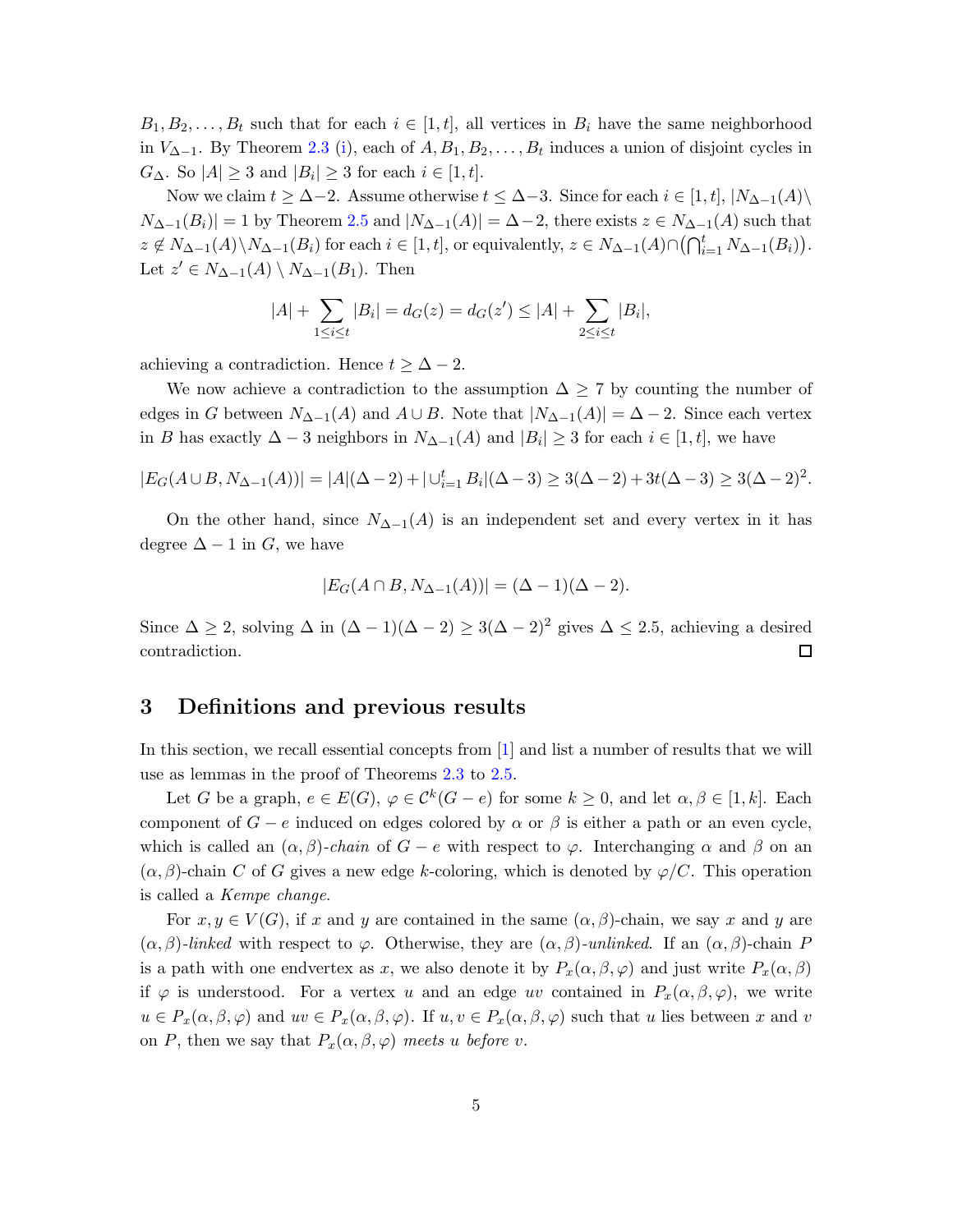Let T be an alternating sequence of vertices and edges of G. We denote by  $V(T)$  the set of vertices contained in T, and by  $E(T)$  the set of edges contained in T. We simply write  $\overline{\varphi}(T)$  for  $\overline{\varphi}(V(T))$ . If  $V(T)$  is  $\varphi$ -elementary, then for a color  $\tau \in \overline{\varphi}(T)$ , we denote by  $\overline{\varphi}_T^{-1}$  $T^I(\tau)$ the unique vertex in  $V(T)$  at which  $\tau$  is missed. A coloring  $\varphi' \in C^k(G-e)$  is  $(T, \varphi)$ -stable if for every  $x \in V(T)$  and every  $f \in E(T)$ , it holds that  $\overline{\varphi}'(x) = \overline{\varphi}(x)$  and  $\varphi'(f) = \varphi(f)$ . Clearly,  $\varphi$  is  $(T, \varphi)$ -stable, and if  $\varphi_1 \in C^k(G-e)$  is  $(T, \varphi)$ -stable, and  $\varphi_2 \in C^k(G-e)$  is  $(T, \varphi_1)$ -stable, then  $\varphi_2$  is also  $(T, \varphi)$ -stable.

#### 3.1 Multifan

Let G be a graph,  $rs_1 \in E(G)$  and  $\varphi \in C^k(G - rs_1)$  for some  $k \geq 0$ . A multifan centered at r with respect to  $rs_1$  and  $\varphi$  is a sequence

$$
F_{\varphi}(r,s_1:s_p) := (r,rs_1,s_1,rs_2,s_2,\ldots,rs_p,s_p)
$$

with  $p \geq 1$  consisting of distinct vertices and edges such that for every edge  $rs_i$  with  $i \in [2, p]$ , there is a vertex  $s_j$  with  $j \in [1, i - 1]$  satisfying  $\varphi(rs_i) \in \overline{\varphi}(s_j)$ . The following result can be found in [\[6,](#page-26-2) Theorem 2.1].

<span id="page-5-2"></span><span id="page-5-0"></span>**Lemma 3.1.** Let G be a class 2 graph and  $F_{\varphi}(r, s_1 : s_p)$  be a multifan with respect to  $rs_1$ and  $\varphi \in C^{\Delta}(G - rs_1)$ . Then the following statements hold.

- <span id="page-5-1"></span>(a)  $V(F)$  is  $\varphi$ -elementary.
- (b) For any  $\alpha \in \overline{\varphi}(r)$  and any  $\beta \in \overline{\varphi}(s_i)$  with  $i \in [1, p]$ , r and  $s_i$  are  $(\alpha, \beta)$ -linked with respect to  $\varphi$ .

Let  $F_{\varphi}(r, s_1 : s_p)$  be a multifan. We call  $s_{\ell_1}, s_{\ell_2}, \ldots, s_{\ell_h}$ , a subsequence of  $s_2, \ldots, s_p$ , an  $\alpha$ -inducing sequence for some  $\alpha \in [1, k]$  with respect to  $\varphi$  and  $F$  if  $\varphi(rs_{\ell_1}) = \alpha \in \overline{\varphi}(s_1)$  and  $\varphi(rs_{\ell_i}) \in \overline{\varphi}(s_{\ell_{i-1}})$  for each  $i \in [2, h]$ . (By this definition,  $(r, rs_1, s_1, rs_{\ell_1}, s_{\ell_1}, \ldots, rs_{\ell_h}, s_{\ell_h})$ is also a multifan with respect to  $rs_1$  and  $\varphi$ .) A color in  $\overline{\varphi}(s_{\ell_i})$  for any  $i \in [1, h]$  is an  $\alpha$ -inducing color and is induced by  $\alpha$ . For  $\alpha_i \in \overline{\varphi}(s_{\ell_i})$  and  $\alpha_j \in \overline{\varphi}(s_{\ell_j})$  with  $i < j$  and  $i, j \in [1, h]$ , we write  $\alpha_i \prec \alpha_j$ . For convenience,  $\alpha$  itself is an  $\alpha$ -inducing color and is induced by  $\alpha$ , and  $\alpha \prec \beta$  for any  $\beta \in \overline{\varphi}(s_{\ell_i})$  and any  $i \in [1, h]$ . An  $\alpha$ -inducing color  $\beta$  is called a *last*  $\alpha$ *-inducing color* if there does not exist any  $\alpha$ -inducing color  $\delta$  such that  $\beta \prec \delta$ .

By Lemma [3.1](#page-5-0) (a), each color in  $\overline{\varphi}(F) \setminus \overline{\varphi}(r)$  is induced by a unique color in  $\overline{\varphi}(s_1)$ . Also if  $\alpha_1$  and  $\alpha_2$  are two distinct colors in  $\overline{\varphi}(s_1)$ , then an  $\alpha_1$ -inducing sequence is disjoint with an  $\alpha_2$ -inducing sequence. The following result is a consequence of Lemma [3.1](#page-5-0) (a).

<span id="page-5-3"></span>**Lemma 3.2** ([1, Lemma 3.2]). Let G be a class 2 graph and  $F_{\varphi}(r, s_1 : s_p)$  be a multifan with respect to rs<sub>1</sub> and  $\varphi \in C^{\Delta}(G - rs_1)$ . For any two colors  $\delta, \lambda$  with  $\delta \in \overline{\varphi}(s_i)$  and  $\lambda \in \overline{\varphi}(s_i)$ for some distinct  $i, j \in [1, p]$ , the following statements hold.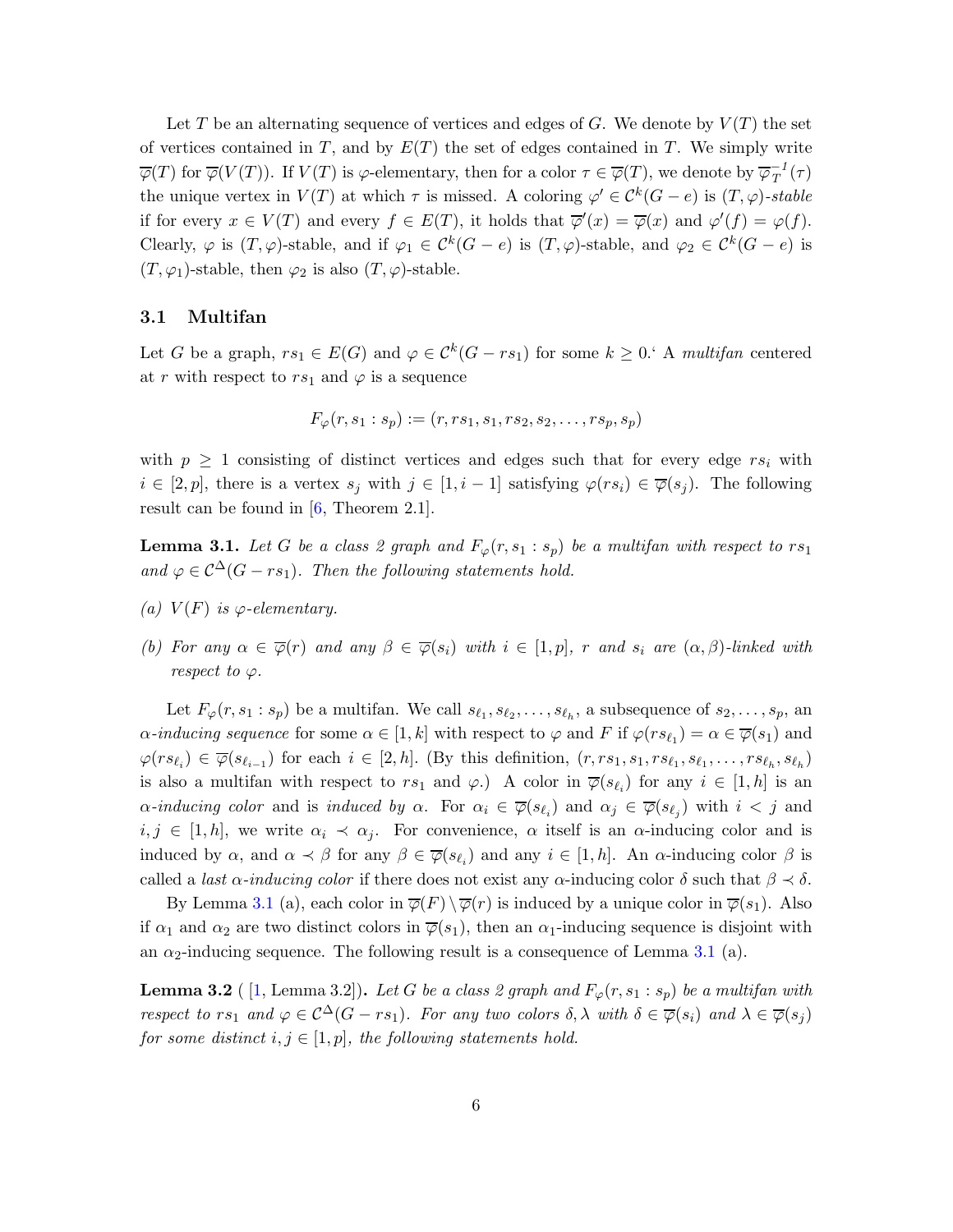- <span id="page-6-1"></span><span id="page-6-0"></span>(a) If  $\delta$  and  $\lambda$  are induced by different colors from  $\overline{\varphi}(s_1)$ , then  $s_i$  and  $s_j$  are  $(\delta, \lambda)$ -linked with respect to  $\varphi$ .
- (b) If  $\delta$  and  $\lambda$  are induced by the same color from  $\overline{\varphi}(s_1)$  such that  $\delta \prec \lambda$  and  $s_i$  and  $s_j$  are  $(\delta, \lambda)$ -unlinked with respect to  $\varphi$ , then  $r \in P_{s_j}(\lambda, \delta, \varphi)$ .

By Lemma [2.1](#page-2-2) (a), every edge of an HZ graph is critical. For an HZ-graph  $G$  with maximum degree  $\Delta \geq 3$ , we let  $rs_1 \in E(G)$  with  $r \in V_{\Delta}$  and  $s_1 \in N_{\Delta-1}(r) := \{s_1, s_2, \ldots, s_{\Delta-2}\},\$ and  $\varphi \in \mathcal{C}^{\Delta}(G - rs_1)$ . Then we call  $(G, rs_1, \varphi)$  a *coloring-triple*. As  $\Delta$ -degree vertices in a multifan do not miss any color, for multifans in HZ-graphs, we add a further requirement in its definition as follows and we use this new definition in the remainder of this paper.

# Assumption. For multifans in an HZ-graph, all of its vertices except the center have degree  $\Delta - 1$ .

Let  $(G, rs_1, \varphi)$  be a coloring-triple and  $F := F_{\varphi}(r, s_1 : s_p)$  be a multifan. By its definition,  $|\overline{\varphi}(s_1)| = 2$ ,  $|\overline{\varphi}(s_i)| = 1$  for each  $i \in [2, p]$ , and so every color in  $\overline{\varphi}(F) \setminus \overline{\varphi}(r)$ is induced by one of the two colors in  $\overline{\varphi}(s_1)$ . We call F a typical multifan, denoted  $F_{\varphi}(r,s_1:s_{\alpha}:s_{\beta}):=(r,rs_1,s_1,rs_2,s_2,\ldots,rs_{\alpha},s_{\alpha},rs_{\alpha+1},s_{\alpha+1},\ldots,rs_{\beta},s_{\beta}),$  where  $\beta:=p$ , if  $\overline{\varphi}(r) = 1$  (recall we denote  $\overline{\varphi}(v)$  by a number if  $|\overline{\varphi}(v)| = 1$ ),  $\overline{\varphi}(s_1) = \{2, \Delta\}$ , and if  $|V(F)| \geq 3$ , then  $\varphi(rs_{\alpha+1}) = \Delta$  and  $\overline{\varphi}(s_{\alpha+1}) = \alpha + 2$  (if  $\beta > \alpha$ ), and for each  $i \in [2, \beta]$  with  $i \neq \alpha+1$ ,  $\varphi(rs_i) = i$  and  $\overline{\varphi}(s_i) = i+1$ . It is clear that  $s_2, \ldots, s_\alpha$  is the longest 2-inducing sequence and  $s_{\alpha+1}, \ldots, s_{\beta}$  is the longest  $\Delta$ -inducing sequence of  $F_{\varphi}(r, s_1 : s_{\alpha} : s_{\beta})$ . By relabelling vertices and colors if necessary, any multifan in an HZ-graph can be assumed to be a typical multifan, see Figure [1](#page-7-0) (a) for a depiction. If  $\alpha = \beta$ , then we write  $F_{\varphi}(r, s_1 : s_{\alpha})$ for  $F_{\varphi}(r, s_1 : s_{\alpha} : s_{\beta})$ , and call it a typical 2-inducing multifan.

#### 3.2 Kierstead path

Let G be a graph,  $e = v_0v_1 \in E(G)$ , and  $\varphi \in C^k(G-e)$  for some integer  $k \geq 0$ . A Kierstead path with respect to e and  $\varphi$  is a sequence  $K = (v_0, v_0v_1, v_1, v_1v_2, v_2, \ldots, v_{p-1}, v_{p-1}v_p, v_p)$ with  $p \geq 1$  consisting of distinct vertices and edges such that for every edge  $v_i v_{i+1}$  with  $i \in [1, p-1]$ , there exists  $j \in [0, i-1]$  satisfying  $\varphi(v_i v_{i+1}) \in \overline{\varphi}(v_j)$ .

A Kierstead path with at most 3 vertices is a multifan. We consider Kierstead paths with 4 vertices. Statement (a) below was proved in Theorem 3.3 from  $|6|$  and statement (b) is a consequence of  $(a)$ .

<span id="page-6-2"></span>**Lemma 3.3.** Let G be a class 2 graph,  $v_0v_1 \in E(G)$ , and  $\varphi \in C^{\Delta}(G - v_0v_1)$ . If  $K =$  $(v_0, v_0v_1, v_1, v_1v_2, v_2, v_2v_3, v_3)$  is a Kierstead path with respect to  $v_0v_1$  and  $\varphi$ , then the following statements hold.

(a) If  $\min\{d_G(v_1), d_G(v_2)\} < \Delta$ , then  $V(K)$  is  $\varphi$ -elementary.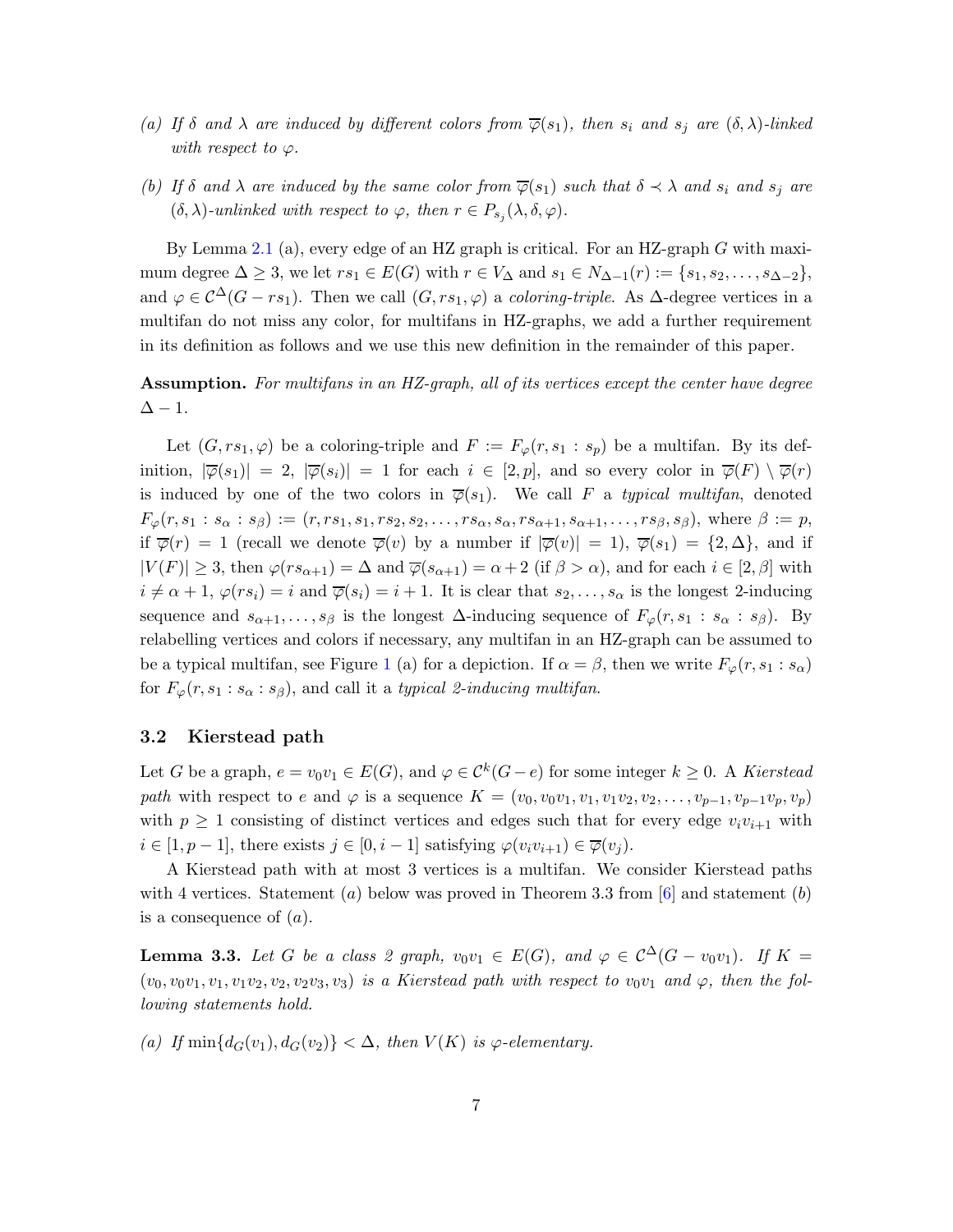

<span id="page-7-0"></span>Figure 1: (a) A typical multifan  $F_{\varphi}(r, s_1 : s_{\alpha} : s_{\beta})$ , where  $\overline{\varphi}(r) = 1$  and  $\overline{\varphi}(s_1) = \{2, \Delta\};$  (b) A rotation centered at  $r$ , where a dashed line at a vertex indicates a color missing at the vertex; (c) A lollipop centered at r, where x can be the same as some  $s_{\ell}$  for  $\ell \in [\beta+1, \Delta-2]$ .

(b) For any two colors  $\alpha, \delta$  with  $\alpha \in \overline{\varphi}(v_0)$  and  $\delta \in \overline{\varphi}(v_3)$ , if  $\min\{d_G(v_1), d_G(v_2)\} < \Delta$  and  $\alpha \notin {\varphi}(v_1v_2), \varphi(v_2v_3)$ , then  $v_3$  and  $v_0$  are  $(\alpha, \delta)$ -linked with respect to  $\varphi$ .

#### 3.3 Pseudo-multifan

Let G be a graph,  $rs_1 \in E(G)$  and  $\varphi \in C^k(G-rs_1)$  for some  $k \geq 0$ . A multifan  $F_{\varphi}(r, s_1 : s_p)$ is maximum at r if  $|V(F)|$  is maximum among all multifans with respect to rs for all  $s \in$  $N_G(r)$  and all  $\varphi' \in C^k(G-rs)$ . A pseudo-multifan with respect to  $rs_1$  and  $\varphi$  is an alternating sequence  $S := S_{\varphi}(r, s_1 : s_t : s_p) := (r, rs_1, s_1, rs_2, s_2, \dots, rs_t, s_t, rs_{t+1}, s_{t+1}, \dots, s_{p-1}, rs_p, s_p)$ with  $t, p \geq 1$  of distinct vertices and edges satisfying the following conditions:

- (P1) the subsequence  $F := (r, rs_1, s_1, rs_2, s_2, \ldots, rs_t, s_t)$  is a maximum multifan at r.
- (P2)  $V(S)$  is  $\varphi'$ -elementary for every  $(F, \varphi)$ -stable  $\varphi' \in C^k(G rs_1)$ .

Every maximum multifan is a pseudo-multifan, and if  $S$  is a pseudo-multifan with respect to  $\varphi$  and a multifan F, then by the definition above, S is a pseudo-multifan under every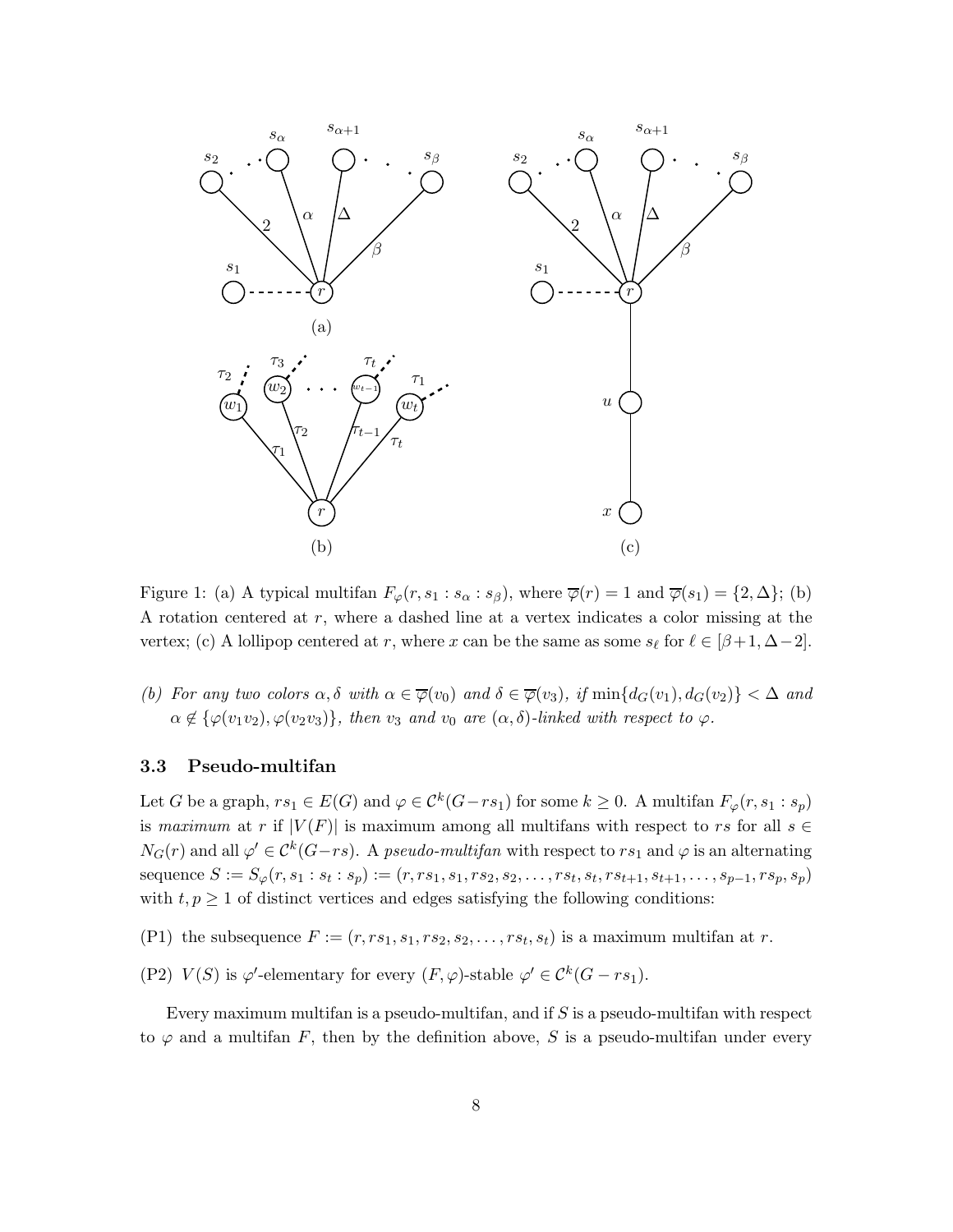$(F, \varphi)$ -stable coloring  $\varphi'$ . We call a pseudo-multifan S typical (resp. typical 2-inducing) if the maximum multifan that is contained in  $S$  is typical (resp. typical 2-inducing).

Let  $(G, rs_1, \varphi)$  be a coloring-triple and  $i, j \in [2, \Delta - 2]$ . The shift from  $s_i$  to  $s_j$  is an operation that, for each  $\ell$  with  $\ell \in [i, j]$ , recolor  $rs_{\ell}$  by the color in  $\overline{\varphi}(s_{\ell})$ . We will apply a shift either on a sequence of vertices from a multifan or on a rotation.

<span id="page-8-0"></span>**Lemma 3.4.** Let  $(G, rs_1, \varphi)$  be a coloring-triple. Then for every typical pseudo-multifan  $S := S_{\varphi}(r, s_1 : s_t : s_p)$ , there exists a coloring  $\varphi' \in C^{\Delta}(G - rs_t)$  and a pseudo-multifan  $S^*$ centered at r with respect to rs<sub>t</sub> and  $\varphi'$  such that  $V(S^*) = V(S)$  and  $S^*$  is typical 2-inducing.

**Proof.** Let  $F = F_{\varphi}(r, s_1 : s_{\alpha} : s_{\beta})$  be the typical multifan contained in S, where  $s_{\beta} = s_t$ . If  $\beta = \alpha$ , then we are done. Thus we assume  $\beta \ge \alpha + 1 \ge 3$ . Let  $\varphi'$  be obtained from  $\varphi$  by uncoloring  $rs_\beta$ , shift from  $s_{\alpha+1}$  to  $s_{\beta-1}$  and coloring  $rs_1$  by  $\Delta$ . Now  $\overline{\varphi}'(s_{\beta}) = \{\beta, \beta + 1\}, F^* = (r, rs_{\beta}, s_{\beta}, rs_{\beta-1}, s_{\beta-1}, \ldots, rs_{\alpha+1}, s_{\alpha+1}, rs_1, s_1, \ldots, rs_{\alpha}, s_{\alpha})$  is a β-inducing multifan with respect to  $rs_\beta$  and  $\varphi'$ .

We next show that  $S^* = (F^*, rs_{t+1}, s_{t+1}, \ldots, rs_p, s_p)$  is a pseudo-multifan with respect to  $rs_{\beta}$  and  $\varphi'$ . Since  $|V(F^*)| = |V(F)|$ ,  $F^*$  is also a maximum multifan at r. Thus it suffices to show that for any  $(F^*, \varphi')$ -stable  $\varphi'' \in C^{\Delta}(G - rs_{\beta}), V(S^*)$  is  $\varphi''$ -elementary. Suppose to the contrary that there exists  $(F^*, \varphi')$ -stable  $\varphi'' \in C^{\Delta}(G - rs_{\beta})$  but  $V(S^*)$  is not  $\varphi''$ -elementary. As  $\varphi''$  is  $(F^*, \varphi')$ -stable, we can undo the operations we did before. Specifically, let  $\varphi'''$  be the coloring obtained from  $\varphi''$  by uncoloring  $rs_1$ , shift from  $s_{\alpha+1}$ to  $s_{\beta-1}$  and coloring  $rs_{\beta}$  by  $\beta$ . Then  $\varphi'''$  is  $(F, \varphi)$ -stable and  $\overline{\varphi}'''(S^*) = \overline{\varphi}''(S^*)$ . Thus,  $V(S^*)$  is not  $\varphi''$ -elementary implies that  $V(S^*)$  is not  $\varphi'''$ -elementary. Since  $V(S^*) = V(S)$ , this contradicts the assumption that  $V(S)$  is elementary under any  $(F, \varphi)$ -stable coloring. Therefore,  $S^*$  is a pseudo-multifan with respect to  $rs_\beta$  and  $\varphi'$ . By renaming colors and vertices, we can assume that  $F^*$  is typical 2-inducing and so  $S^*$  is typical 2-inducing.  $\Box$ 

Let  $(G, rs_1, \varphi)$  be a coloring-triple. A sequence of distinct vertices  $w_1, \ldots, w_t \in N_{\Delta-1}(r)$ form a rotation if  $\{w_1, \ldots, w_t\}$  is  $\varphi$ -elementary, and for each  $\ell$  with  $\ell \in [1, t]$ , it holds that  $\varphi(rw_\ell) = \overline{\varphi}(w_{\ell-1}),$  $\varphi(rw_\ell) = \overline{\varphi}(w_{\ell-1}),$  $\varphi(rw_\ell) = \overline{\varphi}(w_{\ell-1}),$  where  $w_0 := w_t$ . An example of a rotation is given in Figure 1 (b).

<span id="page-8-1"></span>**Lemma 3.5** ( [\[1,](#page-26-4) Theorem 2.5]). Let  $(G, rs_1, \varphi)$  be a coloring-triple,  $S := S_{\varphi}(r, s_1 : s_t : s_t)$  $s_{\Delta-2}$ ) be a pseudo-multifan with  $F := F_{\varphi}(r, s_1 : s_t)$  being the maximum multifan contained in it. Let  $j \in [t+1, \Delta-2]$  and  $\delta \in \overline{\varphi}(s_j)$ . Then

- <span id="page-8-3"></span>(a)  $\{s_{t+1}, \ldots, s_{\Delta-2}\}\$  can be partitioned into rotations with respect to  $\varphi$ .
- <span id="page-8-2"></span>(b)  $s_j$  and r are  $(1, \delta)$ -linked with respect to  $\varphi$ .
- (c) For every color  $\gamma \in \overline{\varphi}(F)$  with  $\gamma \neq 1$ , it holds that  $r \in P_y(\gamma, \delta) = P_{s_j}(\gamma, \delta)$ , where  $y=\overline{\varphi}_{F}^{-1}$  $\mathcal{F}_F^{-1}(\gamma)$ . Furthermore, for  $z \in N_G(r)$  such that  $\varphi(rz) = \gamma$ ,  $P_y(\gamma, \delta)$  meets z before r.
- <span id="page-8-4"></span>(d) For every  $\delta^* \in \overline{\varphi}(S) \setminus \overline{\varphi}(F)$  with  $\delta^* \neq \delta$ , it holds that  $P_y(\delta, \delta^*) = P_{s_j}(\delta, \delta^*)$ , where  $y = \overline{\varphi}_S^{-1}$  $\overline{S}^1(\delta^*)$ . Furthermore, either  $r \in P_{s_j}(\delta, \delta^*)$  or  $P_r(\delta, \delta^*)$  is an even cycle.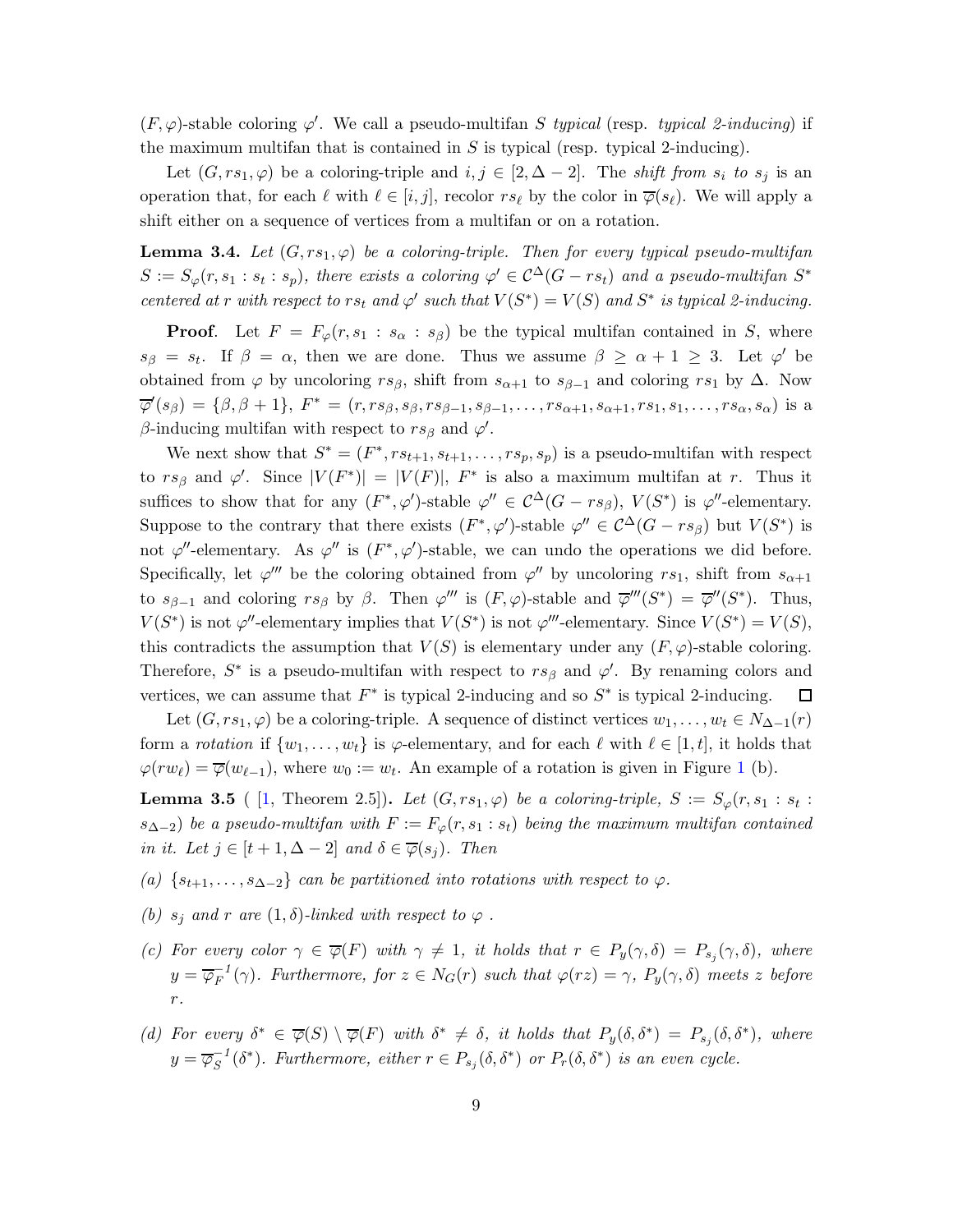#### 3.4 Lollipop

If  $F = (a_1, \ldots, a_t)$  is a sequence, then for a new entry b,  $(F, b)$  denotes the sequence  $(a_1, \ldots, a_t, b)$ . Let  $(G, rs_1, \varphi)$  be a coloring-triple. A *lollipop* centered at r is a sequence  $L = (F, ru, u, ux, x)$  of distinct vertices and edges such that  $F = F_{\varphi}(r, s_1 : s_{\alpha} : s_{\beta})$  is a typical multifan,  $u \in N_\Delta(r)$  and  $x \in N_{\Delta-1}(u)$  $x \in N_{\Delta-1}(u)$  $x \in N_{\Delta-1}(u)$  with  $x \notin \{s_1, \ldots, s_\beta\}$  (see Figure 1 (c) for a depiction).

<span id="page-9-3"></span>**Lemma 3.6** ([\[1,](#page-26-4) Lemma 5.1]). Let  $(G, rs_1, \varphi)$  be a coloring-triple,  $F := F_{\varphi}(r, s_1 : s_{\alpha} : s_{\beta})$ be a typical multifan, and  $L := (F, ru, u, ux, x)$  be a lollipop centered at r such that  $\varphi(ru) =$  $\alpha + 1$  and  $\overline{\varphi}(x) = \alpha + 1$ . Then

<span id="page-9-4"></span>(a)  $\varphi(ux) \neq 1$  and  $ux \in P_r(1, \varphi(ux))$ .

If  $\varphi(ux) = \tau$  is a 2-inducing color with respect to  $\varphi$  and F, then the following holds.

- <span id="page-9-6"></span>(b) Let  $P_x(1,\tau)$  be the  $(1,\tau)$ -chain starting at x in  $G-rs_1-ux$ . Then  $P_x(1,\tau)$  ends at r.
- <span id="page-9-5"></span>(c) For any 2-inducing color  $\delta$  of F with  $\tau \prec \delta$ , we have  $r \in P_{s_1}(\delta, \Delta) = P_{s_{\delta-1}}(\delta, \Delta)$ .
- (d) For any  $\Delta$ -inducing color  $\delta$  of F, we have  $r \in P_{s_{\delta-1}}(\alpha+1,\delta) = P_{s_{\alpha}}(\alpha+1,\delta)$ , where  $s_{\Delta-1} = s_1$  if  $\delta = \Delta$ .
- (e) For any 2-inducing color  $\delta$  of F with  $\delta \prec \tau$ , we have  $r \in P_{s_\alpha}(\delta, \alpha+1) = P_{s_{\delta-1}}(\delta, \alpha+1)$ .

Let  $(G, rs_1, \varphi)$  be a coloring-triple. For a color  $\alpha \in [1, \Delta]$ , a sequence of  $Kempe (\alpha, *)$ *changes* is a sequence of Kempe changes that each involve the exchanging of the color  $\alpha$ with another color from  $[1, \Delta]$ .

<span id="page-9-0"></span>**Lemma 3.7** ([\[1,](#page-26-4) Lemma 5.2]). Let  $(G, rs_1, \varphi)$  be a coloring-triple,  $F := F_{\varphi}(r, s_1 : s_{\alpha} : s_{\beta})$ be a typical multifan, and  $L := (F, ru, u, ux, x)$  be a lollipop centered at r such that  $\varphi(ru) =$  $\alpha + 1$ . Then for  $w_1 \in \{s_{\beta+1}, \ldots, s_{\Delta-2}\}\$  with  $\varphi(rw_1) = \tau_1 \in [\beta + 2, \Delta - 1]$ , the following statements hold.

- <span id="page-9-1"></span>(1) If exists a vertex  $w \in V(G) \setminus (V(F) \cup \{w_1\})$  such that  $w \in P_r(1, \tau_1, \varphi')$  for every  $(F, \varphi)$ stable  $\varphi' \in C^{\Delta}(G - rs_1)$  with  $\varphi'(ru) = \alpha + 1$ , then there exists a sequence of distinct vertices  $w_1, \ldots, w_t \in \{s_{\beta+1}, \ldots, s_{\Delta-2}\}\$  satisfying the following conditions:
	- (a)  $\varphi(rw_{i+1}) = \overline{\varphi}(w_i) \in [\beta + 2, \Delta 1]$  for each  $i \in [1, t 1]$ ;
	- (b) r and w<sub>i</sub> are  $(1,\overline{\varphi}(w_i))$ -linked with respect to  $\varphi$  for each  $i \in [1,t]$ ;
	- $(c) \overline{\varphi}(w_t) = \tau_1.$
- <span id="page-9-2"></span>(2) If  $\overline{\varphi}(x) = \alpha + 1$  and there exists a vertex  $w \in V(G) \setminus (V(F) \cup \{w_1\})$  such that  $w \in P_r(1,\tau_1,\varphi')$  for every  $(L,\varphi)$ -stable  $\varphi' \in C^{\Delta}(G-rs_1)$  obtained from  $\varphi$  through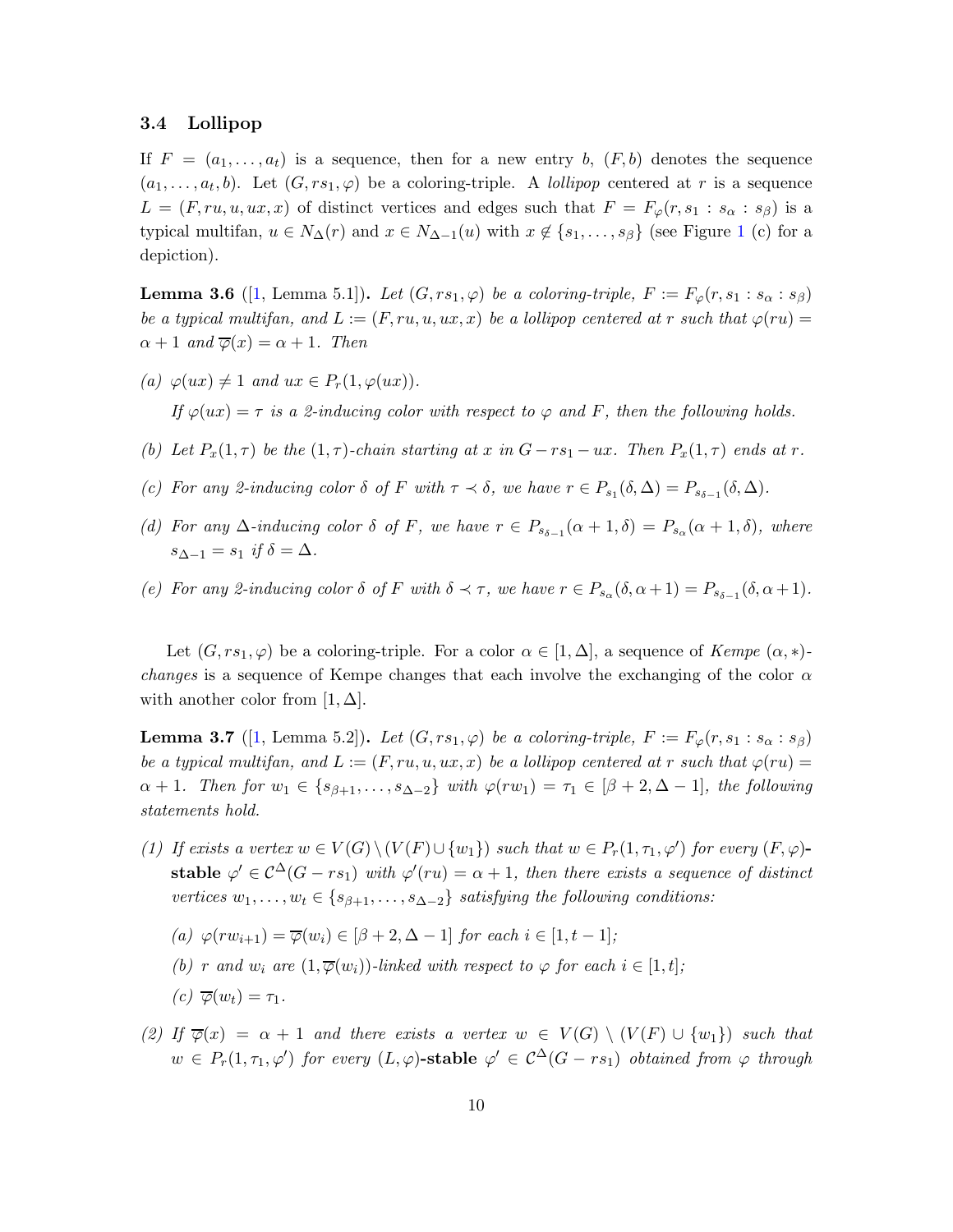a sequence of Kempe  $(1,*)$ -changes not using r or x as endvertices, then there exists a sequence of distinct vertices  $w_1, \ldots, w_t \in \{s_{\beta+1}, \ldots, s_{\Delta-2}\}\$  satisfying the following conditions:

- (a)  $\varphi(rw_{i+1}) = \overline{\varphi}(rw_i) \in [\beta + 2, \Delta 1]$  for each  $i \in [1, t 1]$ ;
- (b) r and  $w_i$  are  $(1,\overline{\varphi}(w_i))$ -linked with respect to  $\varphi$  for each  $i \in [1,t-1]$ ;
- (c)  $\overline{\varphi}(w_t) = \tau_1$  or  $\overline{\varphi}(w_t) = \alpha + 1$ . If  $\overline{\varphi}(w_t) = \tau_1$ , then  $w_t$  and r are  $(1, \tau_1)$ -linked with respect to  $\varphi$ .

By the definition, the sequence  $w_1, \ldots, w_t$  in Lemma [3.7](#page-9-0) [\(1\)](#page-9-1) and in the case of Lemma 3.7 [\(2\)](#page-9-2) when  $\overline{\varphi}(w_t) = \tau_1$  form a rotation with the additional property that  $\overline{\varphi}(w_i) \in [\beta+2, \Delta-1]$  and r and  $w_i$  are  $(1,\overline{\varphi}(w_i))$ -linked for each  $i \in [1,t]$ . We call such a rotation a *stable rotation*. In the case of Lemma [3.7](#page-9-0) [\(2\)](#page-9-2) when  $\overline{\varphi}(w_t) = \alpha + 1$ , we call  $w_1, \ldots, w_t$  a near stable rotation. For  $u, v \in V(G)$ , we write  $u \sim v$  if u and v are adjacent in G, and write  $u \not\sim v$  otherwise.

<span id="page-10-0"></span>**Lemma 3.8** ([\[1,](#page-26-4) Corollary 2.7]). Let  $(G, rs_1, \varphi)$  be a coloring-triple,  $F := F_{\varphi}(r, s_1 : s_{\alpha})$ be a typical 2-inducing multifan, and  $L := (F, ru, u, ux, x)$  be a lollipop centered at r. If  $\varphi(ru) = \alpha + 1, \overline{\varphi}(x) = \alpha + 1, \text{ and } \varphi(ux) = \Delta, \text{ then } u \nsim s_1 \text{ and } u \nsim s_\alpha.$ 

<span id="page-10-1"></span>**Lemma 3.9** ( [\[1,](#page-26-4) Theorem 2.8]). Let  $(G, rs_1, \varphi)$  be a coloring-triple,  $F := F_{\varphi}(r, s_1 : s_{\alpha})$ be a typical 2-inducing multifan, and  $L := (F, ru, u, ux, x)$  be a lollipop centered at r. If  $\varphi(ru) = \alpha + 1$ ,  $\overline{\varphi}(x) = \alpha + 1$ , and  $\varphi(ux) = \mu \in \overline{\varphi}(F)$  is a 2-inducing color of F, then  $u \nsim s_{\mu-1}$  and  $u \nsim s_{\mu}$ .

Let G be a graph,  $rs_1 \in E(G)$  and  $\varphi \in C^{\Delta}(G - rs_1)$ . Let  $\alpha, \beta, \gamma, \tau \in [1, \Delta]$  and  $x, y \in V(G)$ . If P is an  $(\alpha, \beta)$ -chain containing both x and y such that P is a path, we denote by  $P_{[x,y]}(\alpha, \beta, \varphi)$  the subchain of P that has endvertices x and y.

Suppose  $|\overline{\varphi}(x) \cap {\alpha, \beta}| = 1$ . Then an  $(\alpha, \beta)$ -swap at x is just the Kempe change on  $P_x(\alpha, \beta, \varphi)$ . By convention, an  $(\alpha, \alpha)$ -swap at x does nothing at x. If also  $|\overline{\varphi}(y) \cap {\alpha, \beta}| = 1$ , then an  $(\alpha, \beta)$ -swap at both x and y is the Kempe change on  $P_x(\alpha, \beta, \varphi)$  if x and y are  $(\alpha, \beta)$ linked with respect to  $\varphi$ , and is obtained from  $\varphi$  by first doing an  $(\alpha, \beta)$ -swap at x and then doing an  $(\alpha, \beta)$ -swap at y if x and y are  $(\alpha, \beta)$ -unlinked with respect to  $\varphi$ . Suppose  $\beta_0 \in \overline{\varphi}(x)$ and  $\beta_1, \ldots, \beta_t \in \varphi(x)$  for colors  $\beta_0, \ldots, \beta_t \in [1, \Delta]$  for some integer  $t \geq 1$ . Then a

$$
(\beta_0, \beta_1) - (\beta_1, \beta_2) - \ldots - (\beta_{t-1}, \beta_t) - \text{swap}
$$

at x consists of t Kempe changes: let  $\varphi_0 = \varphi$ , then  $\varphi_i = \varphi_{i-1}/P_x(\beta_{i-1}, \beta_i, \varphi_{i-1})$  for each  $i \in [1, t]$ . Suppose the current color of an edge uv of G is  $\alpha$ , the notation  $uv : \alpha \to \beta$  means to recolor the edge uv using the color  $\beta$ .

We will use a matrix with two rows to denote a sequence of coloring operations taken based on  $\varphi$ . For example, the matrix below indicates three operations taken on the graph:

$$
\begin{bmatrix} P_{[a,b]}(\alpha,\beta,\varphi) & s_c : s_d & rs \\ \alpha/\beta & \text{shift} & \gamma \to \tau \end{bmatrix}.
$$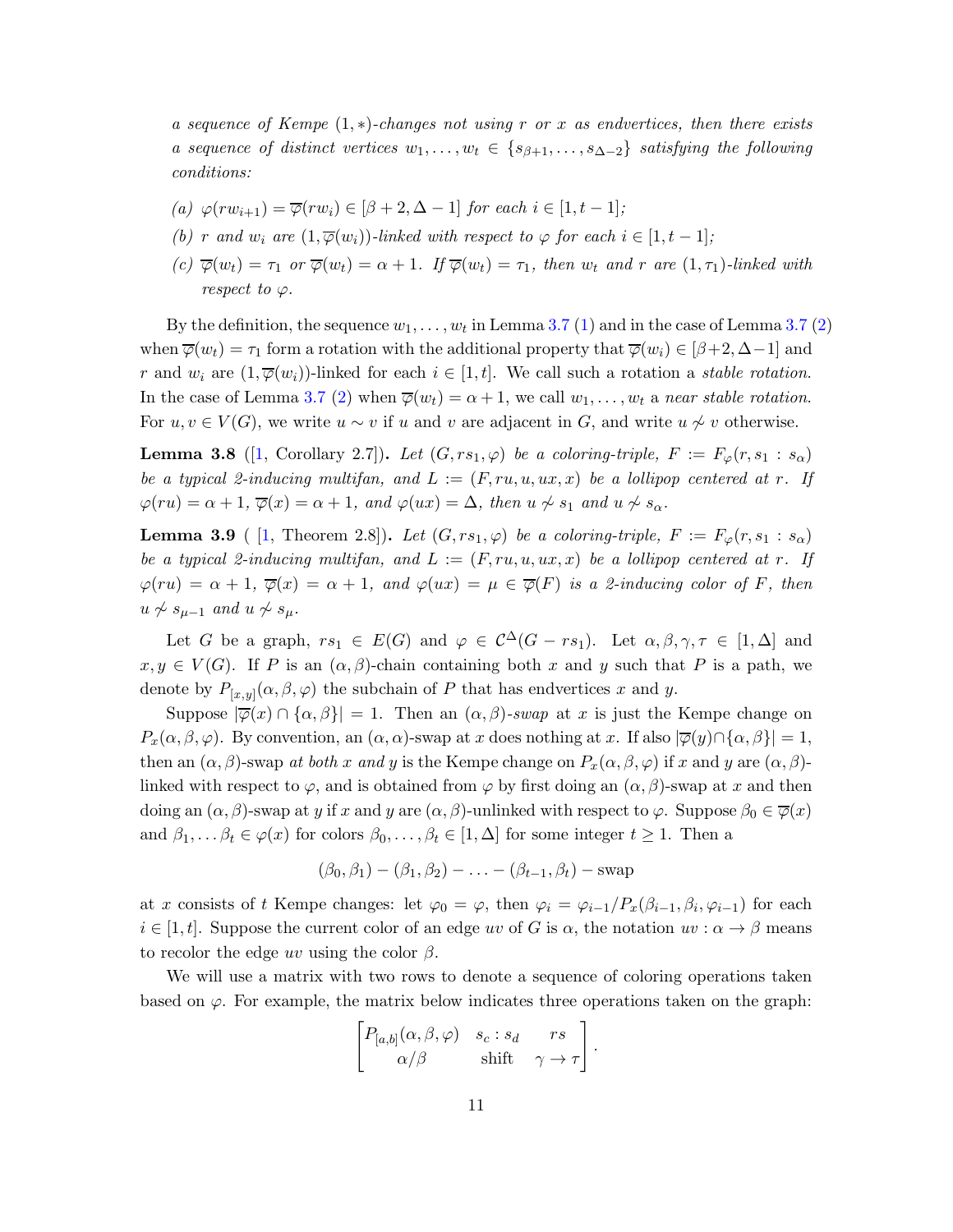Step 1 Exchange  $\alpha$  and  $\beta$  on the  $(\alpha, \beta)$ -subchain  $P_{[a,b]}(\alpha, \beta, \varphi)$ .

Step 2 Based on the coloring obtained from Step 1, shift from  $s_c$  to  $s_d$  for vertices  $s_c, \ldots, s_d$ .

Step 3 Based on the coloring obtained from Step 2, do  $rs : \gamma \to \tau$ .

In the reminder, for simpler description, we may skip the phrase "with respect to  $\varphi$ " in related notation, which then needs to be understood with respect to the current edge coloring.

## 4 Proof of Theorem [2.3](#page-2-0)

We prove the following version of Theorem [2.3.](#page-2-0)

<span id="page-11-2"></span><span id="page-11-1"></span>**Theorem 4.1.** If G is an HZ-graph with maximum degree  $\Delta \geq 4$ , then for every vertex  $r \in V_{\Delta}$ , the following two statements hold.

- <span id="page-11-3"></span>(i) For every  $u \in N_{\Delta}(r)$ ,  $N_{\Delta-1}(r) = N_{\Delta-1}(u)$ .
- (ii) There exist  $s_1 \in N_{\Delta-1}(r)$  and  $\varphi \in C^{\Delta}(G rs_1)$  such that  $N_{\Delta-1}[r]$  is the vertex set of a typical 2-inducing pseudo-multifan with respect to rs<sub>1</sub> and  $\varphi$ . Consequently  $N_{\Delta-1}[r]$ is  $\varphi$ -elementary.

*Proof.* Let  $N_{\Delta-1}(r) = \{s_1, \ldots, s_{\Delta-2}\}\.$  We choose a vertex in  $N_{\Delta-1}(r)$ , say  $s_1$ , a coloring  $\varphi \in C^{\Delta}(G-r_{s_1})$  and a multifan F with respect to  $rs_1$  and  $\varphi$  such that F is maximum at r. That is,  $|V(F)|$  is maximum among all multifans with respect to  $rs_i$  for any  $i \in [1, \Delta-2]$  and any  $\varphi' \in C^{\Delta}(G - rs_i)$ . Assume that  $\overline{\varphi}(r) = 1$  and  $\overline{\varphi}(s_1) = \{2, \Delta\}$ , and  $F = F_{\varphi}(r, s_1 : s_p)$ is such a multifan. Furthermore, by relabeling vertices and colors, we assume that  $F$  is typical. As a maximum multifan at r is itself a pseudo-multifan, by Lemma [3.4,](#page-8-0) we assume that  $F_{\varphi}(r, s_1 : s_p) = F_{\varphi}(r, s_1 : s_\alpha)$  is a typical 2-inducing multifan, where  $\alpha = p$ .

Let  $u \in N_{\Delta}(r)$  and assume  $N_{\Delta-1}(r) \neq N_{\Delta-1}(u)$ . Roughly speaking, the main proof idea is the following. By assuming  $\varphi(ru) = \alpha + 1$  and  $\overline{\varphi}(x) = \alpha + 1$  for  $x \in N_{\Delta-1}(u) \setminus N_{\Delta-1}(r)$ , we will apply Lemmas [3.8](#page-10-0) and [3.9](#page-10-1) to show that u has at least two  $(\Delta - 1)$ -neighbors outside of  $N_{\Delta-1}(r)$ . By further applying Lemmas [3.8](#page-10-0) and [3.9,](#page-10-1) we can even find three  $(\Delta-1)$ -neighbors of u outside of  $N_{\Delta-1}(r)$ . A contradiction is then deduced at that point.

<span id="page-11-0"></span>**Claim 4.1.** We may assume that  $\varphi(ru) = \alpha + 1$ , which is the last 2-inducing color of  $F_{\varphi}(r,s_1:s_{\alpha}).$ 

*Proof of Claim [4.1.](#page-11-0)* Since  $F_{\varphi}(r, s_1 : s_{\alpha})$  is a maximum typical 2-inducing multifan,  $\varphi(ru) \in$  $\{\alpha+1,\Delta\}$ . Assume instead that  $\varphi(ru) = \Delta$ . If  $\alpha = 1$ , then we are done by exchanging the roles of 2 and  $\Delta$ . Thus we assume that  $\alpha \geq 2$ . Shift from  $s_2$  to  $s_{\alpha-1}$ , color  $rs_1$  by 2 and uncolor  $rs_\alpha$ . Then  $F^* = (r, rs_\alpha, s_\alpha, rs_{\alpha-1}, s_{\alpha-1}, \ldots, rs_1, s_1)$  is an  $\alpha$ -inducing multifan such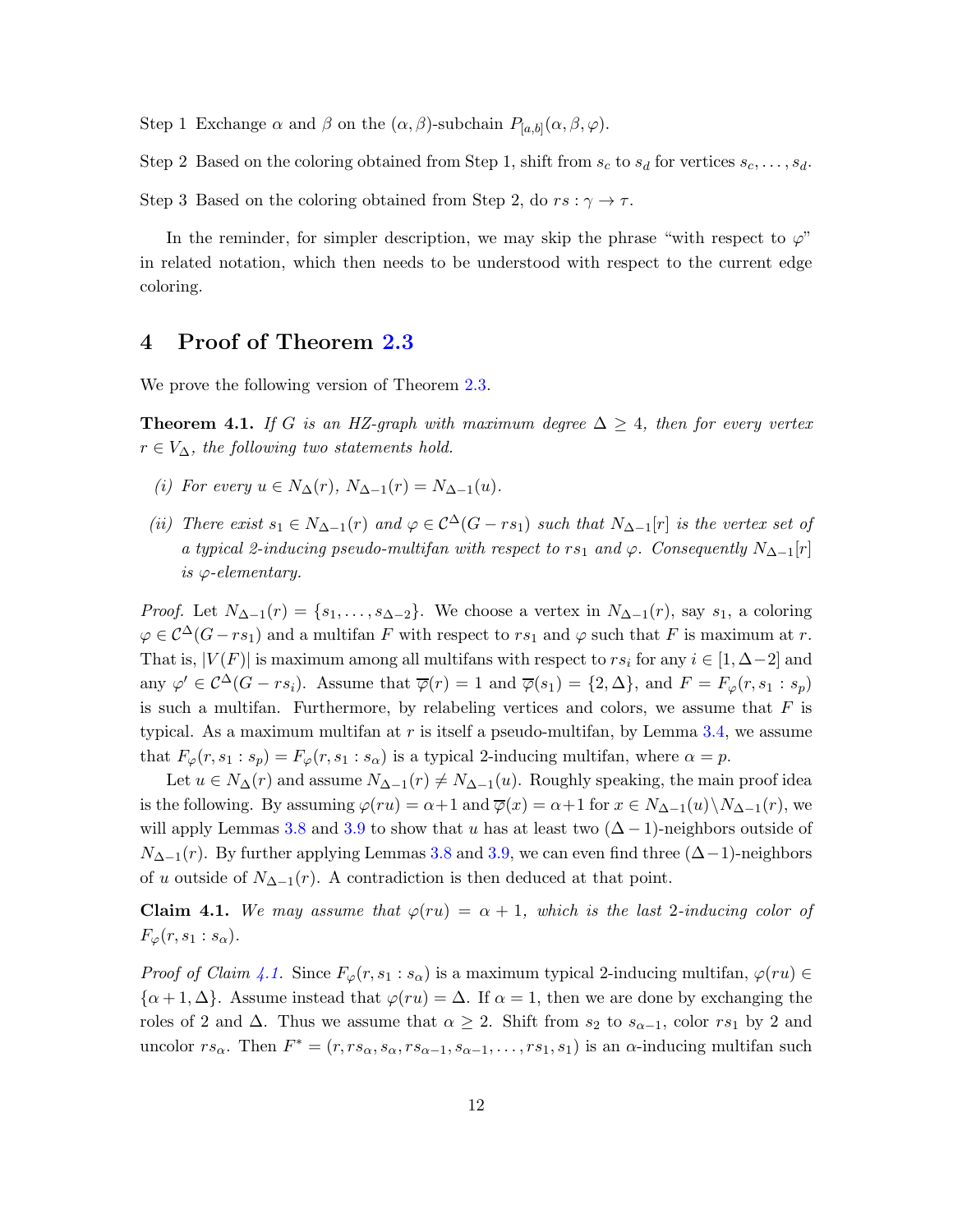that  $\Delta$  is the last  $\alpha$ -inducing color. Now, relabeling colors and vertices in  $F^*$  by making  $F^*$  typical 2-inducing yields the desired assumption. □

<span id="page-12-0"></span>Claim 4.2. For any  $z \in N_{\Delta-1}(u) \setminus V(F)$  and any  $(F,\varphi)$ -stable  $\varphi' \in C^{\Delta}(G-rs_1)$ , if  $\varphi'(ru) = \alpha + 1$  and  $\overline{\varphi}'(z) = \alpha + 1$ , then  $\varphi'(uz) \in \overline{\varphi}'(F) \setminus \{1\}.$ 

*Proof of Claim [4.2.](#page-12-0)* Assume to the contrary that  $\varphi'(uz) \in \{1, \alpha + 2, ..., \Delta - 1\}$ . We first claim that  $\varphi'(uz) \neq 1$ . As otherwise,  $P_r(1, \alpha + 1, \varphi') = ruz$ , contradicting Lemma [3.1](#page-5-0) [\(b\)](#page-5-1) that r and  $s_{\alpha}$  are  $(1, \alpha + 1)$ -linked with respect to  $\varphi'$ . Let  $\varphi'(uz) = \tau \in [\alpha + 2, \Delta - 1]$ , and  $w_1 \in N_{\Delta-1}(r)$  such that  $\varphi'(rw_1) = \tau$ . By Lemma [3.6](#page-9-3) [\(a\)](#page-9-4),  $uz \in P_r(1, \tau, \varphi'')$  for every  $(L, \varphi')$ -stable  $\varphi'' \in C^{\Delta}(G - rs_1)$ , where  $L = (F, ru, u, uz, z)$  is a lollipop. Applying Lemma [3.7](#page-9-0) [\(2\)](#page-9-2) on L with u playing the role of  $w$ , we find a sequence of distinct vertices  $w_1, \ldots, w_t \in \{s_{\alpha+1}, \ldots, s_{\Delta-2}\}\$  that forms either a stable rotation or a near stable rotation.

Assume first that  $w_1, \ldots, w_t$  is a stable rotation, which in particular gives  $P_r(1, \tau, \varphi') =$  $P_{w_t}(1, \tau, \varphi')$ . By Lemma [3.6](#page-9-3) [\(a\)](#page-9-4),  $uz \in P_r(1, \tau, \varphi')$ . If  $P_r(1, \tau, \varphi')$  meets z before u, or equivalently,  $P_{wt}(1, \tau, \varphi')$  meets u before z, we do the following operations:

$$
\begin{bmatrix} P_{[r,z]}(1,\tau,\varphi') & ru & uz \\ 1/\tau & \alpha+1 \to \tau & \tau \to \alpha+1 \end{bmatrix}.
$$

Denote the new coloring by  $\varphi''$ . Now  $(r, rs_1, s_1, \ldots, s_\alpha)$  is a multifan, but  $\overline{\varphi}''(s_\alpha) = \overline{\varphi}''(r) =$  $\alpha + 1$ , giving a contradiction to Lemma [3.1](#page-5-0) [\(a\)](#page-5-2). Thus  $P_r(1, \tau, \varphi')$  meets u before z, or equivalently,  $P_{w_t}(1, \tau, \varphi')$  meets z before u. Shift from  $w_1$  to  $w_t$  to get  $\varphi''$ . Then  $P_r(1, \tau, \varphi'')$ meets z before u, giving back to the previous case as  $\varphi''$  is  $(F, \varphi')$ -stable.

Assume now that  $w_1, \ldots, w_t$  is a near stable rotation, i.e.,  $\overline{\varphi}'(w_t) = \alpha + 1$ . If  $z \neq w_t$ , then we shift from  $w_1$  to  $w_t$ , and do  $ru : \alpha + 1 \rightarrow \tau$ ,  $uz : \tau \rightarrow \alpha + 1$ . Denote the new coloring by  $\varphi''$ . As  $\varphi''$  is  $(F, \varphi')$ -stable and so is  $(F, \varphi)$ -stable, we see that  $F^* =$  $(F, rw_t, w_t, rw_{t-1}, w_{t-1}, \ldots, rw_1, w_1)$  is a multifan that contains more vertices than F does, showing a contradiction to the choice of F.

Thus we assume that  $z = w_t$ . Since  $\varphi'(rz) \neq \varphi'(uz) = \tau$ , we have  $t \geq 2$ . Note that  $uz \in P_r(1,\tau,\varphi') = P_w(1,\tau,\varphi')$  for some vertex  $w \in V(G) \setminus (V(F) \cup \{w_1,\ldots,w_t\})$ . If  $P_w(1, \tau, \varphi')$  meets u before z, we do the following operations:

$$
\begin{bmatrix} P_{[w,u]}(1,\tau,\varphi') & ru & uz \\ 1/\tau & \alpha+1 \to 1 & \tau \to \alpha+1 \end{bmatrix}.
$$

Denote the new coloring by  $\varphi''$ . Now  $(r, rs_1, s_1, \ldots, s_\alpha)$  is a multifan, but  $\overline{\varphi}''(s_\alpha) = \overline{\varphi}''(r) =$  $\alpha + 1$ , giving a contradiction to Lemma [3.1](#page-5-0) [\(a\)](#page-5-2). If  $P_w(1, \tau, \varphi')$  meets z before u, we do the following operations:

$$
\begin{bmatrix} P_{[w,z]}(1,\tau,\varphi') & w_1:w_t & rw_t = rz & ru & uz \\ 1/\tau & \text{shift} & \varphi'(rz) \to 1 & \alpha+1 \to \tau & \tau \to \alpha+1 \end{bmatrix}.
$$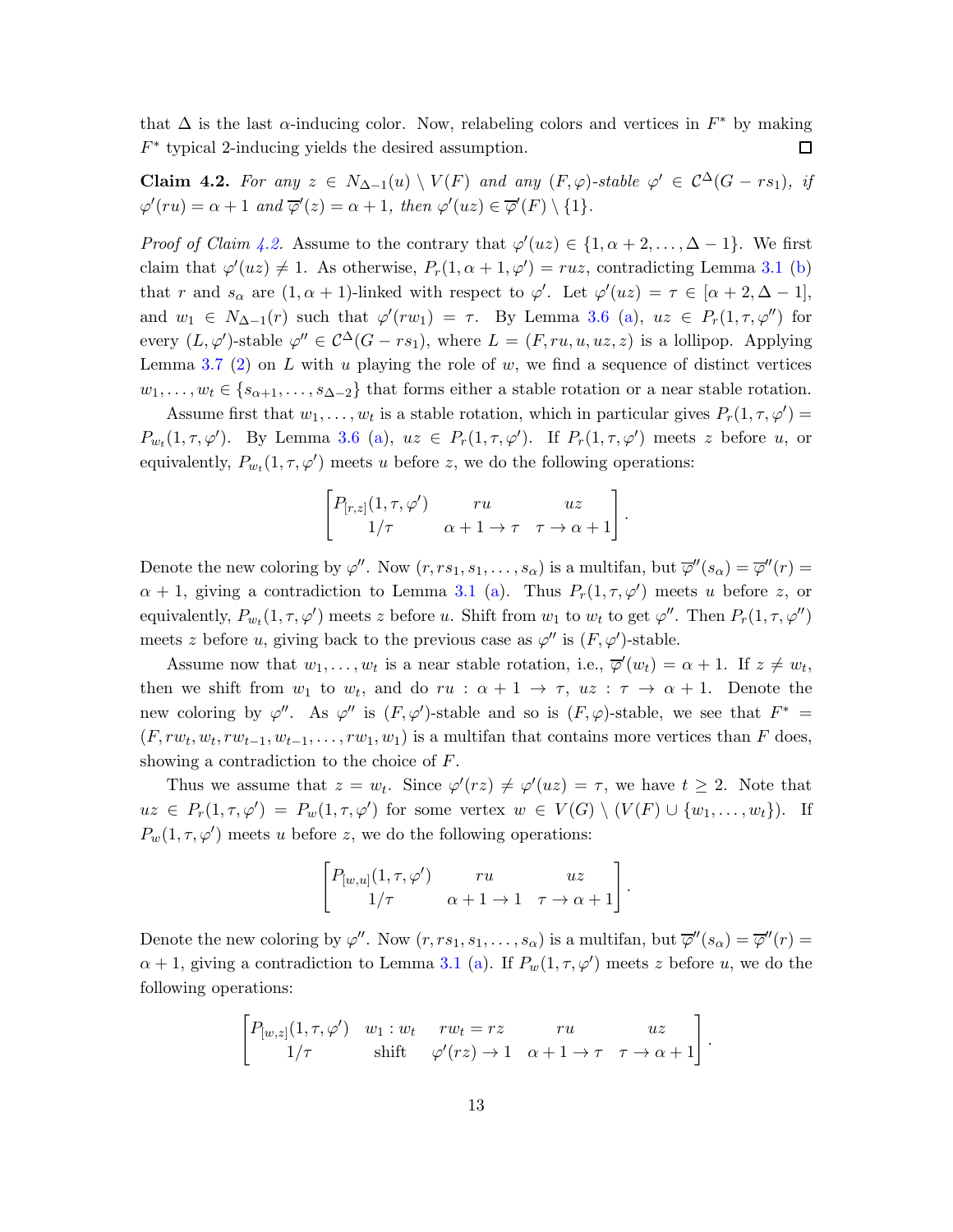Denote the new coloring by  $\varphi''$ . Now  $(r, rs_1, s_1, \ldots, s_\alpha)$  is a multifan, but  $\overline{\varphi}''(s_\alpha) = \overline{\varphi}''(r) =$  $\alpha + 1$ , giving a contradiction to Lemma [3.1](#page-5-0) [\(a\)](#page-5-2). □

By Claim [4.2,](#page-12-0)  $\tau \in \{2, \ldots, \alpha+1, \Delta\}$ . Applying Lemmas [3.8](#page-10-0) and [3.9,](#page-10-1) we have the following claim.

<span id="page-13-1"></span>Claim 4.3. Let  $z \in N_{\Delta-1}(u) \setminus V(F)$  and any  $(F, \varphi)$ -stable  $\varphi' \in C^{\Delta}(G - rs_1)$  such that  $\varphi'(ru) = \alpha + 1$  and  $\overline{\varphi}'(z) = \alpha + 1$ , and let  $\varphi'(uz) = \tau$ . Then  $\tau \in \overline{\varphi}'(F) \setminus \{1\}$ , and  $u \not\sim s_1, s_\alpha$ if  $\tau = \Delta$ ; and  $u \nsim s_{\tau-1}, s_{\tau}$  if  $\tau \in [2, \alpha + 1]$ .

<span id="page-13-0"></span>Claim 4.4. Suppose that  $N_{\Delta-1}(r) = N_{\Delta-1}(u)$  for every  $u \in N_{\Delta}(r)$ . Then for every  $(F, \varphi)$ stable coloring  $\varphi' \in C^{\Delta}(G - rs_1)$ ,  $N_{\Delta-1}[r]$  is  $\varphi'$ -elementary. In particular,  $N_{\Delta-1}[r]$  is the vertex set of a typical 2-inducing pseudo-multifan with respect to  $rs^*$  and  $\varphi^* \in C^{\Delta}(G - rs^*)$ for some  $s^* \in N_{\Delta-1}(r)$ .

Proof of Claim [4.4.](#page-13-0) Assume to the contrary that there exists an  $(F, \varphi)$ -stable coloring  $\varphi' \in$  $\mathcal{C}^{\Delta}(G - rs_1)$  such that  $N_{\Delta-1}[r]$  is not  $\varphi'$ -elementary. Since  $V(F)$  is  $\varphi'$ -elementary, there exists  $z \in N_{\Delta-1}[r] \setminus V(F)$  such that  $\overline{\varphi}'(z) \in \overline{\varphi}'(F)$  or there exists  $z^* \neq z$  with  $z^* \in$  $N_{\Delta-1}[r] \setminus V(F)$  such that  $\overline{\varphi}'(z) = \overline{\varphi}'(z^*)$ . Let  $\overline{\varphi}'(z) = \delta$ . If  $\delta \in \overline{\varphi}'(F)$ , then z and r are  $(1, \delta)$ -unlinked, so we do  $(\delta, 1) - (1, \alpha + 1)$ -swaps at z; if  $\overline{\varphi}'(z) = \overline{\varphi}'(z^*)$ , we may assume, without loss of generality, that z and r are  $(1, \delta)$ -unlinked, we again do  $(\delta, 1) - (1, \alpha + 1)$ swaps at z. In either case, we find an  $(F, \varphi')$ -stable coloring  $\varphi'' \in C^{\Delta}(G - rs_1)$  such that  $\overline{\varphi}''(z) = \alpha + 1$ . Since for any  $u \in N_{\Delta}(r)$ , it holds that  $N_{\Delta-1}(r) = N_{\Delta-1}(u)$ , we can choose  $u \in N_\Delta(r)$  such that  $\varphi''(ur) = \alpha+1$ , where  $\alpha+1$  is the last 2-inducing color of  $F_{\varphi''}(r, s_1 : s_\alpha)$ . Since  $N_{\Delta-1}(r) = N_{\Delta-1}(u)$ , we have  $uz \in E(G)$  and so  $L = (F_{\varphi''}(r, s_1 : s_\alpha), ru, u, uz, z)$ is a lollipop with respect to  $\varphi''$ . By Claim [4.3,](#page-13-1) u is not adjacent to at least one vertex in  $N_{\Delta-1}(r)$ , which in turn shows  $N_{\Delta-1}(r) \neq N_{\Delta-1}(u)$ , giving a contradiction.

Therefore, for every  $(F, \varphi)$ -stable coloring  $\varphi' \in C^{\Delta}(G - rs_1)$ , it holds that  $N_{\Delta-1}[r]$ is  $\varphi'$ -elementary. Consequently, there is a pseudo-multifan with vertex set  $N_{\Delta-1}[r]$ . By renaming colors and vertices from  $N_{\Delta-1}(r)$ , we can assume the pseudo-multifan with vertex set  $N_{\Delta-1}[r]$  is typical. By Lemma [3.4,](#page-8-0) we can further assume that the pseudo-multifan is typical 2-inducing.  $\Box$ 

By Claim [4.4,](#page-13-0) it suffices to only show Theorem [4.1](#page-11-1) [\(i\)](#page-11-2). Assume to the contrary that there exists  $u \in N_{\Delta}(r)$  such that  $N_{\Delta-1}(u) \setminus N_{\Delta-1}(r) \neq \emptyset$ .

<span id="page-13-2"></span>Claim 4.5. For every  $z \in N_{\Delta-1}(u) \setminus N_{\Delta-1}(r)$ , there is an  $(F, \varphi)$ -stable coloring  $\varphi' \in$  $\mathcal{C}^{\Delta}(G - rs_1)$  such that  $\varphi'(ru) = \alpha + 1$  and  $\overline{\varphi}'(z) = \alpha + 1$ .

*Proof of Claim [4.5.](#page-13-2)* By Claim [4.1,](#page-11-0) we assume  $\varphi(ru) = \alpha + 1$ . Let  $\overline{\varphi}(z) = \delta$ . If  $\delta = \alpha + 1$ , we simply let  $\varphi' = \varphi$ . So  $\delta \neq \alpha + 1$ . If  $\delta \in \overline{\varphi}(F)$ , we let  $\varphi'$  be obtained from  $\varphi$  by doing  $(\delta, 1) - (1, \alpha + 1)$ -swaps at z. This gives that  $\overline{\varphi}'(z) = \alpha + 1$ . By Lemma [3.1](#page-5-0) [\(b\)](#page-5-1),  $\varphi'$  is  $(F, \varphi)$ -stable and  $\varphi'(ru) = \varphi(ru) = \alpha + 1$ . Thus  $\varphi'$  is a desired coloring.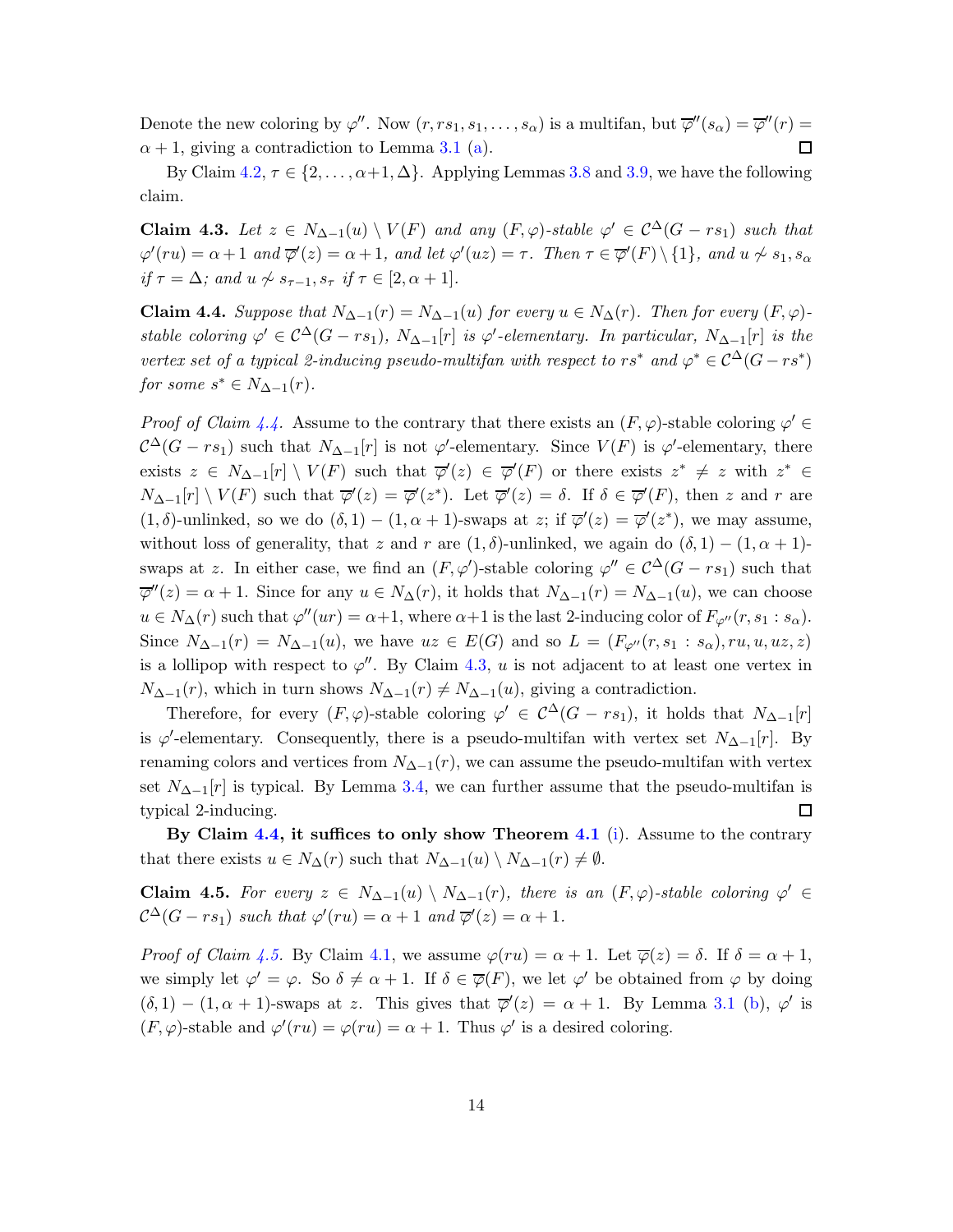Assume now that  $\delta \in [\alpha+2,\Delta-1]$ . If there is an  $(F,\varphi)$ -stable  $\varphi'' \in C^{\Delta}(G-rs_1)$ with  $\varphi''(ru) = \alpha + 1$  such that  $z \notin P_r(1, \delta, \varphi'')$  (so z and r are  $(1, \delta)$ -unlinked), let  $\varphi'$  be obtained from  $\varphi''$  by doing  $(\delta, 1) - (1, \alpha + 1)$ -swaps at z. Since  $\varphi''(ru) = \alpha + 1$  and r and  $s_{\alpha}$  are  $(1, \alpha + 1)$ -linked with respect to  $\varphi''$  by Lemma [3.1](#page-5-0) [\(b\)](#page-5-1), it holds that  $\varphi'$  is  $(F, \varphi'')$ stable and so  $(F, \varphi)$ -stable with  $\varphi'(ru) = \varphi''(ru) = \alpha + 1$ . Thus,  $\varphi'$  is a desired coloring and we are done. Therefore every  $(F, \varphi)$ -stable  $\varphi'' \in C^{\Delta}(G - rs_1)$  with  $\varphi''(ru) = \alpha + 1$ satisfies  $z \in P_r(1, \delta, \varphi'')$ . Applying Lemma [3.7](#page-9-0) [\(1\)](#page-9-1) with z playing the role of w, there exists  $w_t \in N_{\Delta-1}(r) \setminus V(F)$  such that  $\overline{\varphi}(w_t) = \delta$  and  $w_t$  and  $r$  are  $(1, \delta)$ -linked with respect to  $\varphi$ . This is a contradiction by noting  $w_t \neq z$ , since  $\varphi$  is  $(F, \varphi)$ -stable but  $z \notin P_r(1, \delta, \varphi)$ .  $\Box$ 

<span id="page-14-0"></span>Claim 4.6.  $|N_{\Delta-1}(u) \setminus N_{\Delta-1}(r)| \geq 2$ .

*Proof of Claim [4.6.](#page-14-0)* Let  $x \in N_{\Delta-1}(u) \setminus N_{\Delta-1}(r)$ . By Claim [4.5,](#page-13-2) we choose an  $(F, \varphi)$ -stable coloring from  $\mathcal{C}^{\Delta}(G - rs_1)$  and call it still  $\varphi$  such that  $\varphi(ru) = \alpha + 1$  and  $\overline{\varphi}(x) = \alpha + 1$ . By Claim [4.3,](#page-13-1)  $\varphi(ux) \in \{2, ..., \alpha + 1, \Delta\}$ . If  $|V(F)| \geq 3$ , then Claim [4.3](#page-13-1) gives that  $|N_{\Delta-1}(u)|$  $N_{\Delta-1}(r)| \geq 2$ . Thus we have  $V(F) = \{r, s_1\}$ . Consequently,  $\alpha + 1 = 2$ , and  $\varphi(ux) = \Delta$  by the fact that  $\varphi(ux) \in \{2, \Delta\}$ . We may assume further that  $N_{\Delta-1}(u) \setminus N_{\Delta-1}(r) = \{x\}.$ 

By Claim [4.3,](#page-13-1)  $u \nsim s_1$ . We consider two cases. Assume first that there exists an  $(F, \varphi)$ stable  $\varphi' \in C^{\Delta}(G-rs_1)$  such that  $N_{\Delta-1}[r]$  is not  $\varphi'$ -elementary. By exchanging the roles of 2 and  $\Delta$  if necessary, we may assume  $\varphi'(ru) = 2$ . Since  $V(F)$  is  $\varphi'$ -elementary, there exists  $z \in N_{\Delta-1}(r) \setminus V(F)$  such that  $\overline{\varphi}'(z) \in \overline{\varphi}'(F)$  or there exists  $z^* \neq z$  with  $z^* \in N_{\Delta-1}(r) \setminus V(F)$ such that  $\overline{\varphi}'(z) = \overline{\varphi}'(z^*)$ . Let  $\overline{\varphi}'(z) = \delta$ . If  $\delta \in \overline{\varphi}'(F)$ , then as r and z are  $(1, \delta)$ -unlinked, we do  $(\delta, 1) - (1, 2)$ -swaps at z; if  $\overline{\varphi}'(z) = \overline{\varphi}'(z^*)$ , we may assume, without loss of generality, that z and r are  $(1, \delta)$ -unlinked, we again do  $(\delta, 1) - (1, 2)$ -swaps at z. In either case, we find an  $(F, \varphi')$ -stable coloring  $\varphi'' \in C^{\Delta}(G - rs_1)$  with  $\varphi''(ru) = \varphi'(ru) = 2$  and  $\overline{\varphi}''(z) = 2$ . Note that  $z \in N_{\Delta-1}(u)$  since  $u \nsim s_1$ ,  $s_1 \neq z$ , and  $N_{\Delta-1}(u) \setminus N_{\Delta-1}(r) = \{x\}$ . By Claim [4.2,](#page-12-0)  $\varphi''(uz) \in \{2, \Delta\}$ , which implies  $\varphi''(uz) = \Delta$  by noting  $\varphi''(ru) = 2$ . Furthermore, we assume  $uz \in P_{s_1}(1, \Delta, \varphi'') = P_r(1, \Delta, \varphi'')$  (otherwise, after a  $(1, \Delta)$ -swap on the chain containing uz, we obtain a contradiction to Claim [4.2\)](#page-12-0). Since  $\varphi''(ru) = 2$  and  $\varphi''(uz) = \Delta$ ,  $\varphi''(ux) \neq 2, \Delta$ . Thus  $\varphi''(ux) \in \{1, 3, 4, \ldots, \Delta - 1\}$ , which implies  $\overline{\varphi}''(x) \neq 2$  by Claim [4.2.](#page-12-0) Let  $\overline{\varphi}''(x) = \tau$ and  $\varphi''(ux) = \lambda$ . Note that if  $\tau = \Delta$  then  $\lambda \neq 1$ , as  $uz \in P_{s_1}(1, \Delta, \varphi'') = P_r(1, \Delta, \varphi'')$ . Thus if  $\tau = \Delta$  or 1, we do  $(\tau, 1) - (1, 2)$ -swaps at x. As the color of ux is not  $\Delta$  after these swaps, we get a contradiction to Claim [4.2.](#page-12-0) Thus, we assume that  $\tau \in [3, \Delta - 1]$ , and that  $P_x(1, \tau, \varphi^{\prime\prime\prime}) = P_r(1, \tau, \varphi^{\prime\prime\prime})$  for any  $(L, \varphi^{\prime\prime})$ -stable coloring  $\varphi^{\prime\prime\prime}$ , where  $L = (F, ru, u, uz, z)$  is a lollipop. Let  $w_1 \in N_{\Delta-1}(r)$  such that  $\varphi''(rw_1) = \tau$ . Applying Lemma [3.7](#page-9-0) [\(2\)](#page-9-2) on L with x playing the role of w, we find a sequence of distinct vertices  $w_1, \ldots, w_t \in \{s_{\alpha+1}, \ldots, s_{\Delta-2}\}\$ that forms either a stable rotation or a near stable rotation. As x and r are  $(1, \tau)$ -linked, we conclude that  $w_1, \ldots, w_t$  form a near stable rotation and so  $\overline{\varphi}''(w_t) = 2$ . As  $\varphi''(uz) = \Delta$ ,  $\varphi''(ur) = 2$ , if  $w_t \neq z$ , then  $\varphi''(uw_t) \in \{1, 3, 4, \ldots, \Delta - 1\}$ . This gives a contradiction to Claim [4.2.](#page-12-0) Thus we assume that  $w_t = z$ . Notice that  $r \in P_{s_1}(2, \tau, \varphi'')$  by the maximality of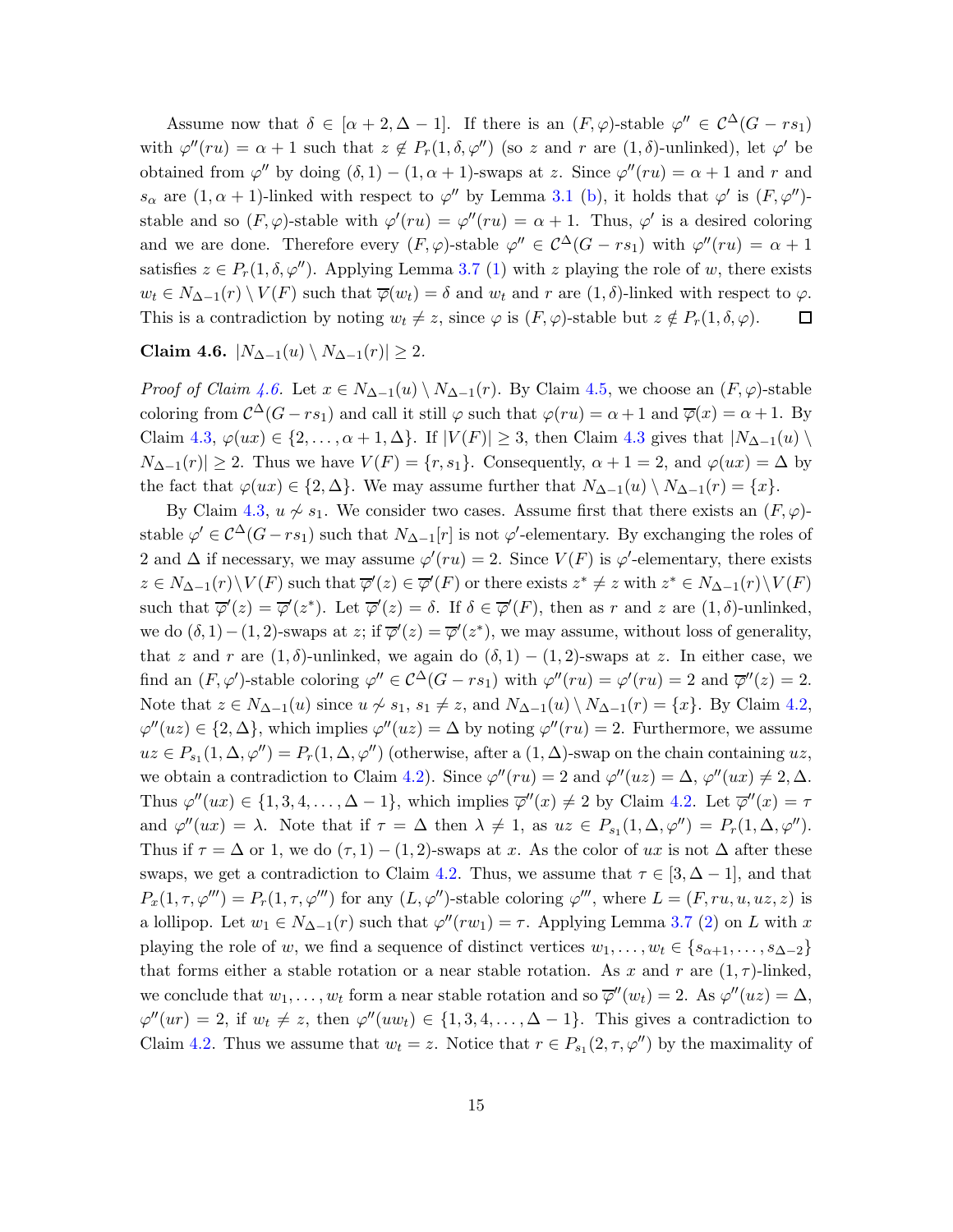$|V(F)|$ . Since  $r \in P_x(2, \tau, \varphi'')$  by Claim [4.2,](#page-12-0) we have  $r \in P_x(2, \tau, \varphi'') = P_{s_1}(2, \tau, \varphi'')$ . So  $w_t$ is  $(2, \tau)$ -unlinked with any of  $s_1, x$  and r with respect to  $\varphi''$ . We do a  $(2, \tau)$ -swap at  $w_t$  and then shift from  $w_1$  to  $w_t$ . This gives a coloring such that  $s_1$  and x are  $(2, \tau)$ -unlinked with respect to the coloring. Again, with respect to the current coloring, r and  $s_1$  are  $(2, \tau)$ linked by the maximality of  $|V(F)|$ . We do a  $(2, \tau)$ -swap at x to get a coloring  $\varphi'''$ . Note that  $\varphi'''(ru) = \varphi''(ru) = 2$ ,  $\varphi'''(ux) = \varphi''(ux) = \lambda$ ,  $\overline{\varphi}'''(x) = 2$ , and  $\varphi'''(uz) = \varphi''(uz) = \Delta$ . Therefore,  $\varphi'''(ux) = \lambda \in \{1, 3, 4, \dots, \Delta - 1\}$ , showing a contradiction to Claim [4.2.](#page-12-0)

Thus we assume that  $N_{\Delta-1}[r]$  is  $\varphi'$ -elementary for every  $(F, \varphi)$ -stable  $\varphi' \in C^{\Delta}(G-rs_1)$ . In particular,  $N_{\Delta-1}[r]$  is  $\varphi$ -elementary, and as  $|V(F)| = 2$  and F is maximum at r, we know that  $N_{\Delta-1}[r]$  is contained in a pseudo-multifan  $S = S_{\varphi}(r, s_1 : s_1 : s_{\Delta-2})$ . Let  $\delta \in \overline{\varphi}(S) \setminus \overline{\varphi}(F)$ . By Lemma [3.5](#page-8-1) [\(c\)](#page-8-2),  $\overline{\varphi}_S^{-1}(\delta)$  is  $(2,\delta)$ - and  $(\delta,\Delta)$ -linked with  $s_1$  and the corresponding chains contain the vertex r with respect to  $\varphi$ . Recall that  $\varphi(ru) = 2, \varphi(ux) =$  $\Delta$ , and  $\overline{\varphi}(x) = 2$ . Let  $\varphi'$  be obtained from  $\varphi$  by doing a  $(2, \delta) - (\delta, \Delta) - (\Delta, 1) - (1, 2)$ -swap at x. Since  $\varphi'$  is  $(F, \varphi)$ -stable,  $\varphi'(ru) = 2$ ,  $\varphi'(ux) = \delta$ , and  $\overline{\varphi}'(x) = 2$ , we get a contradiction to Claim [4.2.](#page-12-0)  $\Box$ 

<span id="page-15-0"></span>Claim 4.7. Let  $x, y \in N_{\Delta-1}(u) \setminus N_{\Delta-1}(r)$  be distinct, and  $\varphi' \in C^{\Delta}(G - rs_1)$  be any  $(F, \varphi)$ -stable coloring with  $\varphi'(ru) = \alpha + 1$ . Suppose  $\overline{\varphi}'(x) \in \overline{\varphi}'(F)$  and  $\overline{\varphi}'(x) \neq 1$ . Then  $\overline{\varphi}'(y) \notin \overline{\varphi}'(F)$ . Furthermore, y and r are  $(1, \overline{\varphi}'(y))$ -linked with respect to  $\varphi'$ .

*Proof of Claim [4.7.](#page-15-0)* The second part of the claim follows easily from the first part. Since otherwise, a  $(1, \overline{\varphi}'(y))$ -swap at y implies that 1 is missing at y, contradicting the first part.

Assume to the contrary that  $\overline{\varphi}'(x) \in \overline{\varphi}'(F)$  and  $\overline{\varphi}'(y) \in \overline{\varphi}'(F)$ . We claim that we may assume  $\overline{\varphi}'(x) = \overline{\varphi}'(y) = \alpha + 1$  or  $\overline{\varphi}'(x) = \alpha + 1$  and  $\overline{\varphi}'(y) = 1$ . By doing  $(\overline{\varphi}'(x), 1) - (1, \alpha + 1)$ swaps at x, we assume that  $\overline{\varphi}'(x) = \alpha + 1$ . Since  $1, \alpha + 1 \in \overline{\varphi}'(F)$ , we still have  $\overline{\varphi}'(y) \in \overline{\varphi}'(F)$ . If  $\overline{\varphi}'(y) = \alpha + 1$ , then we are done. Otherwise, doing a  $(1, \overline{\varphi}'(y))$ -swap at y gives a desired coloring. Let  $\varphi'(ux) = \tau$  and  $\varphi'(uy) = \lambda$ . We consider now two cases to finish the proof of Claim [4.7.](#page-15-0)

# <span id="page-15-1"></span>Case A:  $\overline{\varphi}'(x) = \overline{\varphi}'(y) = \alpha + 1$ .

By Claim [4.2,](#page-12-0)  $\tau, \lambda \in \overline{\varphi}'(F) \setminus \{1\}$ . Assume, without loss of generality, that  $\tau \neq \Delta$ . Then  $\tau \in \{2, ..., \alpha + 1\}$  is a 2-inducing color of F, since F is assumed to be typical 2-inducing. By Lemma [3.6](#page-9-3) [\(d\)](#page-9-5) that  $r \in P_{s_\alpha}(\alpha+1,\Delta) = P_{s_1}(\alpha+1,\Delta)$ , we know  $\lambda \neq \Delta$ . Thus  $\lambda \in \{2, ..., \alpha + 1\}$  is also a 2-inducing color. By symmetry between x and y, we assume  $\lambda \prec \tau$ . Shift from  $s_2$  to  $s_{\lambda-1}$ , uncolor  $rs_{\lambda}$ , then color  $rs_1$  by 2. Denote the resulting coloring by  $\varphi''$ . Now  $F^* = (r, rs_\lambda, s_\lambda, rs_{\lambda+1}, s_{\lambda+1}, \ldots, rs_\alpha, s_\alpha, rs_{\lambda-1}, s_{\lambda-1}, \ldots, rs_1, s_1)$  is a new multifan with respect to  $\varphi''$  that has the same vertex set as  $F_{\varphi'}(r, s_1 : s_\alpha)$ . In this new multifan  $F^*$ ,  $\lambda$  is itself a  $\lambda$ -inducing color,  $\tau$  is a  $(\lambda + 1)$ -inducing color, and  $\alpha + 1$  is the last  $(\lambda + 1)$ -inducing color. We can further assume that  $F^*$  is typical by relabeling colors and vertices. However,  $r \in P_y(\alpha + 1, \lambda, \varphi'')$ , shows a contradiction to Lemma [3.6](#page-9-3) [\(d\)](#page-9-5) that  $r \in P_{s_\alpha}(\alpha + 1, \lambda, \varphi'') = P_{s_\lambda}(\alpha + 1, \lambda, \varphi'').$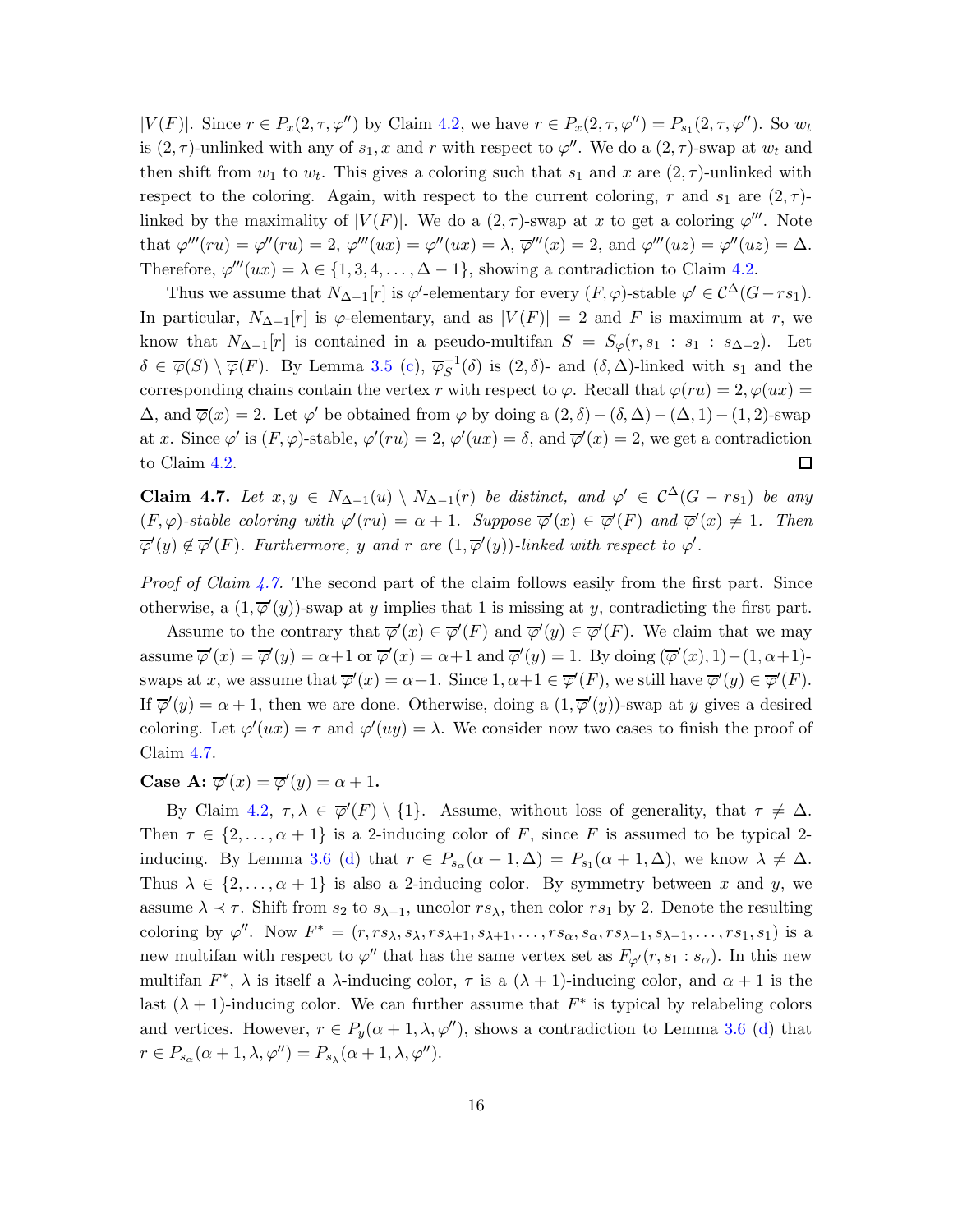Case B:  $\overline{\varphi}'(x) = \alpha + 1$  and  $\overline{\varphi}'(y) = 1$ .

We assume that x and y are  $(1, \alpha + 1)$ -linked with respect to  $\varphi'$ . For otherwise, a  $(1, \alpha + 1)$ -swap at y reduces the problem to [Case A.](#page-15-1)

We show that  $\tau, \lambda \neq \Delta$ . If this is not the case, then by swapping colors along  $P_{[x,y]}(1, \alpha +$  $1, \varphi'$  and exchanging the roles of x and y if necessary, we assume that  $\tau \neq \Delta$  and  $\lambda = \Delta$ . Let  $\varphi''$  be obtained from  $\varphi'$  by a  $(1, \Delta)$ -swap at y. By Lemma [3.6](#page-9-3) [\(d\)](#page-9-5),  $r \in P_{s_1}(\alpha +$  $1, \Delta, \varphi'') = P_{s_\alpha}(\alpha + 1, \Delta, \varphi'')$ . Thus, we can do an  $(\alpha + 1, \Delta)$ -swap at y without affecting the coloring of  $F_{\varphi''}(r, s_1 : s_\alpha)$  and  $\varphi''(ru)$ . Thus, let  $\varphi^* = \varphi''/P_y(\alpha + 1, \Delta, \varphi'')$ . We see that  $P_r(1, \alpha + 1, \varphi^*) = ruy$ , showing a contradiction to Lemma [3.1](#page-5-0) [\(b\)](#page-5-1) that r and  $s_\alpha$  are  $(1, \alpha + 1)$ -linked with respect to  $\varphi^*$ .

Since  $\tau, \lambda \neq \Delta$ , both  $\tau$  and  $\lambda$  are 2-inducing colors of F by Claim [4.2.](#page-12-0) By swapping colors along  $P_{[x,y]}(1, \alpha+1, \varphi')$  and exchanging the roles of x and y if necessary, we assume  $\tau \prec \lambda$ . Note that  $r \in P_{s_1}(\lambda, \Delta, \varphi') = P_{s_{\lambda-1}}(\lambda, \Delta, \varphi')$  and  $r \in P_{s_1}(\alpha+1, \Delta, \varphi') = P_{s_{\alpha}}(\alpha+1, \Delta, \varphi')$ 1,  $\Delta, \varphi'$  by Lemma [3.6](#page-9-3) [\(c\)](#page-9-6) and [\(d\)](#page-9-5), respectively. Let  $\varphi''$  be obtained from  $\varphi'$  by doing a  $(1, \Delta) - (\Delta, \lambda) - (\lambda, 1) - (1, \Delta) - (\Delta, \alpha + 1)$ -swap at y. Note that  $\varphi''$  is  $(F, \varphi')$ -stable, and that  $P_r(1, \alpha + 1, \varphi'') = ruy$ , showing a contradiction to Lemma [3.1](#page-5-0) [\(b\)](#page-5-1) that r and  $s_\alpha$  are  $(1, \alpha + 1)$ -linked with respect to  $\varphi''$ . □

By Claim [4.5](#page-13-2) and Claim [4.6,](#page-14-0) we let  $x, y \in N_{\Delta-1}(u) \setminus N_{\Delta-1}(r)$  with  $x \neq y$ , and assume that  $\varphi(ru) = \alpha + 1$  and  $\overline{\varphi}(x) = \alpha + 1$ . By Claim [4.7,](#page-15-0) we also assume that  $\overline{\varphi}(y) =$  $\delta \in [\alpha + 2, \Delta - 1]$  and y and r are  $(1, \delta)$ -linked with respect to such a coloring  $\varphi$ . Let  $w_1 \in N_{\Delta-1}(r)$  such that  $\varphi(rw_1) = \delta$  and  $L = (F, ru, u, ux, x)$ . By Claim [4.7,](#page-15-0) for any Lstable  $\varphi' \in \mathcal{C}^{\Delta}(G-rs_1)$ , it holds that  $y \in P_r(1,\delta,\varphi')$ . Applying Lemma [3.7](#page-9-0) [\(2\)](#page-9-2) on L with y playing the role of w, we find a sequence of distinct vertices  $w_1, \ldots, w_t \in \{s_{\alpha+1}, \ldots, s_{\Delta-2}\}\$ that forms either a stable rotation or a near stable rotation. Since y and r are  $(1, \delta)$ -linked with respect to  $\varphi, w_1, \ldots, w_t$  is a near stable rotation, i.e.,  $\overline{\varphi}(w_t) = \alpha + 1$ .

<span id="page-16-0"></span>Claim 4.8.  $|N_{\Delta-1}(u) \setminus N_{\Delta-1}(r)| \geq 3$ .

Proof of Claim [4.8.](#page-16-0) Let  $\varphi(ux) = \tau$  and  $\varphi(uy) = \lambda$ . Since  $\varphi(ru) = \alpha + 1$ , we have  $\alpha + 1 \notin$  $\{\tau, \lambda, \delta\}$ . By Claim [4.3,](#page-13-1)  $\tau \in \overline{\varphi}(F) \setminus \{1\}$ , and

$$
\begin{cases} s_1, s_\alpha \notin N_{\Delta - 1}(u) & \text{if } \tau = \Delta, \end{cases}
$$
 (1)

$$
(2) \quad s_{\tau-1}, s_{\tau} \notin N_{\Delta-1}(u) \quad \text{if } \tau \neq \Delta.
$$

<span id="page-16-2"></span><span id="page-16-1"></span>We then show that

$$
\begin{cases} s_1, s_\alpha \notin N_{\Delta - 1}(u) & \text{if } \lambda = \Delta, \end{cases}
$$
 (3)

$$
(4) \quad s_{\lambda-1}, s_{\lambda} \notin N_{\Delta-1}(u) \quad \text{if } \lambda \neq \Delta.
$$

To see this, let  $\varphi'$  be obtained from  $\varphi$  by first doing a  $(1, \alpha + 1)$ -swap at both x and w<sub>t</sub>, and then shift from  $w_1$  to  $w_t$ . Now,  $\overline{\varphi}'(r) = \delta$  and  $\varphi'(ux) = \varphi(ux) = \tau$ . Let  $\varphi'' =$  $\varphi'/P_y(\alpha+1,\delta,\varphi')$ . Note that  $\varphi''(ux) = \varphi'(ux) = \tau$  and  $\varphi''(uy) = \varphi'(uy) = \lambda$ . Applying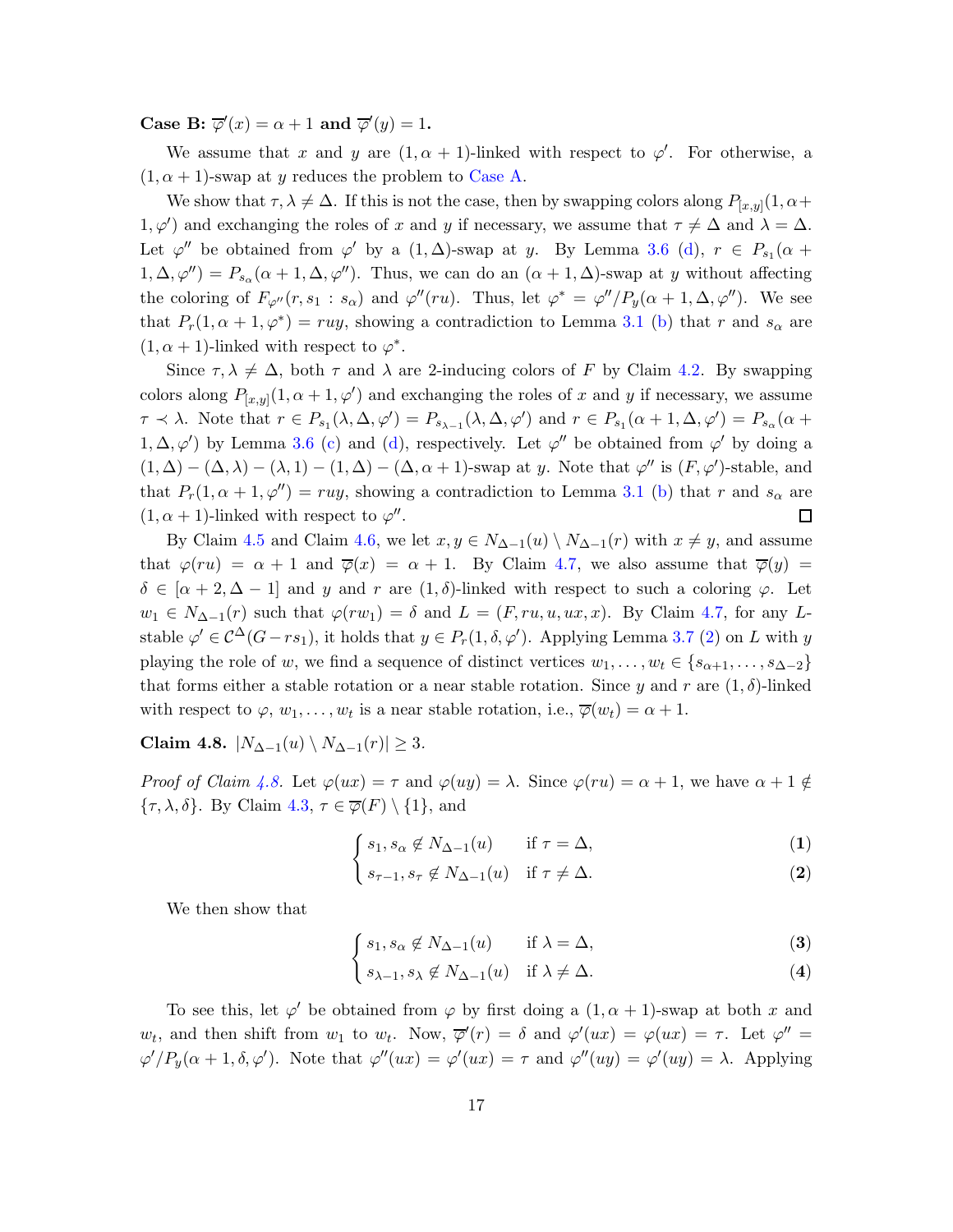Claim [4.2](#page-12-0) to the coloring  $\varphi''$ , we get  $\varphi''(uy) = \lambda \in \overline{\varphi}''(F) \setminus {\delta}.$  As  $\tau, \lambda, \delta, \alpha + 1 \in \overline{\varphi}''(F)$ and they are all distinct,  $|V(F)| \geq |\{\delta, \tau, \lambda, \alpha + 1\}| - 1 = 3$  $|V(F)| \geq |\{\delta, \tau, \lambda, \alpha + 1\}| - 1 = 3$ . Then (3) and ([4](#page-16-1)) follow from Claim [4.3.](#page-13-1) These two facts, together with ([1](#page-16-2)) and ([2](#page-16-2)), imply eithers<sub>1</sub>,  $s_{\alpha}, s_{\lambda-1}, s_{\lambda} \notin$  $N_{\Delta-1}(u)$ , ors<sub>1</sub>, s<sub>α</sub>, s<sub>τ</sub>-1, s<sub>τ</sub>  $\notin N_{\Delta-1}(u)$ . Note that s<sub>1</sub>  $\neq s_{\alpha}$  by  $|V(F)| \geq 3$ . We obtain  $|N_{\Delta-1}(u) \setminus N_{\Delta-1}(r)| \geq 3$  from the above unless either  $\lambda = \alpha = 2$  or  $\tau = \alpha = 2$ .

Therefore we assume  $\alpha = 2$  and  $\{\lambda, \tau\} = \{2, \Delta\}$ . Furthermore, we may assume that  $|N_{\Delta-1}(u)\setminus N_{\Delta-1}(r)|=2$  $|N_{\Delta-1}(u)\setminus N_{\Delta-1}(r)|=2$  $|N_{\Delta-1}(u)\setminus N_{\Delta-1}(r)|=2$ , since (1) to ([4](#page-16-1)) imply that  $s_1, s_2 \notin N_{\Delta-1}(u)$ . Therefore  $N_{\Delta-1}(r)\setminus$  $\{s_1, s_2\} \subseteq N_{\Delta-1}(u)$ . In particular,  $w_t \in N_{\Delta-1}(u)$ . Since r and  $s_\alpha$  are  $(1, \alpha + 1)$ -linked with respect to  $\varphi$  and  $\overline{\varphi}(w_t) = \alpha + 1$ , it follows that  $\varphi(uw_t) \neq 1$ . This, together with the facts that  $\overline{\varphi}(F) = \{1, 2, 3, \Delta\}, \varphi(ru) = 3$ , and  $\{\lambda, \tau\} = \{2, \Delta\},$  implies that  $\varphi(uw_t) \in [4, \Delta - 1],$ showing a contradiction to Claim [4.2.](#page-12-0)  $\Box$ 

By Claim [4.8,](#page-16-0) let  $z \in N_{\Delta-1}(u) \setminus N_{\Delta-1}(r)$  with  $z \neq x, y$ . By Claim [4.7,](#page-15-0) we assume  $\overline{\varphi}(z) = \lambda \in [\alpha + 2, \Delta - 1],$  and z and r are  $(1, \lambda)$ -linked with respect to  $\varphi$ . Since  $\overline{\varphi}(y) = \delta$ , and also y and r are  $(1, \delta)$ -linked with respect to  $\varphi$ , we have  $\lambda \neq \delta$ .

Recall  $w_1, \ldots, w_t$  is a near stable rotation at r with  $\varphi(rw_1) = \delta =: \delta_1$ . Let  $\overline{\varphi}(w_i) = \delta_{i+1}$ for each  $i \in [1, t-1]$ . As z and r are  $(1, \lambda)$ -linked with respect to  $\varphi$  and  $w_i$  and r are  $(1, \delta_{i+1})$ -linked for each  $i \in [1, t-1], \lambda \neq \delta_i$  for each  $i \in [2, t]$ . Let  $\lambda_1 = \lambda$  and  $w_1^*$  be the neighbor of r such that  $\varphi(rw_1^*) = \lambda_1$ . For any  $(L, \varphi)$ -stable coloring  $\varphi' \in C^{\Delta}(G - rs_1)$ ,  $z \in P_r(1, \lambda, \varphi')$ . Applying Lemma [3.7](#page-9-0) [\(2\)](#page-9-2) on  $L = (F, ru, u, ux, x)$  and z, we find a sequence of distinct vertices  $w_1^*, \ldots, w_k^* \in \{s_{\alpha+1}, \ldots, s_{\Delta-2}\}\$  that forms either a stable rotation or a near stable rotation. If  $\overline{\varphi}(w_k^*) = \lambda_1$ , then since  $w_k^*$  and r are  $(1, \lambda_1)$ -linked, a  $(1, \lambda_1)$ -swap at z gives a contradiction to Claim [4.7.](#page-15-0) Thus  $\overline{\varphi}(w_k^*) = \alpha + 1$ . Let  $\overline{\varphi}(w_i^*) = \lambda_{i+1}$  for each  $i \in [1, k - 1].$ 

Recall that  $w_1^* \neq w_i$  for each  $i \in [1, t]$ . Furthermore, as  $w_i$  and r are  $(1, \delta_{i+1})$ -linked for each  $i \in [1, t-1]$  and  $w_j^*$  and  $r$  are  $(1, \lambda_{j+1})$ -linked for each  $j \in [1, k-1]$ ,  $w_1^* \neq w_i$  for each  $i \in [1, t]$  implies that  $\lambda_2 \notin \{\delta_1, \ldots, \delta_t\}$ . Consequently,  $w_2^* \neq w_i$  for each  $i \in [1, t]$ . Repeating the same process, we get  $w_j^* \neq w_i$  for each  $j \in [1, k]$  and each  $i \in [1, t]$ .

We claim that  $w_t$  and x are  $(1, \alpha + 1)$ -linked with respect to  $\varphi$ . For otherwise, first doing a  $(1, \alpha + 1)$ -swap at  $w_t$ , then shift from  $w_1$  to  $w_t$  gives a coloring  $\varphi'$  such that  $\varphi'(ru) = \varphi(ru) = \alpha + 1$ ,  $\overline{\varphi}'(y) = \overline{\varphi}'(r) = \delta_1$ , while  $\overline{\varphi}'(x) = \alpha + 1$ . Based on  $\varphi'$ , after doing a  $(1, \delta_1)$ -swap on all  $(1, \delta_1)$ -chains in  $G - rs_1$ , we obtain an  $(F, \varphi)$ -stable coloring  $\varphi''$ . However,  $\overline{\varphi}''(x) = \alpha + 1$  and  $\overline{\varphi}''(y) = 1$ , showing a contradiction to Claim [4.7.](#page-15-0) As  $w_t$  and x are  $(1, \alpha + 1)$ -linked, we do a sequence of Kempe changes around r from  $w_k^*$  to  $w_1^*$  as below: let  $\varphi_0 = \varphi$  and  $\lambda_{k+1} = \alpha + 1$ ,

$$
\varphi_j = \varphi_{j-1}/P_{w^*_{k-(j-1)}}(1, \lambda_{k+1-(j-1)}, \varphi_{j-1})
$$
 for each  $j \in [1, k]$ .

Note that

 $P_r(1, \lambda_{k-(j-1)}, \varphi_j) = rw_{k-(j-1)}^*$  for each  $j \in [1, k],$ 

and that  $\varphi_k$  is  $(F, \varphi)$ -stable,  $\varphi_k(ru) = \varphi(ru)$ ,  $\varphi_k(ux) = \varphi(ux)$ , and  $\overline{\varphi}_k(x) = \overline{\varphi}(x) = \alpha + 1$ ,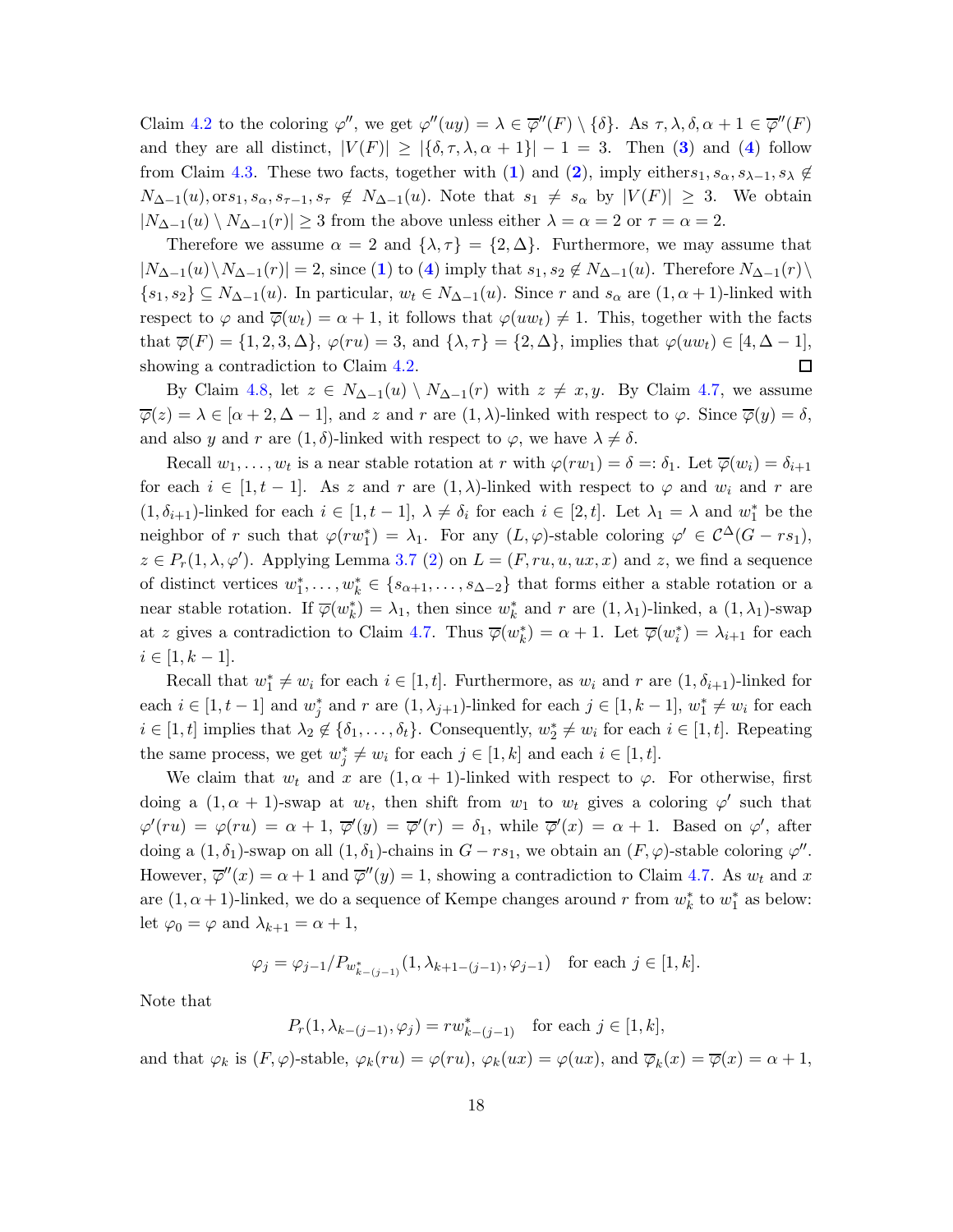but z and r are  $(1, \lambda)$ -unlinked with respect to  $\varphi_k$ . Now doing a  $(1, \lambda)$ -swap at z gives a contradiction to Claim [4.7.](#page-15-0) This finishes the proof of Theorem [2.3.](#page-2-0) 口

# 5 Proof of Theorem [2.4](#page-2-4)

**Theorem 2.4.** If G is an HZ-graph with maximum degree  $\Delta \geq 4$ , then for any two adjacent vertices  $x, y \in V_{\Delta-1}$ ,  $N_{\Delta}(x) = N_{\Delta}(y)$ .

*Proof.* Assume to the contrary that  $N_{\Delta}(x) \neq N_{\Delta}(y)$ . Then there exists a vertex  $r \in$  $N_{\Delta}(x) \setminus N_{\Delta}(y)$ . Equivalently,  $x \in N_{\Delta-1}(r)$  and  $y \notin N_{\Delta-1}(r)$ . By Theorem [4.1](#page-11-1) [\(ii\)](#page-11-3), let  $s_1 \in N_{\Delta-1}(r)$  and  $\varphi \in C^{\Delta}(G - rs_1)$ , and  $F = F_{\varphi}(r, s_1 : s_{\alpha})$  be the typical 2-inducing multifan such that either  $V(F) = N_{\Delta-1}[r]$  or F is contained in a pseudo-multifan S with  $V(S) = N_{\Delta-1}[r]$ . Let  $N_{\Delta-1}(r) = \{s_1, \ldots, s_{\Delta-2}\}\.$  We consider two cases according to if  $x \in V(F)$  to finish the proof.

Assume first that  $x \notin V(F)$ . This implies that  $V(F) \neq N_{\Delta-1}[r]$ . Applying Theorem [4.1](#page-11-1) [\(ii\)](#page-11-3), it then follows that  $N_{\Delta-1}[r]$  is the vertex set of a typical 2-inducing pseudo-multifan. Let  $\overline{\varphi}(x) = \delta$  and  $\overline{\varphi}(y) = \lambda$ . Since  $V(S) = N_{\Delta-1}[r]$  is  $\varphi$ -elementary,  $\delta, \lambda \in \overline{\varphi}(S)$ . By Lemma [3.1](#page-5-0) [\(b\)](#page-8-3) or Lemma [3.5](#page-8-1) (b), we know that  $\overline{\varphi}_S^{-1}(\lambda)$  and r are  $(1, \lambda)$ -linked and x and r are  $(1, \delta)$ -linked. By doing a  $(\lambda, 1) - (1, \delta)$ -swap at y, we find  $(S, \varphi)$ -stable  $\varphi' \in C^{\Delta}(G - rs_1)$ such that  $\overline{\varphi}'(y) = \delta$ . Let  $\varphi'(xy) = \tau$ . Then  $P_x(\delta, \tau, \varphi') = xy$ , showing a contradiction to Lemma [3.5](#page-8-1) [\(c\)](#page-8-2) or [\(d\)](#page-8-4) depending on  $\tau \in \overline{\varphi}'(F)$  or  $\tau \in \overline{\varphi}'(S) \setminus \overline{\varphi}'(F)$ .

Assume then that  $x \in V(F)$ . We claim that we may assume  $x = s_1$ . Let  $x = s_i$  for some  $i \in [1, \alpha]$ , and  $\varphi'$  be obtained from  $\varphi$  by shift from  $s_2$  to  $s_{i-1}$ , uncoloring  $rs_i$ , and coloring  $rs_1$  by 2. The sequence  $F^* = (r, rs_i, s_i, rs_{i+1}, s_{i+1}, \ldots, rs_\alpha, s_\alpha, rs_{i-1}, s_{i-1}, \ldots, rs_1, s_1)$  is a multifan with respect to  $\varphi'$ . Since the shift and "changing" the uncolored edge operation like above is revertible, and  $V(S)$  and  $\overline{\varphi}(S)$  are kept unchanged under such an operation, we conclude that  $N_{\Delta-1}[r]$  is still the vertex set of a pseudo-multifan. By permuting the name of colors and the label of the vertices in  $N_{\Delta-1}(r)$ , we may assume that  $x = s_1$ . Still denote the current coloring by  $\varphi$ , the multifan by F, and the pseudo-multifan by S.

By doing a  $(1,\overline{\varphi}(y))$ -swap at y, we assume  $\overline{\varphi}(y) = 1$ . Let  $\varphi(s_1y) = \tau$ . By exchanging the roles of the color 2 and  $\Delta$  if necessary, we may assume that  $\varphi(s_1y)$  is either a 2-inducing color of F or is a color from  $\overline{\varphi}(S) \setminus \overline{\varphi}(F)$ . Let  $\varphi' = \varphi/P_y(1, \Delta, \varphi)$ . Now  $P_{s_1}(\tau, \Delta, \varphi') = s_1 y$ . This gives a contradiction to Lemma [3.2](#page-5-3) [\(b\)](#page-6-0) that  $s_1$  and  $\overline{\varphi}'^{-1}_F(\tau)$  are  $(\tau, \Delta)$ -linked if  $\tau$  is 2-inducing, and gives a contradiction to Lemma [3.5](#page-8-1) [\(c\)](#page-8-2) that  $s_1$  and  $\overline{\varphi}'^{-1}_S(\tau)$  are  $(\tau, \Delta)$ -linked if  $\tau \in \overline{\varphi}(S) \setminus \overline{\varphi}(F)$ . □

### 6 Proof of Theorem [2.5](#page-2-1)

**Theorem 2.5.** Let G be an HZ-graph with maximum degree  $\Delta \geq 7$  and  $u, r \in V_{\Delta}$ . If  $N_{\Delta-1}(u) \neq N_{\Delta-1}(r)$  and  $N_{\Delta-1}(u) \cap N_{\Delta-1}(r) \neq \emptyset$ , then  $|N_{\Delta-1}(u) \cap N_{\Delta-1}(r)| = \Delta - 3$ , i.e.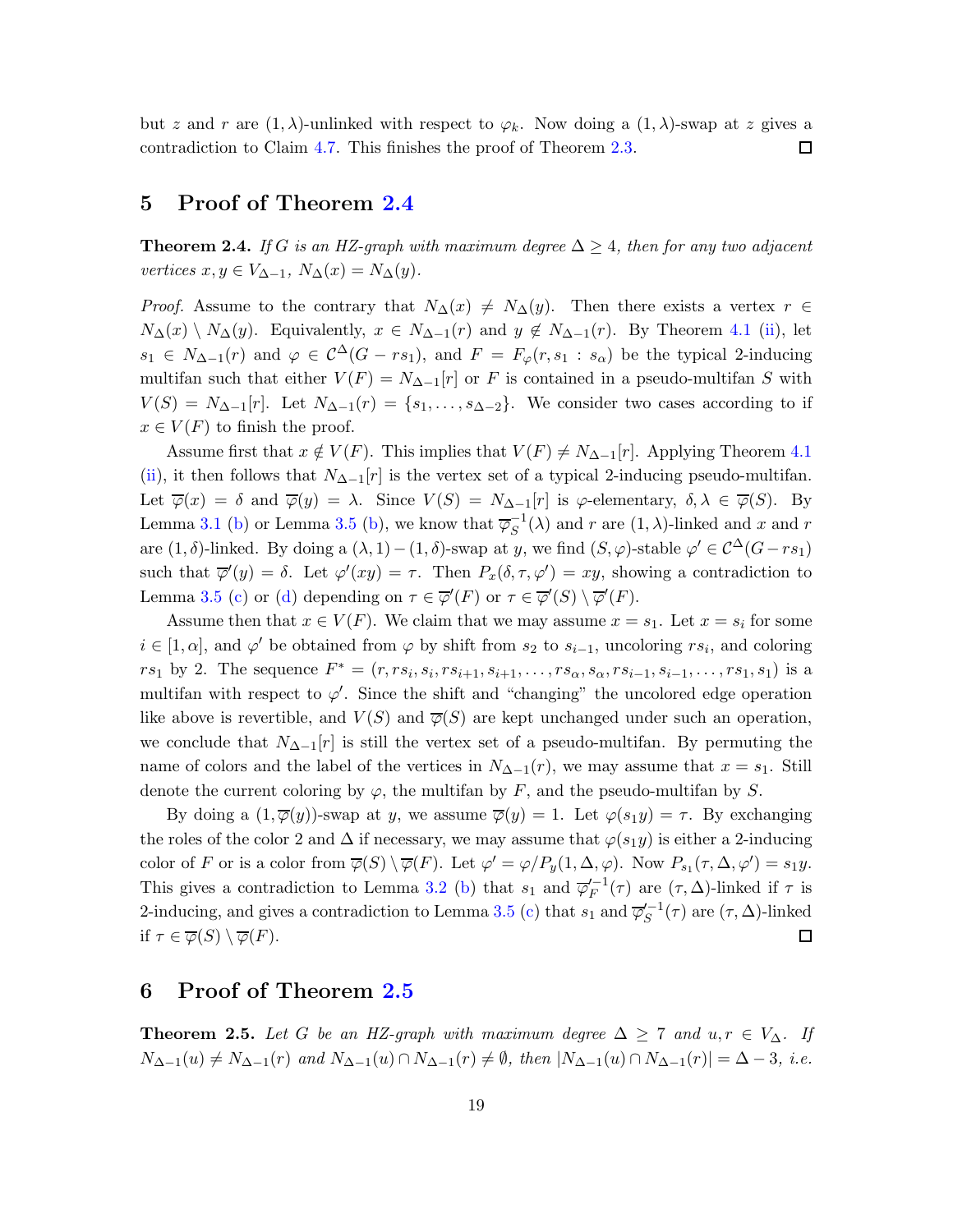$|N_{\Delta-1}(u) \setminus N_{\Delta-1}(r)| = |N_{\Delta-1}(r) \setminus N_{\Delta-1}(u)| = 1.$ 

*Proof.* Assume to the contrary that there exist  $u, r \in N_\Delta$  such that  $1 \leq |N_{\Delta-1}(r)|$  $N_{\Delta-1}(u) \leq \Delta-4$ . By Theorem [4.1](#page-11-1) [\(ii\)](#page-11-3), there exist  $s_1 \in N_{\Delta-1}(r)$  and  $\varphi \in C^{\Delta}(G-rs_1)$  such that  $N_{\Delta-1}[r]$  is the vertex set of a typical 2-inducing pseudo-multifan. By this assumption of being typical, we have  $N_{\Delta-1}(r) = \{s_1, \ldots, s_{\Delta-2}\}, \overline{\varphi}(r) = 1$ , and  $\overline{\varphi}(s_1) = \{2, \Delta\}.$  Let  $x, y \in N_{\Delta-1}(u) \setminus N_{\Delta-1}(r)$  be two distinct vertices, and  $S := S_{\varphi}(r, s_1 : s_{\alpha} : s_{\Delta-2})$  be this pseudo-multifan with  $F_{\varphi}(r, s_1 : s_{\alpha})$  being the typical 2-inducing multifan contained in S. Since  $V(S) = N_{\Delta-1}[r]$  and  $V(S)$  is  $\varphi$ -elementary, it follows that  $\overline{\varphi}(S) = [1, \Delta]$ . We consider two cases.

### Case 1:  $V(S) \neq V(F)$ .

In this case, we will repeatedly apply Lemma [3.5](#page-8-1) [\(b\)](#page-8-3), [\(c\)](#page-8-2) or [\(d\)](#page-8-4). Assume first that for each  $i \in [1, \alpha], s_i \notin N_{\Delta-1}(u) \cap N_{\Delta-1}(r)$ . Then by  $N_{\Delta-1}(r) \cap N_{\Delta-1}(u) \neq \emptyset$ , there exists  $w_1 \in \{s_{\alpha+1}, \ldots, s_{\Delta-2}\}\$  such that  $w_1 \in N_{\Delta-1}(u) \cap N_{\Delta-1}(r)$ . Let  $\varphi(rw_1) = \delta_1$  and  $\overline{\varphi}(w_1) = \delta_2$ . Note that  $\delta_1, \delta_2 \in \overline{\varphi}(S) \setminus \overline{\varphi}(F)$ . We claim that we may assume  $\varphi(ux) = \delta_2$ . Otherwise, let  $\varphi(ux) = \delta^* \neq \delta_2$ . By Lemma [3.5](#page-8-1) [\(b\)](#page-8-3), [\(c\)](#page-8-2) or [\(d\)](#page-8-4) depending on what  $\overline{\varphi}(x)$  is, we can do a  $(\overline{\varphi}(x), \delta_2) - (\delta_2, \delta^*)$ -swap at x in getting an  $(S, \varphi)$ -stable coloring, still call it  $\varphi$  such that  $\varphi(ux) = \delta_2$ . Let  $\varphi(w_1u) = \tau$  and  $\varphi'$  be obtained from  $\varphi$  by doing a  $(\overline{\varphi}(x), \delta_1) - (\delta_1, \tau)$ -swap at x. By Lemma [3.5](#page-8-1) [\(b\)](#page-8-3), [\(c\)](#page-8-2) or [\(d\)](#page-8-4),  $\varphi'$  is  $(S, \varphi)$ -stable such that  $\varphi'(w_1u) = \varphi(w_1u) = \tau$ and  $\overline{\varphi}'(x) = \tau$ . However,  $P_{w_1}(\delta_2, \tau, \varphi') = w_1 u x = P_x(\delta_2, \tau, \varphi')$ , showing a contradiction to Lemma [3.5](#page-8-1) [\(b\)](#page-8-3), [\(c\)](#page-8-2) or [\(d\)](#page-8-4) (depending on if  $\tau = 1$ ,  $\tau \in \overline{\varphi}(F) \setminus \{1\}$  or  $\tau \in \overline{\varphi}(S) \setminus \overline{\varphi}(F)$ ) that  $w_1$  and  $\overline{\varphi}_S^{-1}(\tau)$  are  $(\delta_2, \tau)$ -linked with respect to  $\varphi'$ .

Assume now that there exists  $s_i \in N_{\Delta-1}(u) \cap N_{\Delta-1}(r)$  for some  $i \in [1, \alpha]$ . By shift from  $s_2$  to  $s_{i-1}$ , uncoloring  $rs_i$ , and coloring  $rs_1$  by 2, we obtain a new multifan  $F^*$  =  $(r, rs_i, s_i, rs_{i+1}, s_{i+1}, \ldots, rs_{\alpha}, s_{\alpha}, rs_{i-1}, s_{i-1}, \ldots, rs_1, s_1)$ . By permuting the name of colors and the label of the vertices in  $N_{\Delta-1}(r)$  such that  $i+1$  is permuted to 2 and  $s_i$  is renamed as  $s_1$ , we assume that  $s_1 \in N_{\Delta-1}(u) \cap N_{\Delta-1}(r)$  and  $F^*$  is a typical multifan.

Recall that  $x \in N_{\Delta-1}(u) \setminus N_{\Delta-1}(r)$ . Let  $\overline{\varphi}(x) = \lambda$ . By Lemma [3.1](#page-5-0) [\(b\)](#page-5-1) or Lemma [3.5](#page-8-1) [\(b\)](#page-8-3), we know that  $\overline{\varphi}_S^{-1}(\lambda)$  and r are  $(1, \lambda)$ -linked. By doing a  $(1, \lambda)$ -swap at x if necessary, we assume  $\overline{\varphi}(x) = 1$ . By exchanging the roles of the colors 2 and  $\Delta$ , we assume that  $\varphi(s_1u)$  equals 1, or is a 2-inducing color of F, or is a color from  $\overline{\varphi}(S) \setminus \overline{\varphi}(F)$ . Note that by Lemma [3.5](#page-8-1) [\(c\)](#page-8-2), for a color  $\delta \in \overline{\varphi}(S) \setminus \overline{\varphi}(F)$ , and for any color  $\tau \in \overline{\varphi}(F)$ ,  $\overline{\varphi}_S^{-1}(\delta)$  and  $\overline{\varphi}_S^{-1}(\tau)$ are  $(\delta, \tau)$ -linked and  $r \in P_{\overline{\varphi}_S^{-1}(\delta)}(\delta, \tau, \varphi)$ .

Let  $\varphi(ux) = \tau$ . If  $\tau$  is a 2-inducing color of F or is from  $\overline{\varphi}(S) \setminus \overline{\varphi}(F)$ , we do  $(1, \Delta)$  –  $(\Delta, \tau)$  –  $(\tau, 1)$ -swaps at x. If  $\tau$  is a  $\Delta$ -inducing color of F, let  $\delta \in \overline{\varphi}(S) \setminus \overline{\varphi}(F)$ , we do  $(1,\delta) - (\delta,\tau) - (\tau,1) - (1,\Delta) - (\Delta,\delta) - (\delta,1)$ -swaps at x. In both cases, we let  $\varphi'$  be the resulting coloring. We have  $\varphi'(ux) = \Delta$  and  $\overline{\varphi}'(x) = 1$ . Since  $\varphi(s_1u) \neq \Delta, \tau$ , still  $\varphi'(s_1u)$ equals 1, or is a 2-inducing color of F, or is from  $\overline{\varphi}(S) \setminus \overline{\varphi}(F)$ .

Let  $\varphi'(s_1u) = \gamma$ . Since  $s_1$  and r are  $(1,\Delta)$ -linked with respect to  $\varphi', \gamma \neq 1$ . Thus,  $\gamma$  is a 2-inducing color of F, or is from  $\overline{\varphi}(S) \setminus \overline{\varphi}(F)$ . By Lemma [3.2](#page-5-3) [\(a\)](#page-6-1) or Lemma [3.5](#page-8-1) [\(c\)](#page-8-2),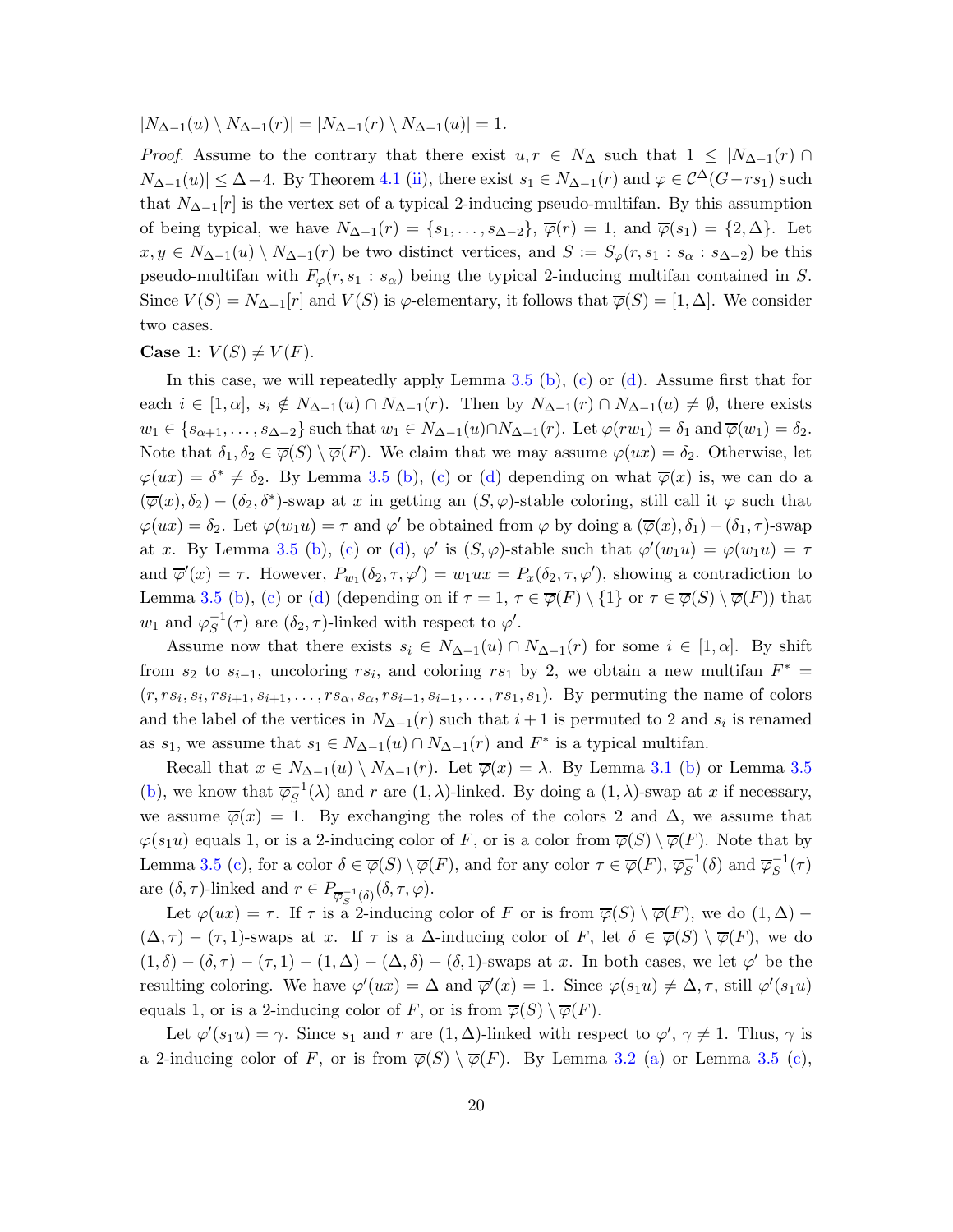$u \in P_x(1, \gamma, \varphi')$  (otherwise,  $s_1$  and x are  $(\gamma, \Delta)$ -linked after a  $(1, \gamma)$ -swap at x). Let  $\varphi'' = \varphi' / P_x(1, \gamma, \varphi')$ . Now  $\varphi''(s_1u) = 1$ ,  $\overline{\varphi}''(x) = \gamma$ , and  $K = (r, rs_1, s_1, s_1u, u, ux, x)$  is a Kierstead path with respect to  $rs_1$  and  $\varphi''$ . Let  $\delta \in \overline{\varphi}''(S) \setminus \overline{\varphi}''(F)$ . If  $\gamma \in \overline{\varphi}''(S) \setminus \overline{\varphi}''(F)$ , we do nothing. Otherwise, we do a  $(\gamma, \delta)$ -swap at x (by Lemma [3.5](#page-8-1) [\(c\)](#page-8-2), this swap does not end at any vertex of S). Denote by  $\varphi'''$  the resulting coloring. Since  $d_G(s_1) = \Delta - 1$ , in both cases, by Lemma [3.3](#page-6-2) (b), x and  $s_1$  are  $(2, \overline{\varphi}'''(x))$ -linked. Since  $\overline{\varphi}'''(x) \in \overline{\varphi}'''(S) \setminus \overline{\varphi}''(F)$ , we achieve a contradiction to Lemma [3.5](#page-8-1) [\(c\)](#page-8-2).

**Case 2:**  $V(S) = V(F)$ .

We claim that we may choose  $s_1$  such that  $s_1 \in N_{\Delta-1}(u) \cap N_{\Delta-1}(r)$ . If  $s_1 \in N_{\Delta-1}(u) \cap$  $N_{\Delta-1}(r)$ , then we are done. Otherwise, let  $s_i \in N_{\Delta-1}(u) \cap N_{\Delta-1}(r)$ . We shift from  $s_2$  to  $s_{i-1}$ , uncolor  $rs_i$  and color  $rs_1$  by 2. By relabeling colors and vertices, we may assume that  $s_1 \in N_{\Delta-1}(u) \cap N_{\Delta-1}(r)$  and  $F^* = (r, rs_i, s_i, rs_{i+1}, s_{i+1}, \ldots, rs_\alpha, s_\alpha, rs_{i-1}, s_{i-1}, \ldots, rs_1, s_1)$ is a typical multifan. We let  $F_{\varphi}(r, s_1 : s_{\alpha} : s_{\Delta-2})$  be such a typical multifan.

For a coloring  $\psi \in C^{\Delta}(G - rs_1)$ , if  $\overline{\varphi}(s_1) = \overline{\psi}(s_1)$ ,  $\overline{\varphi}(F) = \overline{\psi}(F)$ , and some permutation of F is still a multifan with respect to rs<sub>1</sub> and  $\psi$ , we call  $\psi$  a near  $(F, \varphi)$ -stable coloring. As only colors in  $\overline{\varphi}(s_1)$  will be essential for the proof, we will not distinguish between  $\varphi$  and any near  $(F, \varphi)$ -stable coloring. As the vertex set of all the resulting multifans is always  $N_{\Delta-1}[r]$ , for a color  $\alpha \in [1, \Delta]$ , we use  $\overline{\psi}^{-1}(\alpha)$  to denote the vertex from  $N_{\Delta-1}[r]$  that misses  $\alpha$  with respect to  $\psi$ .

Let  $\psi \in C^{\Delta}(G - rs_1)$  be near  $(F, \varphi)$ -stable and  $F^*$  be the corresponding multifan. The following two facts will be used frequently in the proof without mentioning.

- Fact 1 For any  $i \in [2, \Delta]$ , since r and  $\overline{\psi}^{-1}(i)$  are  $(1, i)$ -linked by Lemma [3.1](#page-5-0) [\(b\)](#page-5-1), doing a  $(1, i)$ swap at vertices outside of  $V(F^*)$  gives an  $(F^*, \psi)$ -stable and so a near  $(F, \varphi)$ -stable coloring.
- Fact 2 For any 2-inducing color  $\tau$  and  $\Delta$ -inducing color  $\delta$  of  $F^*, \overline{\psi}^{-1}(\tau)$  and  $\overline{\psi}^{-1}(\delta)$  are  $(\tau, \delta)$ -linked by Lemma [3.2](#page-5-3) [\(a\)](#page-6-1). Thus doing a  $(\tau, \delta)$ -swap at a vertex outside of  $V(F^*)$ or, when  $\tau \neq 2$  and  $\delta \neq \Delta$ , doing a  $(\tau, \delta)$ -swap at  $\overline{\psi}^{-1}(\tau)$  if  $r \notin P_{\overline{\psi}^{-1}(\tau)}(\tau, \delta, \psi)$  gives a near  $(F^*, \psi)$ -stable and so a near  $(F, \varphi)$ -stable coloring.

We denote by  $S(u; s_1, x, y)$  the star subgraph of G that is centered at u consisting of edges us<sub>1</sub>, ux, and uy. Recall that  $x, y \in N_{\Delta-1}(u) \setminus N_{\Delta-1}(r)$  are distinct vertices.

<span id="page-20-0"></span>Claim 6.1. We may assume that  $\overline{\varphi}(x) = 2$  and  $\overline{\varphi}(y) = \Delta$  or  $\overline{\varphi}(x) = \overline{\varphi}(y) = \Delta$ .

*Proof of Claim [6.1.](#page-20-0)* By doing  $(\overline{\varphi}(x), 1) - (1, 2)$ -swaps at x, we find  $(F, \varphi)$ -stable  $\varphi' \in C^{\Delta}(G$ rs<sub>1</sub>) such that  $\overline{\varphi}'(x) = 2$ . Now, let  $\overline{\varphi}'(y) = \lambda$ . If  $\lambda = 2$ , then doing  $(2, 1) - (1, \Delta)$ -swaps at both x and y, we find  $(F, \varphi')$ -stable  $\varphi'' \in C^{\Delta}(G - rs_1)$  such that  $\overline{\varphi}''(x) = \overline{\varphi}''(y) = \Delta$ . If  $\lambda \neq 2$ , by doing  $(\lambda, 1) - (1, \Delta)$ -swaps at y, we find  $(F, \varphi')$ -stable  $\varphi'' \in C^{\Delta}(G - rs_1)$  such that  $\overline{\varphi}''(x) = 2$  and  $\overline{\varphi}''(y) = \Delta$ . As  $\varphi''$  is  $(F, \varphi')$ -stable and  $\varphi'$  is  $(F, \varphi)$ -stable, it follows that  $\varphi''$  is  $(F, \varphi)$ -stable. So we can take  $\varphi''$  to be  $\varphi$ .  $\Box$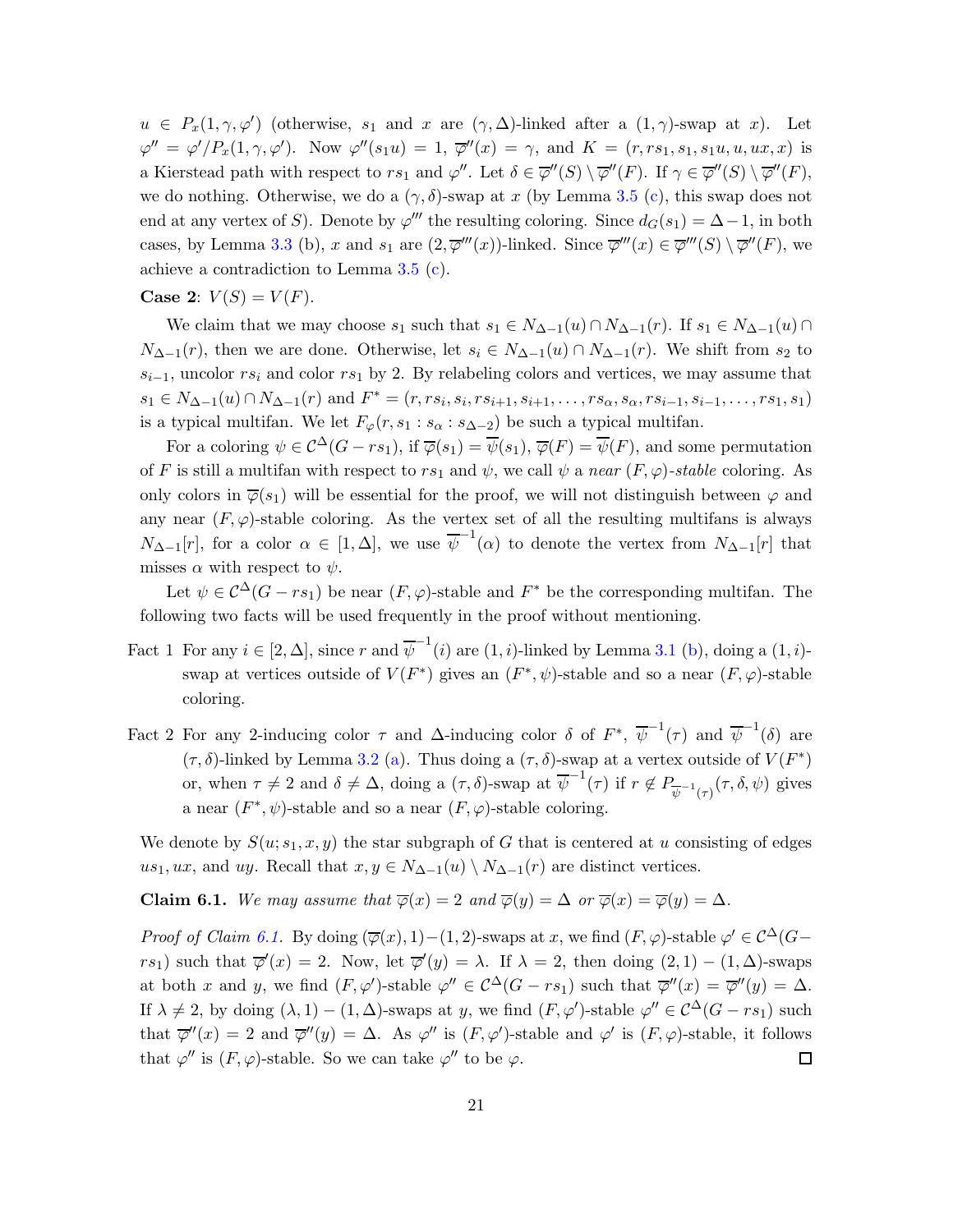By Claim [6.1,](#page-20-0) we assume  $\overline{\varphi}(x) = 2$  and  $\overline{\varphi}(y) = \Delta$  or  $\overline{\varphi}(x) = \overline{\varphi}(y) = \Delta$  and so consider two cases below.

### <span id="page-21-2"></span>Subcase 2.1:  $\overline{\varphi}(x) = 2$  and  $\overline{\varphi}(y) = \Delta$ .

Note that by doing first a  $(2, 1)$ -swap at x, then a  $(1, \Delta)$ -swap at both x and y, and finally a (1, 2)-swap at y, we can always identify this current case with the case that  $\overline{\varphi}(x) = \Delta$ and  $\overline{\varphi}(y) = 2$ . Let  $\varphi(ux) = \tau$  and  $\varphi(uy) = \lambda$ . By exchanging the roles of the two colors 2 and  $\Delta$ , we consider two cases below: (A)  $\varphi(uy) = \lambda = 1$ ; and (B)  $\varphi(uy) = \lambda$  is 2-inducing. (When  $\varphi(uy)$  is  $\Delta$ -inducing, by assuming  $\overline{\varphi}(x) = \Delta$  and  $\overline{\varphi}(y) = 2$ , the argument will be symmetric to the argument for case (B) above.)

In both cases of (A) and (B), we do  $(\Delta, \lambda) - (\lambda, 1)$ -swaps at y and call the resulting coloring  $\varphi_1$  and the resulting multifan  $F_1$ . Note that  $\varphi_1$  is near  $(F, \varphi)$ -stable. Let  $\varphi_1(s_1u)$  = δ. The current coloring on  $S(u; s_1, x, y)$  is as shown in  $J_1$  of Figure [2.](#page-21-0)

<span id="page-21-1"></span>**Claim 6.2.** The color  $\varphi_1$  can be modified into a near  $(F_1, \varphi_1)$ -stable coloring such that the color on  $S(u; s_1, x, y)$  is as in  $J_2$  of Figure [2.](#page-21-0)



<span id="page-21-0"></span>Figure 2: Coloring of  $S(u; s_1, x, y)$ 

*Proof of Claim [6.2.](#page-21-1)* Since  $s_1$  and r are  $(1, \Delta)$ -linked by Lemma [3.1](#page-5-0) [\(b\)](#page-5-1), we know  $\varphi(s_1u)$  =  $\delta \neq 1$ . If  $u \in P_y(1, \delta, \varphi_1)$ , then a  $(1, \delta)$ -swap at y gives  $J_2$ . Thus, we assume  $u \notin P_y(1, \delta, \varphi_1)$ . This implies that  $\delta$  is  $\Delta$ -inducing with respect to  $F_1$  and  $\varphi_1$ . (Otherwise, after a  $(1, \delta)$ -swap at y,  $s_1$  and  $\overline{\varphi_1}^{-1}(\delta)$  are  $(\delta, \Delta)$ -unlinked, showing a contradiction to Lemma [3.2](#page-5-3) [\(a\)](#page-6-1).)

Let  $\varphi_2 = \varphi_1/P_y(1,\delta,\varphi_1)$  (see Figure [2\)](#page-21-0). We claim that  $\tau$  is 2-inducing with respect to  $F_1$  and  $\varphi_2$ . Otherwise  $\tau$  is 1 or is  $\Delta$ -inducing with respect to  $F_1$  and  $\varphi_2$ . We do  $(2, \tau) - (\tau, 1)$ -swaps at x and call the resulting coloring  $\varphi'_2$  and the resulting multifan  $F'_1$ . Again, as  $P_{s_1}(\delta, \Delta, \varphi_2') = s_1uy$ ,  $\delta$  is still a  $\Delta$ -inducing color of  $F'_1$  with respect to  $\varphi_2'$  by Lemma [3.2](#page-5-3) [\(a\)](#page-6-1). Since  $\varphi'_2(ux) = 2$ , we must have  $u \in P_x(1, \delta, \varphi'_2)$ : otherwise, after a  $(1, \delta)$ swap at x,  $s_1$  and x are  $(2, \delta)$ -linked with respect to the current coloring, contradicting Lemma [3.2](#page-5-3) [\(a\)](#page-6-1). Now, let  $\varphi_2^*$  be obtained from  $\varphi_2'$  by doing a  $(1, \delta)$ -swap at both x and y. We get  $P_{s_1}(1, \Delta, \varphi_2^*) = s_1uy$ , showing a contradiction to Lemma [3.1](#page-5-0) [\(b\)](#page-5-1) that  $s_1$  and r are (1,  $\Delta)$ -linked with respect to  $\varphi_2^*.$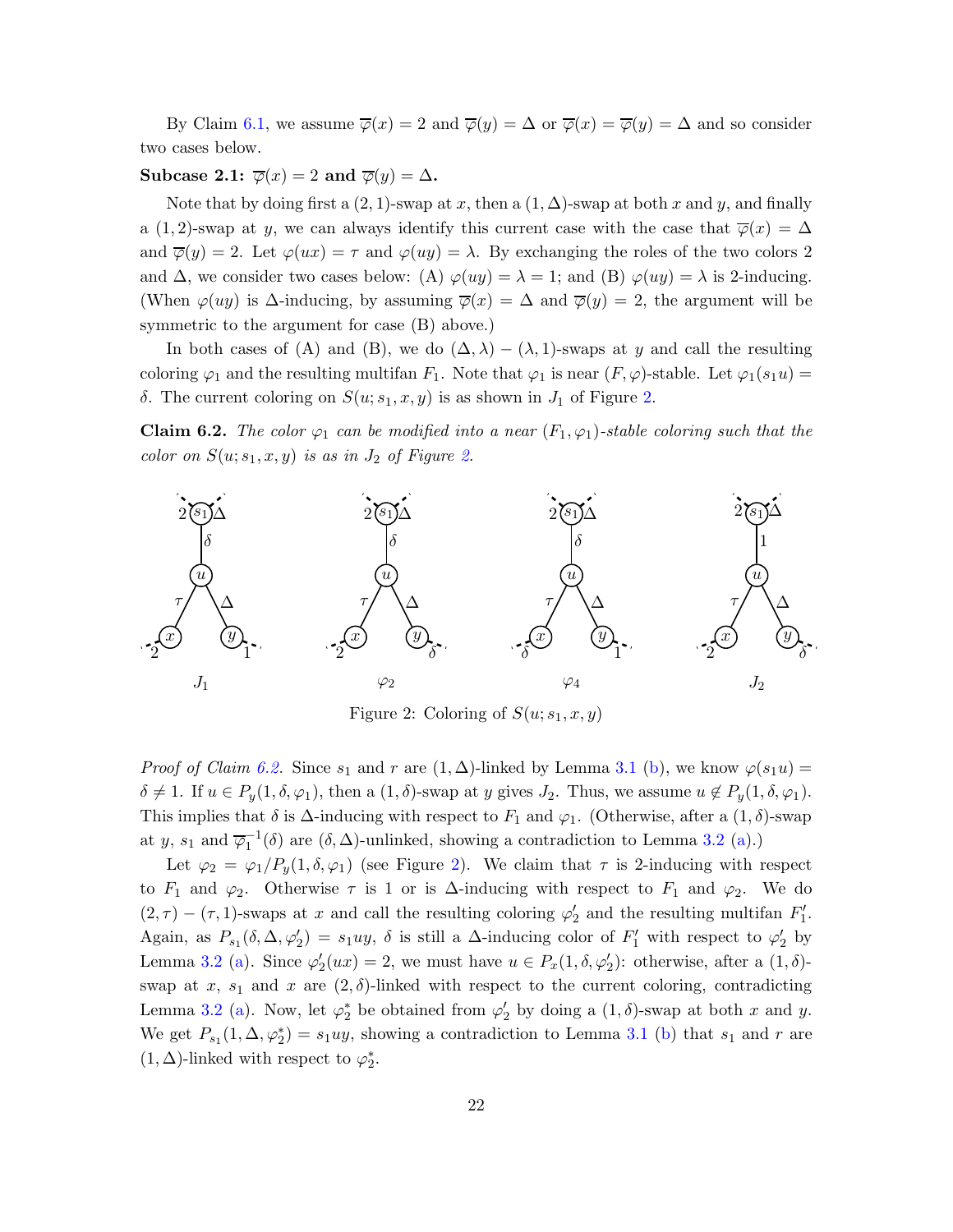Thus  $\tau$  is 2-inducing with respect to  $F_1$  and  $\varphi_2$ . First, we let  $\varphi_3 = \varphi_2/P_x(1, 2, \varphi_2)$ . Note that  $u \notin P_x(1, \delta, \varphi_3)$  and  $u \notin P_y(1, \delta, \varphi_3)$ . Since otherwise, after a  $(1, \delta)$ -swap at both x and y, s<sub>1</sub> and y are  $(1, \Delta)$ -linked with respect to the current coloring, showing a contradiction to Lemma [3.1](#page-5-0) [\(b\)](#page-5-1) that  $s_1$  and r are  $(1, \Delta)$ -linked. Since  $\delta$  is  $\Delta$ -inducing and  $\tau$  is 2-inducing with respect to  $F_1$  and  $\varphi_3$ ,  $\overline{\varphi_3}^{-1}(\delta)$  and  $\overline{\varphi_3}^{-1}(\tau)$  are  $(\delta, \tau)$ -linked by Lemma [3.2](#page-5-3) [\(a\)](#page-6-1). Then we let  $\varphi_4$  be obtained from  $\varphi_3$  by doing a  $(1, \delta)$ -swap at both x and y (see Figure [2\)](#page-21-0), and doing a  $(\tau, \delta)$ -swap at  $\overline{\varphi}_3^{-1}(\delta)$  (and so also at  $\overline{\varphi}_3^{-1}(\tau)$ ). Since  $\varphi_4$  is near  $(F_1, \varphi_3)$  stable, we let  $F_2$  be the resulting multifan. Note that  $\delta$  is a 2-inducing color and  $\tau$  is a  $\Delta$ -inducing color of  $F_2$  with respect to  $\varphi_4$ . As a consequence,  $u \in P_y(1, \delta, \varphi_4)$ . Since otherwise, after a  $(1, \delta)$ -swap at y, s<sub>1</sub> and y are  $(\delta, \Delta)$ -linked, contradicting Lemma [3.2](#page-5-3) [\(a\)](#page-6-1). We then let  $\varphi_5$  be obtained from  $\varphi_4$  by doing a  $(1, \delta)$ -swap at both x, y (and so also u), and then a  $(1, 2)$ -swap at x. We obtain the desired coloring on  $S(u; s_1, x, y)$ .  $\Box$ 

By Claim [6.2,](#page-21-1) we let  $\varphi_2 \in C^{\Delta}(G - rs_1)$  be a near  $(F_1, \varphi_1)$ -stable coloring and  $F_2$  be a corresponding multifan such that under  $\varphi_2$  $\varphi_2$ , the color on  $S(u; s_1, x, y)$  is as in Figure 2  $J_2$ . Now  $K = (r, rs_1, s_1, s_1, u, uy, y)$  is a Kierstead path with respect to  $rs_1$  and  $\varphi_2$ . Since  $d_G(s_1) = \Delta - 1$ , by Lemma [3.3](#page-6-2) (b), y and  $s_1$  are  $(2, \delta)$ -linked. This implies that  $\delta$  must be a 2-inducing color of  $F_2$ , as otherwise,  $s_1$  and  $\overline{\varphi}_2^{-1}(\delta)$  should be  $(2,\delta)$ -linked. If  $\tau$  is  $\Delta$ -inducing of  $F_2$ , then as  $\overline{\varphi}_2^{-1}(\delta)$  and  $\overline{\varphi}_2^{-1}(\tau)$  are  $(\delta, \tau)$ -linked by Lemma [3.2](#page-5-3) [\(a\)](#page-6-1), we do a  $(\delta, \tau)$ -swap at y. Again by Lemma [3.3](#page-6-2) (b), y and  $s_1$  are  $(2, \tau)$ -linked, showing a contradiction to Lemma [3.2](#page-5-3) [\(a\)](#page-6-1) that  $\overline{\varphi}_2^{-1}(\tau)$  and  $s_1$  are  $(2, \tau)$ -linked. Therefore,  $\tau$  is a 2-inducing color of F<sub>2</sub>. We first do  $(2, 1) - (1, \Delta)$  swaps at x, and let  $\varphi_3$  be the resulting coloring (see Figure [3\)](#page-23-0). At this step,  $\varphi_3(s_1u) = 1$ ,  $\varphi_3(uy) = \Delta$ ,  $\overline{\varphi}_3(y) = \delta$ , and y and  $s_1$  are  $(2,\delta)$ -linked with respect to  $\varphi_3$  by Lemma [3.3](#page-6-2) (b). Call this fact  $(*)$ .

Let  $\varphi_4 = \varphi_3/P_x(\tau, \Delta, \varphi_3)$  $\varphi_4 = \varphi_3/P_x(\tau, \Delta, \varphi_3)$  (see Figure 3) and  $F_3$  be the resulting multifan. Since  $\varphi_3^{-1}(\tau)$ appears before the edge with color  $\tau$  in  $F_2$ ,  $\tau$  is still a 2-inducing color of  $F_3$ . As  $s_1$  and r are  $(1, \Delta)$ -linked by Lemma [3.1](#page-5-0) [\(b\)](#page-5-1), we have  $u \in P_x(1, \tau, \varphi_4)$ . Let  $\varphi_5 = \varphi_4/P_x(1, \tau, \varphi_4)$ . The coloring of  $S(u; s_1, x, y)$  is now as in Figure [3](#page-23-0)  $J_3$ . Since  $2, \delta \notin \{1, \tau, \Delta\}$ , y and  $s_1$  are still  $(2, \delta)$ -linked with respect to  $\varphi_5$  by fact  $(*),$  which further implies that  $\delta$  is a 2-inducing color of  $F_3$  with respect to  $\varphi_5$ . Since  $\varphi_5$  is  $(F_3, \varphi_4)$ -stable,  $\tau$  is still a 2-inducing colors of  $F_3$  with respect to  $\varphi_5$ . We consider two cases to finish the remaining part of the proof.

#### <span id="page-22-0"></span>Subcase 2.1.1 :  $\tau \prec \delta$  in  $F_3$  with respect to  $\varphi_5$ .

Let  $s_i \in N_{\Delta-1}(r)$  such that  $\overline{\varphi}_5(s_i) = \delta$ . Since y and  $s_1$  are still  $(2,\delta)$ -linked with respect to  $\varphi_5$  and  $\delta$  is 2-inducing of  $F_3$ , by Lemma [3.2](#page-5-3) [\(b\)](#page-6-0),  $r \in P_{s_i}(2,\delta,\varphi_5)$ . We reach a contradiction through the following operations: (1) a  $(2, \delta)$ -swap at  $s_i$  (and so also at r); (2) a (1, 2)-swap at x and s<sub>i</sub>; and (3) shift from s<sub>j</sub> to s<sub>i</sub>, where we assume  $\varphi_5(rs_j) = \tau$  for some  $j \in [2, \Delta - 2]$  and  $s_j, s_{j+1}, \ldots, s_i$  is the 2-inducing sequence of  $F_3$  starting at  $s_j$  and ending at  $s_i$ . Denote the new coloring by  $\varphi_6$ . Now,  $\overline{\varphi}_6(r) = \tau$ ,  $\varphi_6(s_1u) = \tau$ ,  $\varphi_6(ux) = \Delta$ , and  $\overline{\varphi}_6(x) = 2$ , and  $K = (r, rs_1, s_1, s_1, u, u, u, x)$  is a Kierstead path with respect to  $rs_1$ and  $\varphi_6$ . Since  $d_G(s_1) = \Delta - 1$ , we get a contradiction to Lemma [3.3](#page-6-2) (a) that  $\{r, s_1, u, x\}$  is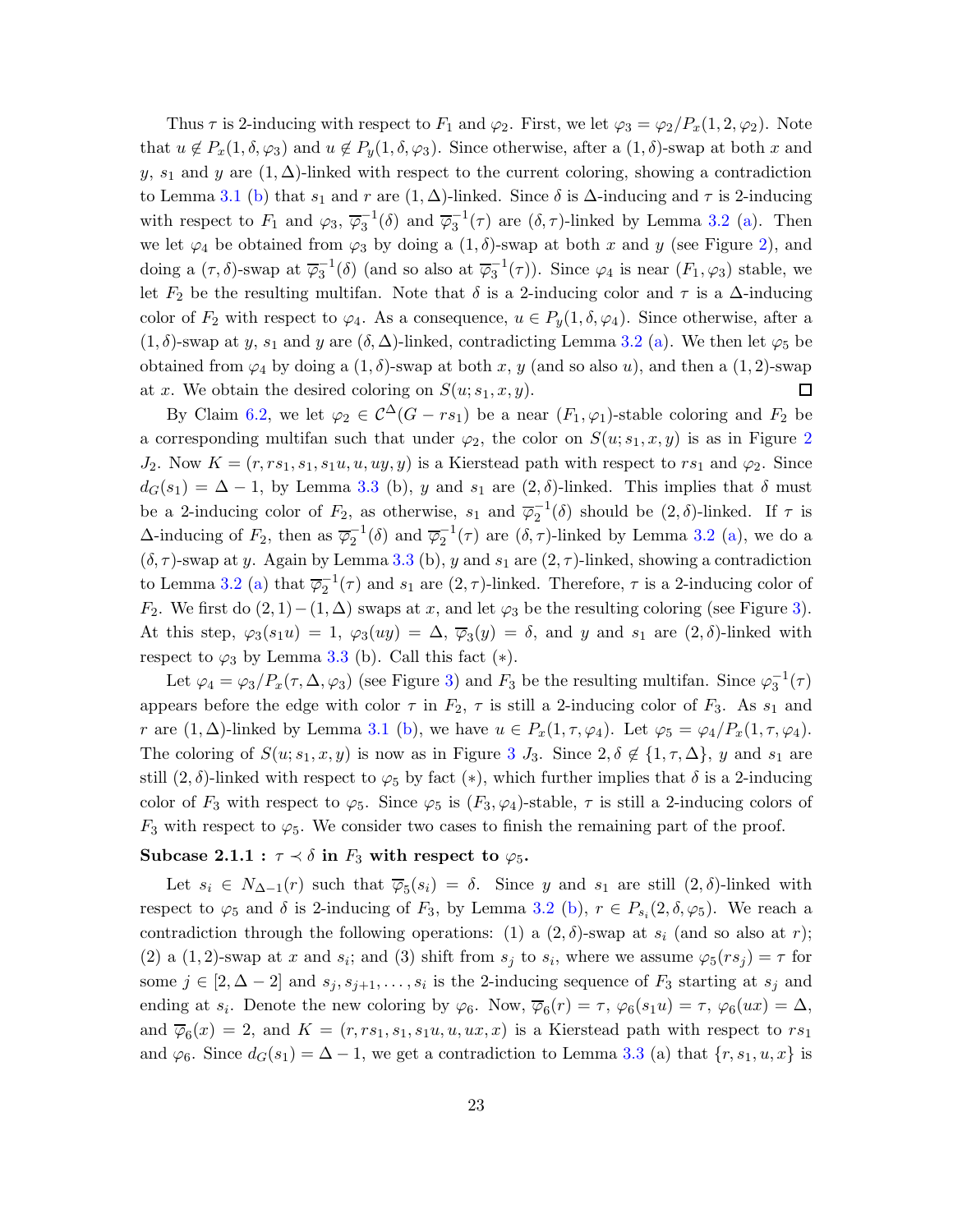

<span id="page-23-0"></span>Figure 3: Coloring of  $S(u; s_1, x, y)$ 

 $\varphi_6$ -elementary.

Subcase 2.1.2:  $\delta \prec \tau$  in  $F_3$  with respect to  $\varphi_5$ .

We only show that by performing Kempe changes, we can find an  $(F_3, \varphi_5)$ -stable coloring such that the color on  $S(u; s_1, x, y)$  with respect to it is as given in Figure [3](#page-23-0)  $J_4$ . Then the proof follows the same ideas as in Case [Subcase 2.1.1](#page-22-0) by exchanging the roles of  $τ$  and  $δ$ . Based on the coloring in Figure [3](#page-23-0)  $J_3$ , do a  $(1, \delta)$ -swap at both x and y and denote the resulting coloring by  $\varphi_6$ .

<span id="page-23-1"></span>Claim 6.3.  $u \in P_u(1, \tau, \varphi_6)$ .

*Proof of Claim [6.3.](#page-23-1)* Assume to the contrary that  $u \notin P_y(1, \tau, \varphi_6)$ . Under this assumption, it must be the case that  $u \in P_r(1,\tau,\varphi_6)$  (otherwise, performing a  $(\delta,\Delta)$ -swap at x and a  $(1,\tau)$ swap at u shows that  $s_1$  and y are  $(1, \Delta)$ -linked, showing a contradiction to Lemma [3.1](#page-5-0) [\(b\)](#page-5-1) that  $s_1$  and r are  $(1, \Delta)$ -linked). Since  $u \in P_r(1, \tau, \varphi_6)$ , let  $\varphi_7$  be obtained by doing a  $(1, \tau)$ swap at y and  $(\delta, \Delta)$ -swap at x, and let  $F_3^*$  be the resulting multifan. Then  $P_{s_1}(\tau, \Delta, \varphi_7)$  =  $s_1uy$ , implying that  $\tau$  is a  $\Delta$ -inducing color of  $F_3^*$  by Lemma [3.2](#page-5-3) [\(a\)](#page-6-1). Note that  $\delta$  is still a 2-inducing color of  $F_3^*$  as the only operation that changes the color sequence of  $F_3$  was the  $(\delta, \Delta)$ -swap we did to get  $\varphi_7$  from  $\varphi_6$ . Thus,  $\overline{\varphi}_7^{-1}(\delta)$  and  $\overline{\varphi}_7^{-1}(\tau)$  are  $(\delta, \tau)$ -linked by Lemma [3.2](#page-5-3) [\(a\)](#page-6-1). Also, since  $\tau$  is  $\Delta$ -inducing and  $\delta$  is 2-inducing of  $F_3^*$ , we know  $u \notin P_y(\tau, \delta, \varphi_7)$ . Since otherwise, after a  $(\tau, \delta)$ -swap at y, s<sub>1</sub> and y are  $(\delta, \Delta)$ -linked, showing a contradiction to Lemma [3.2](#page-5-3) [\(a\)](#page-6-1).

Let  $\varphi_8 = \varphi_7/P_y(\tau, \delta, \varphi_7)$ . Now  $P_y(\delta, \Delta, \varphi_8) = yux$ . Note also that  $u \in P_{\overline{\varphi_8}^{-1}(\delta)}(\delta, \tau, \varphi_8) =$  $P_{\overline{\varphi}_8^{-1}(\tau)}(\delta, \tau, \varphi_8)$ . For otherwise, after a  $(\tau, \delta)$ -swap at  $u$ ,  $s_1$  and  $y$  are  $(\delta, \Delta)$ -linked, showing a contradiction to the fact that  $\delta$  is still a 2-inducing color of the resulting multifan. Note that  $P_x(\delta, \Delta, \varphi_8) = xuy$ . Let  $\varphi_9 = \varphi_8/P_x(\delta, \Delta, \varphi_8)$ . Now  $\overline{\varphi_9}^{-1}(\delta)$  and  $\overline{\varphi_9}^{-1}(\tau)$  are  $(\delta, \tau)$ -unlinked. However, since  $\varphi_9$  is  $(F_3^*, \varphi_8)$ -stable,  $\tau$  is still a  $\Delta$ -inducing color and  $\delta$  is 2-inducing of  $F_3^*$ with respect to  $\varphi_9$ , we get a contradiction to Lemma [3.2](#page-5-3) [\(a\)](#page-6-1).  $\Box$ 

Thus by Claim [6.3,](#page-23-1)  $u \in P_y(1, \tau, \varphi_6)$ . Do a  $(1, \tau)$ -swap at y (and u), and denote the resulting coloring by  $\varphi_7$ . Note that  $u \in P_x(1, \delta, \varphi_7)$  (as otherwise, after a  $(1, \delta)$ -swap at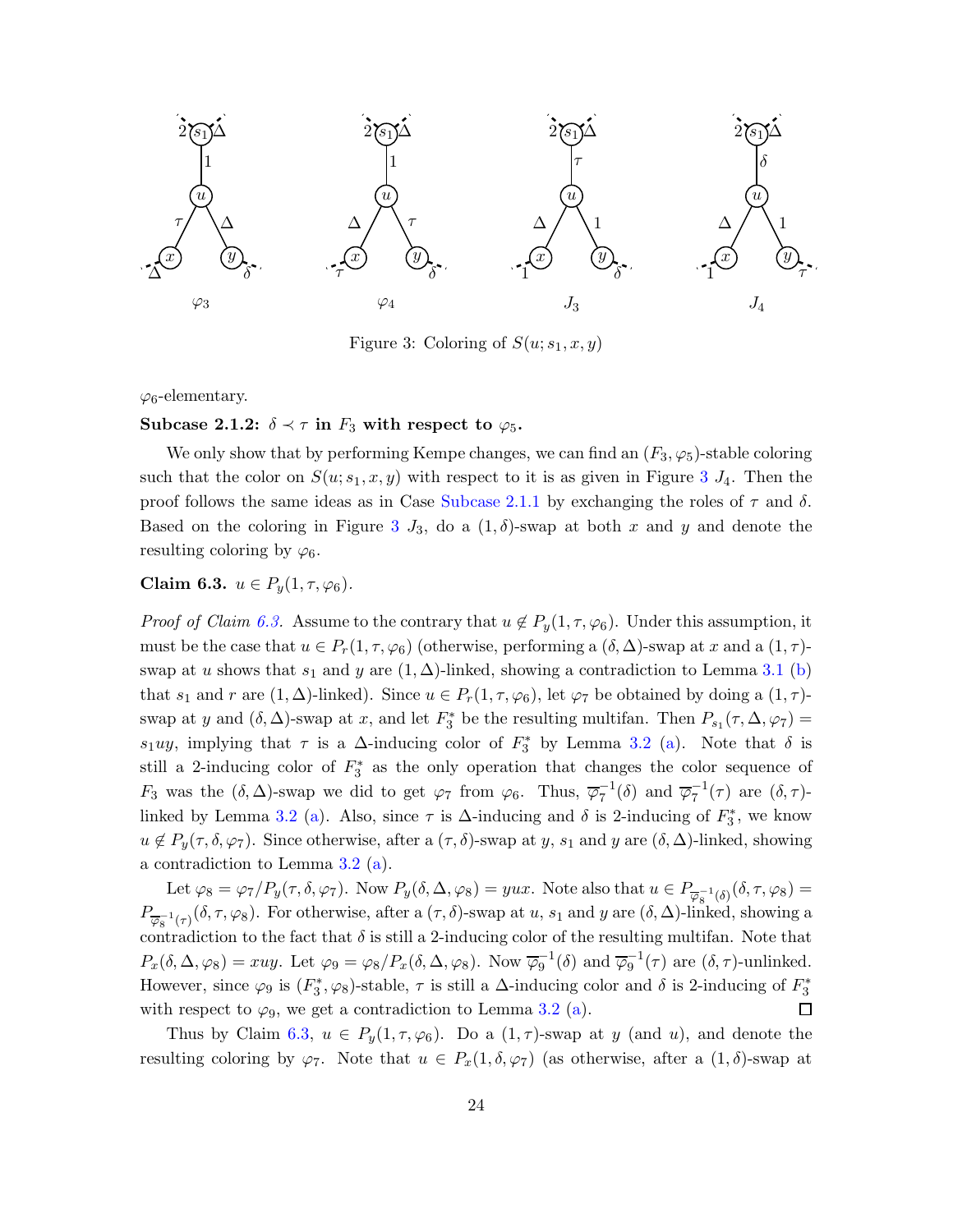x, s<sub>1</sub> and x are  $(1, \Delta)$ -linked, showing a contradiction to Lemma [3.1](#page-5-0) [\(b\)](#page-5-1) that s<sub>1</sub> and r are  $(1, \Delta)$ -linked). Let  $\varphi_8 = \varphi_7/P_x(1, \delta, \varphi_7)$ . Now with respect to  $\varphi_8$ , we have the coloring in Figure [3](#page-23-0)  $J_4$ . By the definition,  $\varphi_8$  is  $(F_3, \varphi_5)$ -stable so we still have  $\delta \prec \tau$  in  $F_3$  with respect to  $\varphi_8$ . The remaining proof follows the same ideas as in Case [Subcase 2.1.1.](#page-22-0)

Subcase 2.2:  $\overline{\varphi}(x) = \Delta$  and  $\overline{\varphi}(y) = \Delta$ .

<span id="page-24-0"></span>Claim 6.4. We may assume that  $|N_{\Delta-1}(u) \cap N_{\Delta-1}(r)| = \Delta - 4$ .

*Proof of Claim [6.4.](#page-24-0)* We may assume that x and y are  $(1, \Delta)$ -linked. For otherwise, performing  $(\Delta, 1) - (1, 2)$ -swaps at x reduces the problem to [Subcase 2.1.](#page-21-2) Assume to the contrary that  $|N_{\Delta-1}(u) \cap N_{\Delta-1}(r)| \leq \Delta - 5$ . Then there exists  $z \in N_{\Delta-1}(u) \setminus N_{\Delta-1}(r)$  such that  $z \neq x, y$ . Let  $\overline{\varphi}(z) = \lambda$ . If  $\lambda = 2$ , by exchanging the roles of x and z, we reduce the problem to [Subcase 2.1.](#page-21-2) Thus,  $\lambda \neq 2$ . Doing  $(\lambda, 1) - (1, 2)$ -swaps at z and exchanging the roles of x and z reduces the problem to [Subcase 2.1.](#page-21-2) □

<span id="page-24-1"></span>**Claim 6.5.** We may assume that  $F(r, s_1 : s_\alpha : s_{\Delta-2})$  is a typical multifan with two sequences. That is, F contains both 2-inducing sequence and  $\Delta$ -inducing sequence.

*Proof of Claim [6.5.](#page-24-1)* Recall that  $F_{\varphi}(r, s_1 : s_{\alpha} : s_{\Delta-2})$  is a typical multifan. As  $\Delta \geq 7$ ,  $|N_{\Delta-1}(u) \cap N_{\Delta-1}(r)| = \Delta - 4 \geq 3$  by Claim [6.4.](#page-24-0) If F is a typical 2-inducing multifan, then let  $s_i \in N_{\Delta-1}(u) \cap N_{\Delta-1}(r)$  such that  $s_i \neq s_1$  and that  $\overline{\varphi}(s_i)$  is not the last 2inducing color of F. Then we shift from  $s_2$  to  $s_{i-1}$ , uncolor  $rs_i$ , and color  $rs_1$  by 2. Now  $F^* = (r, rs_i, s_i, rs_{i+1}, s_{i+1}, \ldots, rs_{\Delta-2}, s_{\Delta-2}, rs_{i-1}, s_{i-1}, \ldots, rs_1, s_1)$  is a multifan with two sequences. By permuting the name of colors and the label of vertices in  $\{s_1, \ldots, s_{\Delta-2}\}\,$ , we can assume that  $F = F^*$  is a typical multifan with two sequences.  $\Box$ 

Let  $\varphi(s_1u) = \delta, \varphi(ux) = \tau$ , and  $\varphi(uy) = \lambda$ . By exchanging the roles of the two colors 2 and  $\Delta$ , we have two possibilities for  $\varphi(uy)$ : (A)  $\varphi(uy) = \lambda = 1$ ; and (B)  $\varphi(uy) = \lambda$  is 2inducing. (When  $\varphi(uy)$  is  $\Delta$ -inducing, we will first assume that  $\overline{\varphi}(x) = 2$  and  $\overline{\varphi}(y) = 2$  (by performing  $(\Delta, 1) - (1, 2)$ -swaps at both x and y). Then all the argument will be symmetric to the argument for the case (B) above.) We now consider two cases to finish the proof.

#### Subcase 2.2.1:  $\lambda$  is not the last 2-inducing color of F.

We first perform  $(\Delta, \lambda) - (\lambda, 1)$ -swaps at both x and y. Denote by  $\varphi_1$  the resulting coloring and  $F_1$  the corresponding multifan. Since  $\lambda$  is not the last 2-inducing color of F,  $F_1$  still has two sequences with respect to  $\varphi_1$ . The current coloring of  $S(u; s_1, x, y)$  is given in Figure [4](#page-25-0)  $L_1$ . Since  $s_1$  and r are  $(1, \Delta)$ -linked by Lemma [3.1](#page-5-0) [\(b\)](#page-5-1),  $\delta \neq 1$ . We next show  $u \in P_y(1, \delta, \varphi_1)$  that will lead to the coloring in Figure [4](#page-25-0)  $L_2$  after a  $(1, \delta)$ -swap at both x and y.

<span id="page-24-2"></span>Claim 6.6.  $u \in P_y(1, \delta, \varphi_1)$ .

*Proof of Claim [6.6.](#page-24-2)* Assume to the contrary that  $u \notin P_u(1, \delta, \varphi_1)$ . This implies that  $\delta$  is a  $\Delta$ -inducing color of  $F_1$  (since after doing a  $(1, \delta)$ -swap at y, s<sub>1</sub> and y are  $(\delta, \Delta)$ -linked). If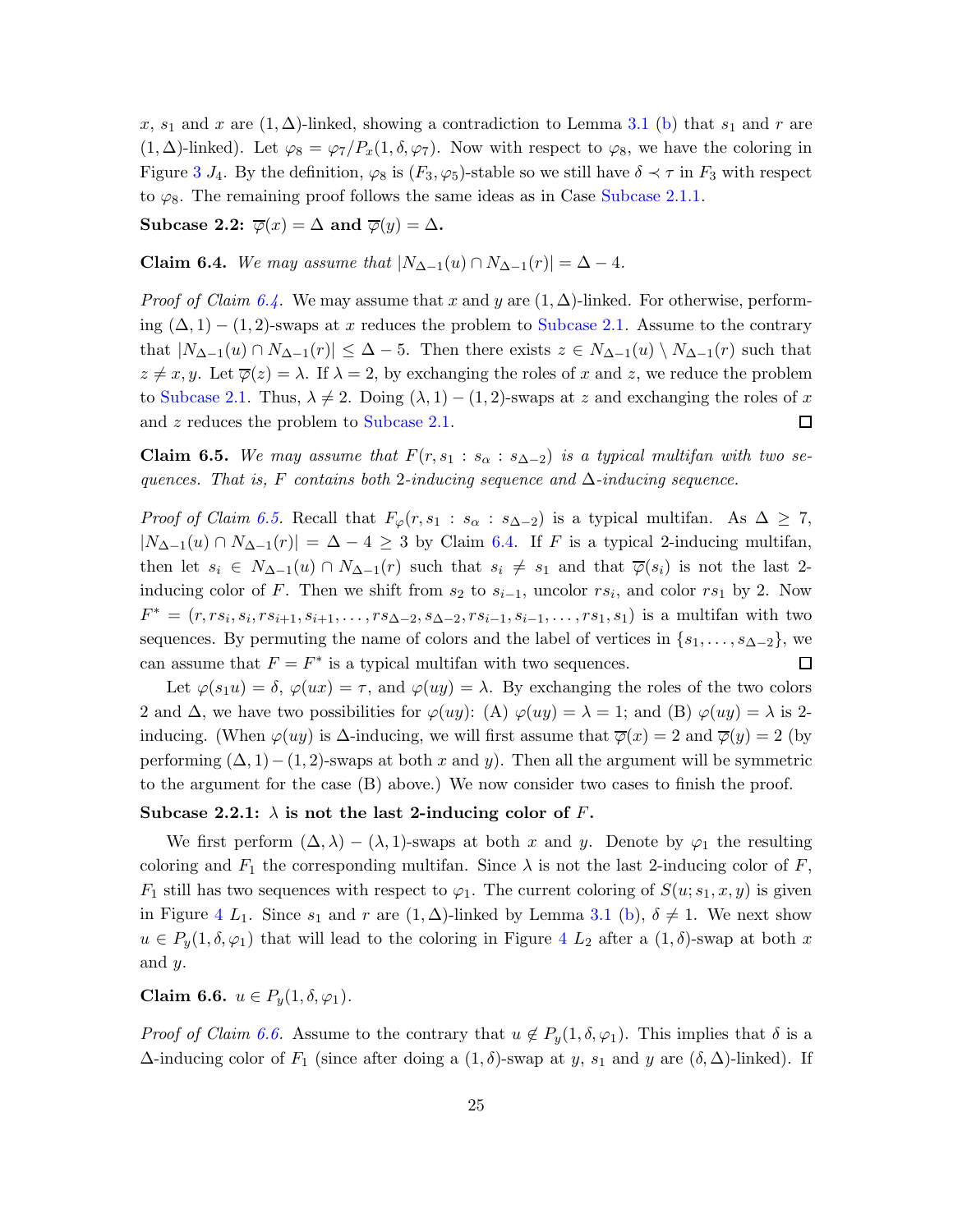

<span id="page-25-0"></span>Figure 4: Coloring of  $S(u; s_1, x, y)$ 

 $\tau$  is a  $\Delta$ -inducing of  $F_1$ , then we let  $\varphi_2$  be obtained by performing  $(1,2) - (2,\tau) - (1,\tau)$ swaps at both  $x$  and  $y$  based on the coloring of  $L_1$  in Figure [4.](#page-25-0) Now, we must have that  $u \in P_x(1, \delta, \varphi_2)$  or  $u \in P_y(1, \delta, \varphi_2)$  since  $\delta$  is either 2-inducing or  $\Delta$ -inducing with respect to  $F_1$ . Let  $\varphi_3$  be obtained from  $\varphi_2$  by performing a  $(1, \delta)$ -swap at both x and y. Then both  $K_1 = (r, rs_1, s_1, s_u, u, ux, x)$  and  $K_2 = (r, rs_1, s_1, s_u, u, uy, y)$  are Kierstead paths with respect to rs<sub>1</sub> and  $\varphi_3$ . Since  $d_G(s_1) = \Delta - 1$ , applying Lemma [3.3](#page-6-2) (b), x and s<sub>1</sub> are  $(\delta, \Delta)$ linked and y and  $s_1$  are  $(2, \delta)$ -linked. However, by Lemma [3.2](#page-5-3) [\(a\)](#page-6-1),  $s_1$  and  $\overline{\varphi}_3^{-1}(\delta)$  are either  $(\delta, 2)$  or  $(\delta, \Delta)$ -linked, showing a contradiction.

Thus we assume that  $\tau$  is a 2-inducing color of  $F_1$ . Based on the coloring of  $S(u; s_1, x, y)$ as given in Figure [4](#page-25-0)  $L_1$ , we perform  $(1, \tau) - (\tau, \delta)$ -swaps at both x and y and let  $\varphi_2$  be the resulting coloring. Note that either  $\varphi_2(s_1u) = \delta$  or  $\varphi_2(s_1u) = \tau$ . If  $\varphi_2(s_1u) = \delta$ , then after doing a  $(1, \delta)$ -swap at both x and y, s<sub>1</sub> and y are  $(1, \Delta)$ -linked, which gives a contradiction to Lemma [3.1](#page-5-0) [\(b\)](#page-5-1) that  $s_1$  and r are  $(1, \Delta)$ -linked. Thus  $\varphi_2(s_1u) = \tau$ . We first do a  $(1, \delta)$ swap at both x and y. Then since  $\tau$  is a 2-inducing color of  $F_1$ ,  $u \in P_y(1, \tau, \varphi_2)$  (since otherwise, after doing a  $(1, \tau)$ -swap at y, s<sub>1</sub> and y are  $(\tau, \Delta)$ -linked, showing a contradiction to Lemma [3.2](#page-5-3) [\(a\)](#page-6-1)). Thus we do a  $(1, \tau)$ -swap at both x and y and let  $\varphi_3$  be the new coloring. Note that  $\delta$  is still  $\Delta$ -inducing and  $\tau$  is 2-inducing with respect to  $F_1$  and  $\varphi_3$ . Thus  $\overline{\varphi_3}^{-1}(\delta)$ and  $\overline{\varphi}_3^{-1}(\tau)$  are  $(\delta, \tau)$ -linked by Lemma [3.2](#page-5-3) [\(a\)](#page-6-1). Let  $\varphi_4$  be obtained from  $\varphi_3$  by doing a  $(\delta, \tau)$ -swap at y, and let  $F_1^*$  be the resulting multifan. Then  $K = (r, rs_1, s_1, s_1u, u, uy, y)$  is a Kierstead path with respect to rs<sub>1</sub> and  $\varphi_4$ . Since  $d_G(s_1) = \Delta - 1$ , applying Lemma [3.3](#page-6-2) (b), y and s<sub>1</sub> are  $(2, \delta)$ -linked. Since  $\delta$  is still  $\Delta$ -inducing and  $\tau$  is 2-inducing with respect to  $F_1^*$  and  $\varphi_4$ , we achieve a contradiction to the fact that  $s_1$  and  $\overline{\varphi_4}^{-1}(\delta)$  are  $(2,\delta)$ -linked by Lemma [3.2](#page-5-3) [\(a\)](#page-6-1). Therefore it must be the case  $u \in P_y(1, \delta, \varphi_1)$ .  $\Box$ 

Since  $u \in P_u(1, \delta, \varphi_1)$ , we perform a  $(1, \delta)$ -swap at both x and y gives  $L_2$  in Figure [4.](#page-25-0) Call the resulting coloring  $\varphi_2$ . Now  $K = (r, rs_1, s_1, s_u, u, uy, y)$  is a Kierstead path with respect to rs<sub>1</sub> and  $\varphi_2$ . Since  $d_G(s_1) = \Delta - 1$ , by Lemma [3.3](#page-6-2) (b), y and s<sub>1</sub> are  $(2, \delta)$ -linked. It deduces that  $\delta$  must be a 2-inducing color of  $F_1$  with respect to  $\varphi_2$ . Recall that  $F_1$  still has two sequences with respect to  $\varphi_2$ . Let  $\gamma$  be a  $\Delta$ -inducing color of  $F_1$ . Since  $\overline{\varphi_2}^{-1}(\delta)$